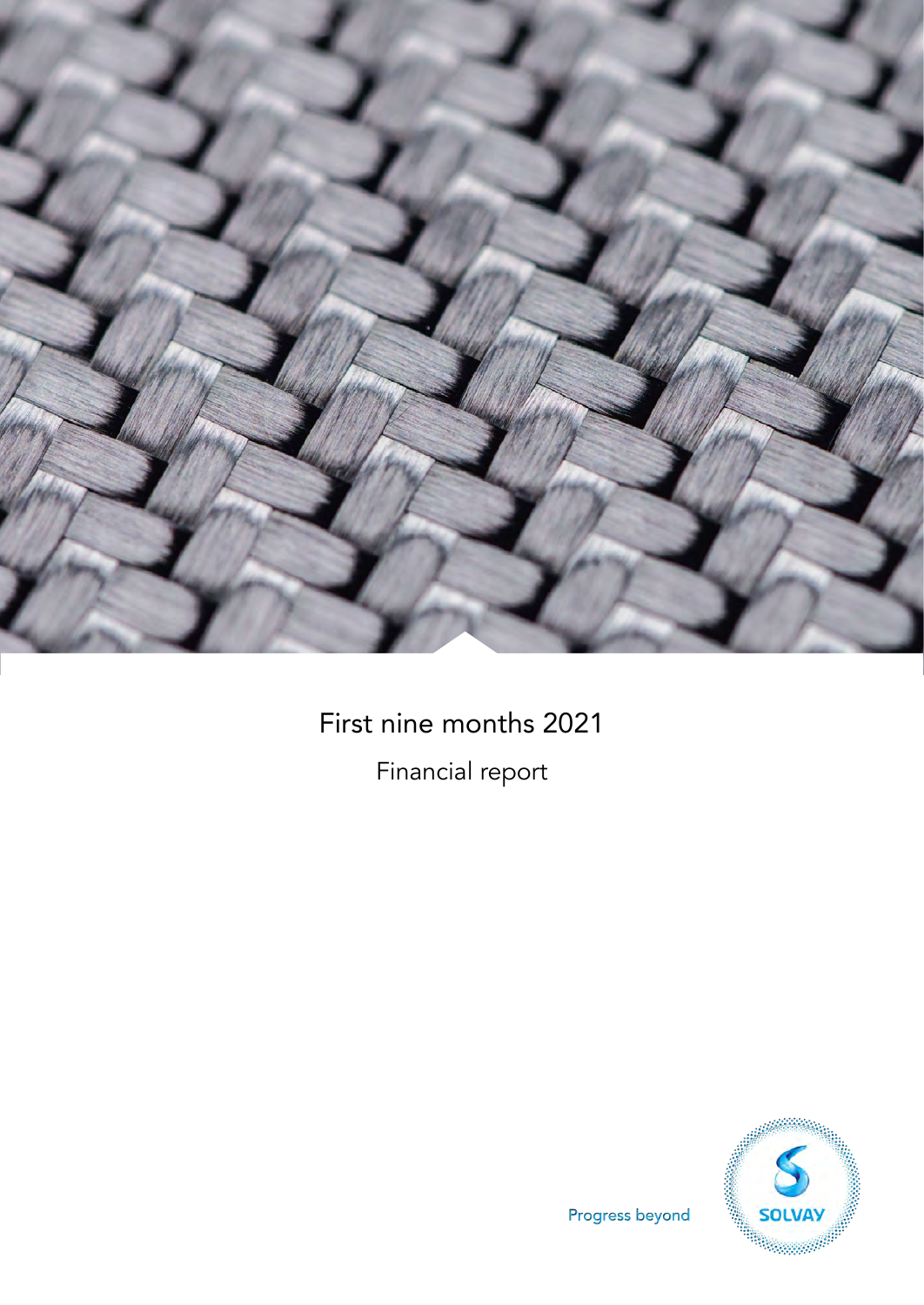### **Regulated information**

Published on October 28, 2021, at 7:00 a.m.

### **Forenote**

Besides IFRS accounts, Solvay also presents alternative performance indicators to provide a more consistent and comparable indication of the Group's underlying financial performance and financial position, as well as cash flows. These indicators provide a balanced view of the Group's operations and are considered useful to investors, analysts and credit rating agencies as these measures provide relevant information on the Group's past or future performance, position or cash flows. These indicators are generally used in the sector it operates in and therefore serve as a useful aid for investors to compare the Group's performance with its peers. The underlying performance indicators adjust IFRS figures for the non-cash Purchase Price Allocation (PPA) accounting impacts related to acquisitions, for the coupons of perpetual hybrid bonds, classified as equity under IFRS but treated as debt in the underlying statements, for impairments and for other elements that would distort the analysis of the Group's underlying performance. The comments on the results made on pages 3 to 9 are on an underlying basis, unless otherwise stated.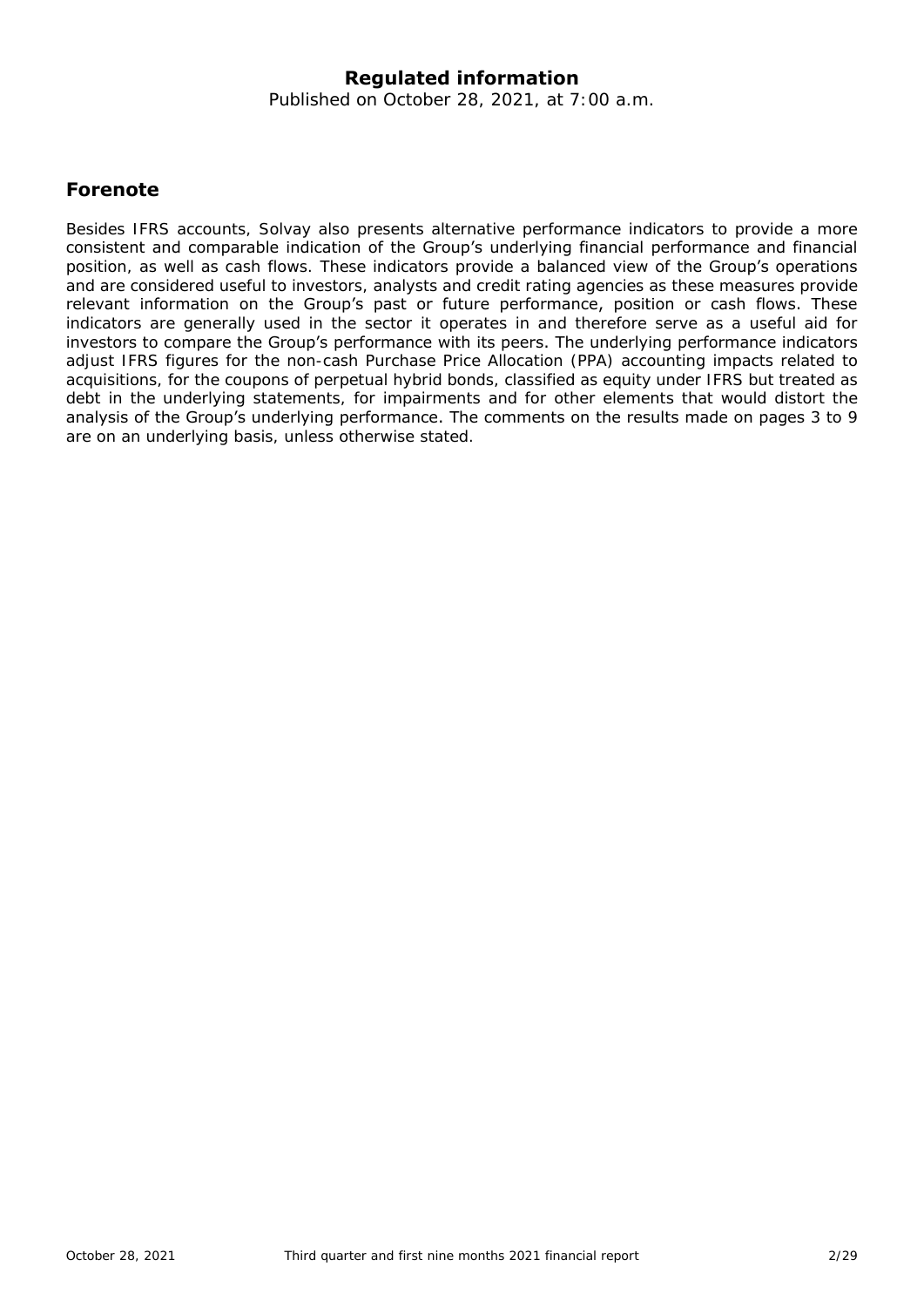# **Underlying business review**

*Strong profit due to high demand, price and mitigations actions overcoming significant inflationary pressure*

### **Highlights**

- **Net sales** in the third quarter of 2021 were up +25% organically versus Q3 2020 and up by +6% organically compared to Q3 2019 (+12% excluding Composites), reflecting continued strong demand in most of our markets including record sales in Specialty Polymers. Nine months 2021 sales were 15% organically above 9M 2020, and up +0.5% (+6% excluding Composites) compared to 2019.
- **Underlying EBITDA** at €599 million in Q3 2021 was up +31% year on year on a comparable scope and foreign exchange basis, reflecting demand recovery, mitigating actions in the face of sharp increases in energy prices, raw materials and logistics, and structural cost savings of €41 million. Nine months 2021 EBITDA is 28% higher than in 2020 and is 6% higher compared to 2019 (at constant scope and currency).
- **EBITDA margin** at 23.3% is 0.8 percentage points higher than Q3 2020 thanks to higher volumes, pricing, and structural cost measures which partially offset the €145 million impact from rising raw materials, energy and logistics costs.
- **Underlying Net Profit** at €273 million in Q3 2021, 55% higher than versus Q3 2020.
- **Free Cash Flow<sup>1</sup>** amounted to €276 million in O3 2021, marking the 10th consecutive quarter of positive free cash flow and bringing the nine months 2021 total to €692 million.
- **Interim dividend** of €1.50 gross per share decided by the Board of Directors, stable year on year, to be paid on January 17, 2022.
- **Solvay ONE Planet** sustainability roadmap strengthened with new commitment to reach carbon neutrality before 2050.

|                                    | Third quarter |       |       |                          |                          |       | <b>First nine months</b> |       |                          |                          |
|------------------------------------|---------------|-------|-------|--------------------------|--------------------------|-------|--------------------------|-------|--------------------------|--------------------------|
| Underlying (in $\epsilon$ million) | 2021          | 2020  | 2019  | % org<br>21/20           | % org<br>21/19           | 2021  | 2020                     | 2019  | % org<br>21/20           | % org<br>21/19           |
| <b>Net sales</b>                   | 2.573         | 2.103 | 2.578 | $+24.7%$                 | $+6.2%$                  | 7.402 | 6.751                    | 7.803 | $+15.1%$                 | $+0.5%$                  |
| <b>EBITDA</b>                      | 599           | 473   | 601   | $+31.1%$                 | $+6.7%$                  | 1.784 | 1.481                    | 1.796 | $+28.0\%$                | $+5.7%$                  |
| <b>EBITDA</b> margin               | 23.3%         | 22.5% | 23.3% | $\overline{\phantom{a}}$ | $\sim$                   | 24.1% | 21.9%                    | 23.0% | $\overline{\phantom{a}}$ |                          |
| FCF <sup>1</sup>                   | 276           | 366   | 313   | -                        | $\overline{\phantom{a}}$ | 692   | 801                      | 345   | $\overline{\phantom{a}}$ | $\overline{\phantom{a}}$ |
| <b>FCF conversion ratio (LTM)</b>  | 39.5%         | 54.8% | 35.3% | $\overline{\phantom{a}}$ | $\overline{\phantom{0}}$ | 39.5% | 54.8%                    | 35.3% | $\overline{\phantom{a}}$ |                          |

### **CEO Quote**

*"I want to thank our teams for another strong set of results. We saw continued demand recovery in most of our businesses and achieved record sales in Specialty Polymers. Indeed, our Q3 sales performance represents high single-digit growth versus 2019 despite slower dynamics in civil aerospace. Our relentless focus on cost and price actions allowed margins to remain stable comparatively to their pre-covid19 level. Looking forward, further actions are being be implemented to account for the rising raw materials, energy and logistics costs. Despite these macro headwinds, we maintain our EBITDA guidance and upgrade our Free Cash Flow estimate by €50 million. As we execute on our GROW strategy, we continue to disproportionately allocate resources to our growth businesses and platforms in order to further enhance our capacity to generate superior and sustainable growth for the future.*

*I am also proud to announce today that Solvay has targeted carbon neutrality before 2050 (LINK). We remain focused on delivering on our Solvay One Planet priorities and we will raise the bar in response to climate change. Today's announcement represents a key step forward in our journey toward net-zero emissions."*

### **2021<sup>2</sup> Outlook**

Full year underlying EBITDA estimate is maintained in the range of €2.2 to €2.3 billion notwithstanding the expectation that high energy prices will persist into Q4 2021. The free cash flow estimate is upgraded to around €800 million.

ł

<sup>1</sup> Free cash flow is free cash flow to Solvay shareholders from continuing operations

<sup>2</sup> Barring additional deterioration related to a new wave of Covid-19 in the fourth quarter.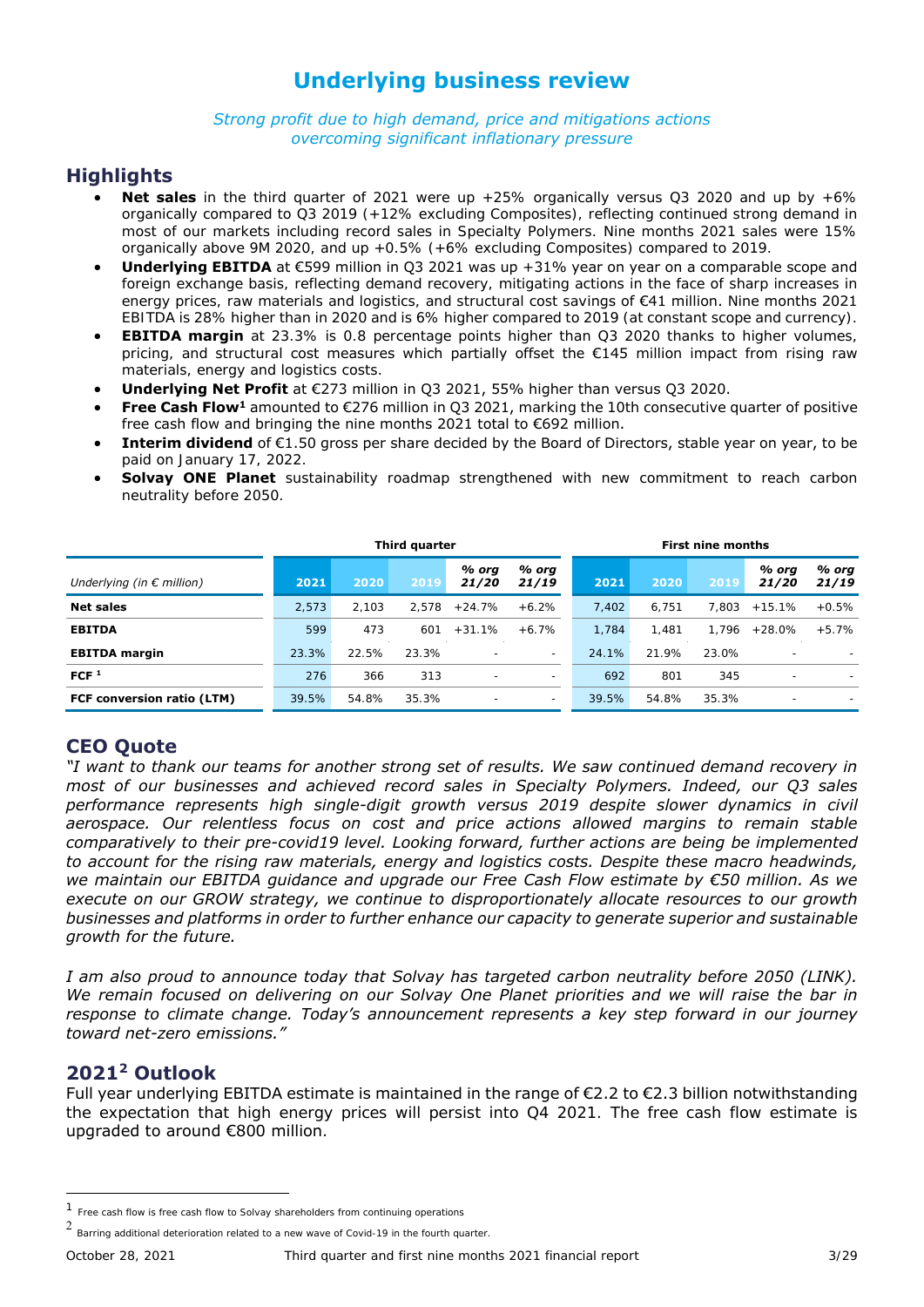## **Key figures**

Underlying key figures

| (in $\epsilon$ million)                                   | Q3 2021      | Q3 2020 | $%$ vov   | 9M 2021        | 9M 2020 | $%$ yoy   |
|-----------------------------------------------------------|--------------|---------|-----------|----------------|---------|-----------|
| <b>Net sales</b>                                          | 2,573        | 2,103   | $+22.4%$  | 7,402          | 6,751   | $+9.6%$   |
| <b>EBITDA</b>                                             | 599          | 473     | $+26.6%$  | 1,784          | 1,481   | $+20.5%$  |
| EBITDA margin                                             | 23.3%        | 22.5%   | $+0.8$ pp | 24.1%          | 21.9%   | $+2.2pp$  |
| <b>EBIT</b>                                               | 421          | 277     | $+51.9%$  | 1,227          | 850     | $+44.2%$  |
| Net financial charges                                     | $-64$        | -71     | $+10.2%$  | $-181$         | $-204$  | $+11.5%$  |
| Income tax expenses                                       | $-74$        | $-20$   | n.m.      | $-228$         | $-119$  | n.m.      |
| Tax rate                                                  |              |         |           | 24.0%          | 19.5%   | $+4.4pp$  |
| Profit from discontinued operations                       | $\mathbf{1}$ | $-1$    | n.m.      | $\overline{2}$ | 20      | n.m.      |
| (Profit) / loss attributable to non-controlling interests | $-10$        | -8      | $+30.0%$  | $-30$          | $-26$   | $+15.6%$  |
| Profit / (loss) attributable to Solvay shareholders       | 273          | 176     | +54.9%    | 790            | 522     | $+51.4%$  |
| Basic earnings per share (in $\epsilon$ )                 | 2.64         | 1.71    | $+54.1%$  | 7.63           | 5.06    | $+50.9%$  |
| of which from continuing operations                       | 2.64         | 1.71    | +54.4%    | 7.63           | 4.86    | $+57.1%$  |
| Capex in continuing operations                            | 171          | 116     | $+47.7%$  | 412            | 411     | $+0.4%$   |
| FCF to Solvay shareholders from continuing<br>operations  | 276          | 366     | $-24.7%$  | 692            | 801     | $-13.6%$  |
| FCF to Solvay shareholders                                | 276          | 365     | $-24.5%$  | 681            | 796     | $-14.4%$  |
| FCF conversion ratio (LTM)                                |              |         |           | 39.5%          | 54.9%   | $-15.4pp$ |
| Net financial debt                                        |              |         |           | 4,052          |         |           |
| Underlying leverage ratio                                 |              |         |           | 1.8            |         |           |

### **Group performance**



**Net sales** of €2,573 million in Q3 2021 increased +22% versus Q3 2020 (+25% organically) thanks to continued volume recovery. We continued to experience strong demand across most markets driven by automotive, electronics, and building sectors. Composite Materials sales were flat compared to Q3 2020, and up sequentially, showing first signs of recovery in civil aero. All regions delivered doubledigit organic sales growth, with Europe up by 20%, North America up 24%, Latin America up by 45% and Asia Pacific by 22% versus the third quarter 2020.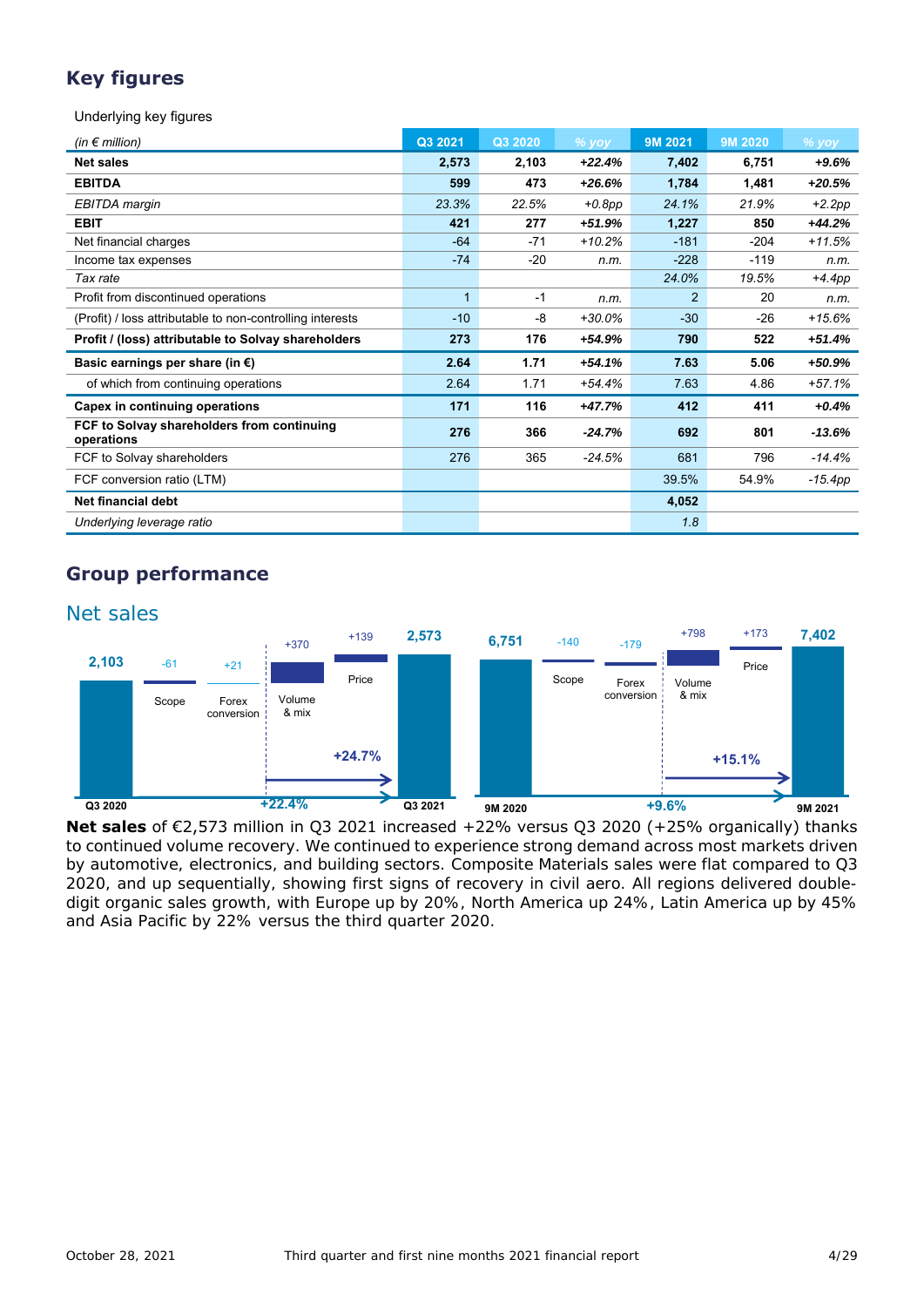# Underlying EBITDA

Free cash flow



**Underlying EBITDA** of €599 million in Q3 2021 was up +26.6% as a result of the higher sales volumes, offset partially by scope and foreign exchange (+31.1% organically). EBITDA margin of 23.3%, up 0.8pp compared to Q3 2020 thanks to the structural cost savings, and 1pp lower compared to Q2 2021 due to higher costs of raw materials, energy and logistics.



**Free cash flow** to shareholders from continuing operations reached €276 million in the third quarter, reflecting both the improvement in profitability and relatively low capital expenditures due primarily to supply chain constraints. Free cash flow in the nine months of 2021 was €692 million, slightly higher than nine months 2020 excluding scope and currency and one-time impacts in 2020.

### Underlying net debt

**Underlying net financial debt** was slightly down at €4.1 billion in the nine months of 2021.

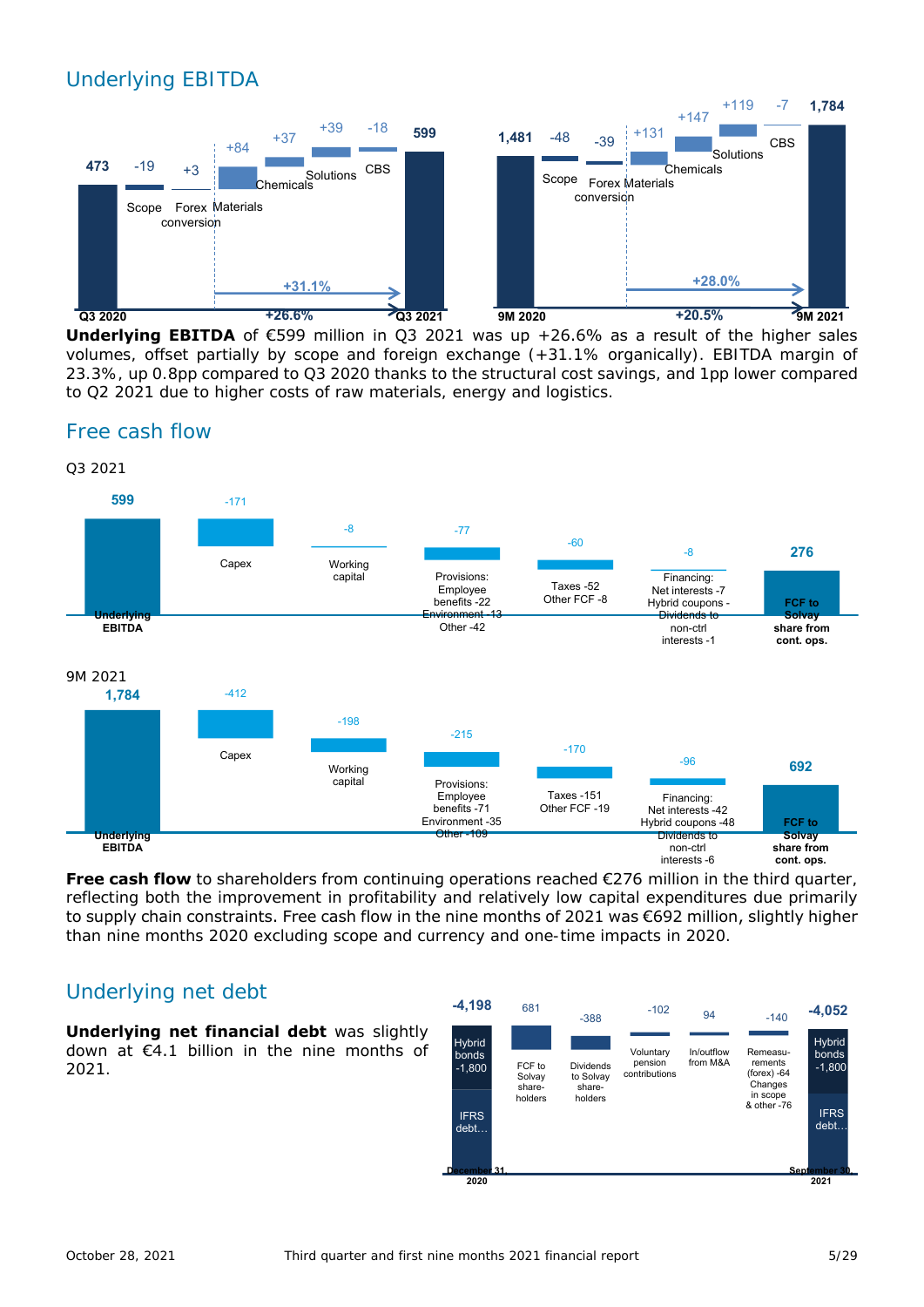### Provisions

**Provisions** decreased by €262 million to €2.8 billion compared to December 2020, primarily due to the impact of higher discount rates. The €364 million of net new liabilities mainly relates to the restructuring provisions recorded in Q1 2021, and to provisions for warranties given in previous M&A deals. Additional voluntary contributions in 9M 2021 amounted to €102 million, and will be followed by two last tranches of €150 million each in the next 12 months.



### **Performance by segments**

#### **Net sales bridges**

| Net sales Q3            | Underlying |              |                            |                          |              |         |
|-------------------------|------------|--------------|----------------------------|--------------------------|--------------|---------|
| (in $\epsilon$ million) | Q3 2020    | <b>Scope</b> | <b>Forex</b><br>conversion | <b>Volume</b><br>& mix   | <b>Price</b> | Q3 2021 |
| Solvay                  | 2,103      | -61          | 21                         | 370                      | 139          | 2,573   |
| <b>Materials</b>        | 606        | $-16$        | 9                          | 143                      | 10           | 752     |
| Chemicals               | 725        | -15          | $\blacksquare$             | 76                       | 69           | 856     |
| Solutions               | 770        | $-29$        | 12                         | 151                      | 60           | 964     |
| <b>CBS</b>              |            | ٠            | $\overline{\phantom{a}}$   | $\overline{\phantom{0}}$ |              |         |

| Net sales 9M       | Underlying |                |                            |                          |              |         |  |
|--------------------|------------|----------------|----------------------------|--------------------------|--------------|---------|--|
| (in $\in$ million) | 9M 2020    | <b>Scope</b>   | <b>Forex</b><br>conversion | <b>Volume</b><br>8. mix. | <b>Price</b> | 9M 2021 |  |
| Solvay             | 6,751      | $-140$         | $-179$                     | 798                      | 173          | 7,402   |  |
| <b>Materials</b>   | 2,076      | $-43$          | -55                        | 175                      | -1           | 2,152   |  |
| Chemicals          | 2,184      | $-33$          | -67                        | 270                      | 113          | 2,466   |  |
| Solutions          | 2,487      | $-63$          | $-57$                      | 352                      | 61           | 2,780   |  |
| <b>CBS</b>         | 5          | $\blacksquare$ | $\overline{\phantom{0}}$   | $\overline{\phantom{0}}$ | ۰            | 5       |  |

### **Materials**

Segment sales in Q3 2021 increased by 24% (+26% organically) driven by continued strong demand for Specialty Polymers leading to another record quarter sales. Sales in Composites continued to slowly recover from the low point in Q4 2020 and improved 6.3% on an organic basis.

Sales in Specialty Polymers increased by +35% (+33% organically) compared to the third quarter of 2020, and by 6% sequentially versus Q2 2021. Main drivers of this performance remain the same as in the first half of 2021, with auto sales up 46% in this quarter. Sales to batteries for hybrid and electric vehicles were again up this quarter, +47% versus the prior year period. Most of the other end-markets served by the business units also posted double-digit growth, led by electronics.

Composite materials sales were flat year on year (+6.3% organically due to scope) thanks to slightly improving single-aisle aircraft production offset by lower wide-body rates. The use of composites in the defense sector continued to perform well.

Segment EBITDA increased by 53% (+52% organically) compared to Q3 2020, and increased 12% sequentially versus Q2 2021, reflecting the significant volume driven growth in Specialty Polymers and improvement in Composite Materials. This led to a record 33% EBITDA margin in the third quarter.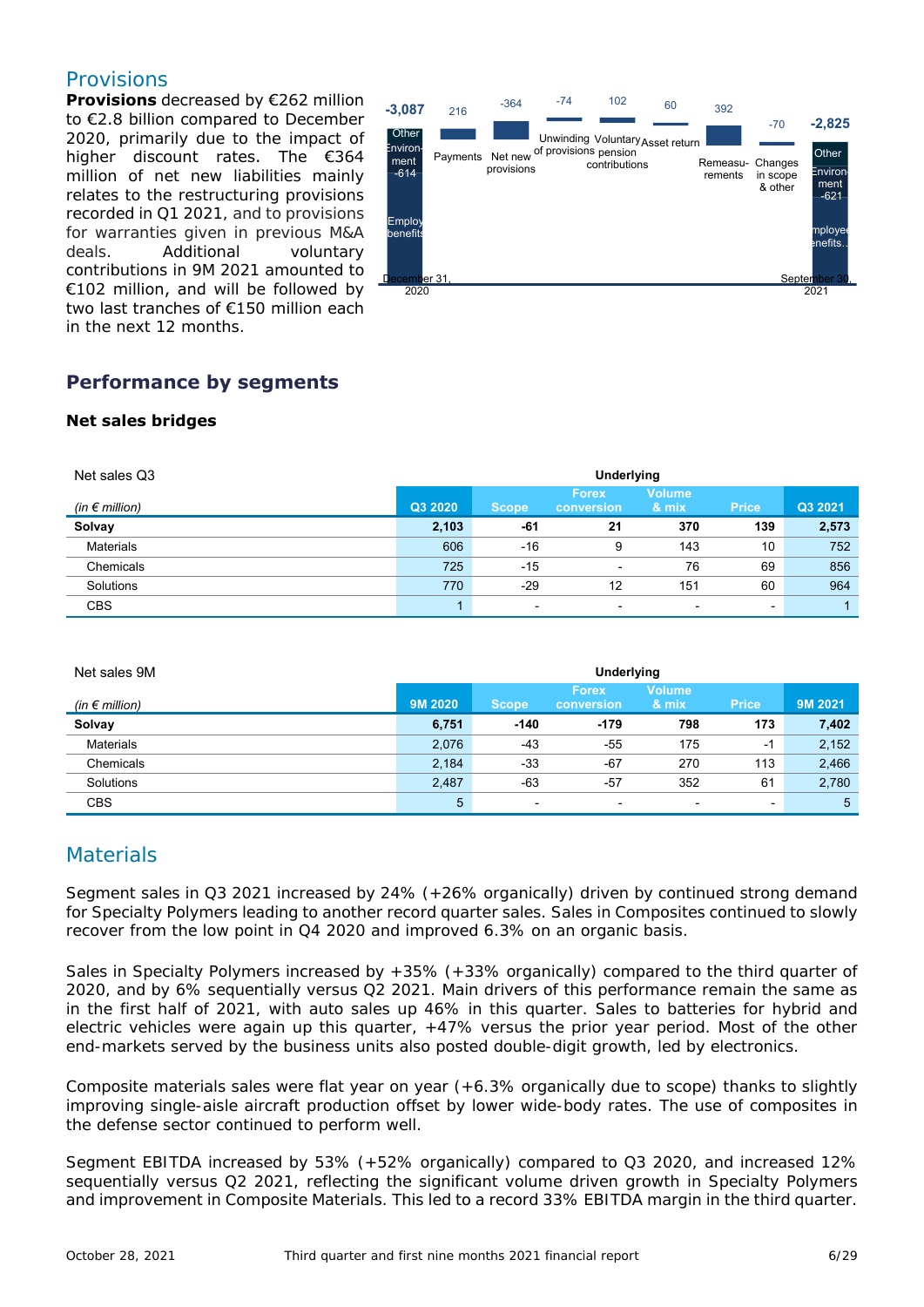### **Chemicals**

Segment sales in Q3 2021 were up by 18% (+20% organically) with each business significantly up versus Q3 2020.

Soda Ash sales were up 8% (+8% organically) year on year, and flat sequentially. Demand continued to be strong, especially in the export market for soda ash, and globally for Bicarbonate (with record sales in the US).

Peroxides sales were slightly down by 1% (+11% organically due to scope), with volumes up by 7% as a result of continued strong demand on the HPPO side of the business.

Coatis had another exceptional quarter, with sales up 72% (+70% organically) thanks to the continued favorable market environment resulting in higher volumes and prices.

Silica sales grew by 18% (+17% organically) with both volumes and prices up in the quarter. Replacement tires and innovation continue to drive the growth.

Segment EBITDA was up by 16% (+19% organically) versus Q3 2020. Higher volumes in all business and higher prices (primarily at Coatis) more than offset the cost increases in relation with raw materials, energy and logistics. Rusvinyl's contribution was again strong due to continuing strength in PVC demand. As a result, the segment delivered an EBITDA margin of 27.3% in the third quarter.

### Solutions

Sales in the third quarter of 2021 were up +25% (+28% organically), with all businesses experiencing positive volume and pricing during the quarter. Electronics and mining were the biggest growth drivers in the quarter.

Third quarter sales in Novecare increased by +20% (+25% organically) year on year. Growth was driven by higher volumes across all markets, led by growth in Coatings and Agro industries.

Special Chem sales increased  $+20\%$  (organically by  $+26\%$ ) year on year thanks to the continued strong volumes in the semiconductors industry, while the business exposed to the automotive industry started to feel some impact from the chip shortages.

Technology Solutions sales increased by +26% (+27% organically) compared to Q3 2020 thanks to continued strong demand for our extractant solutions used in the mining industry.

Aroma Performance sales were +18% (+16% organically) compared to Q3 2020, driven by strong demand in food & beverage markets.

On July 1, 2021, Solvay created a new business unit grouping all Oil & Gas activities of the group (previously in Novecare and Technology Solutions), as this is the reflection of the way this business is managed today within the group. Oil & Gas sales increased +80% (+68% organically) compared to Q3 2020 supported by both volumes and prices.

Third quarter EBITDA in the segment was up  $+24\%$  ( $+28\%$  organically) year on year, and up 3% sequentially, with strong demand and price actions outweighing the impact of rising raw materials, energy and logistics costs. EBITDA margin in the segment was stable at 18.3% in Q3 2021.

### **Corporate**

Corporate contributed a negative €58 million to the Group EBITDA. While the corporate costs are rather stable, the increase compared to last year is mainly due to scope effects and adjustments related to variable pay.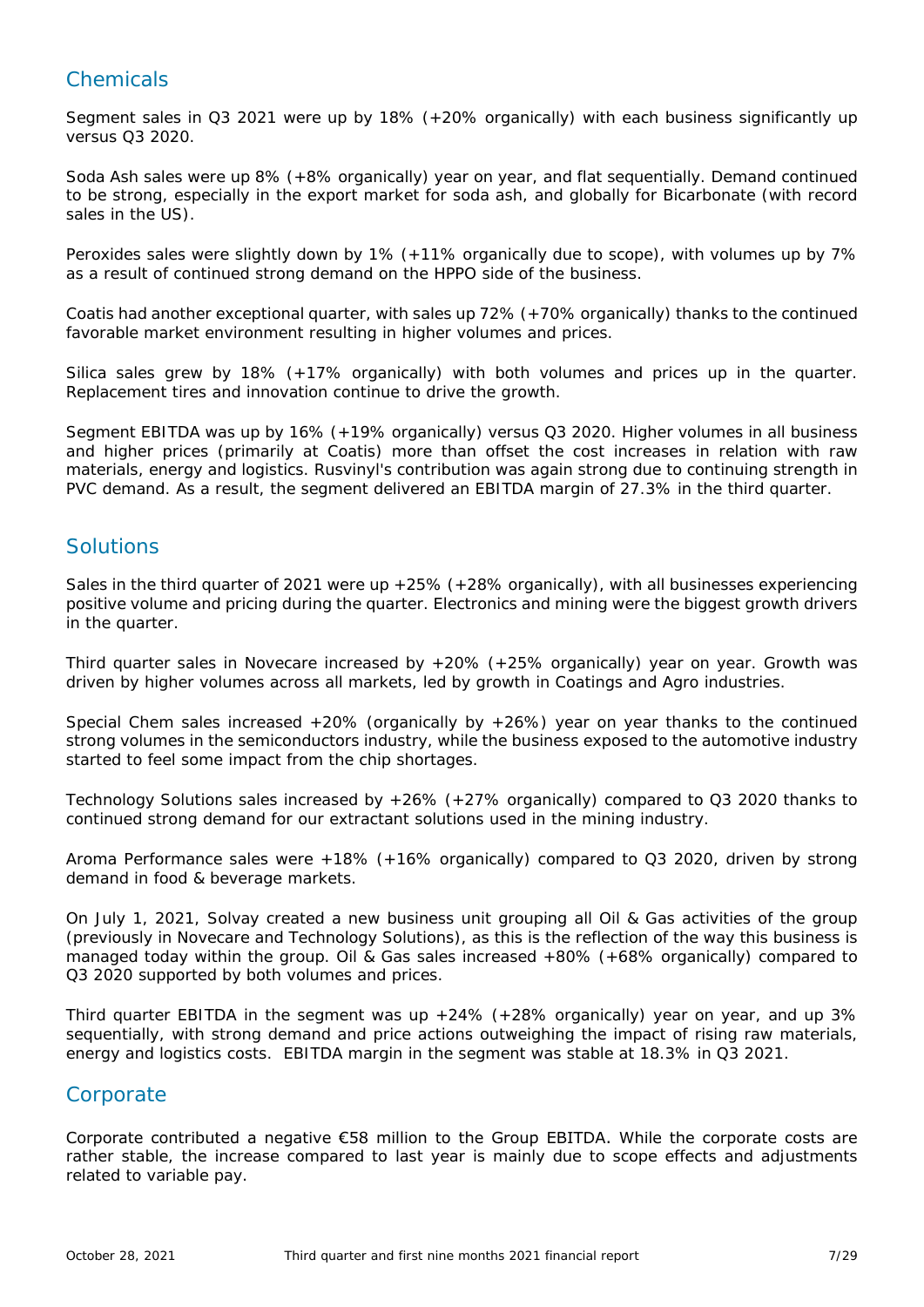### **Key segment figures**

| Segment review                   | Underlying   |         |           |                          |         |         |          |                          |
|----------------------------------|--------------|---------|-----------|--------------------------|---------|---------|----------|--------------------------|
| (in $\notin$ million)            | Q3 2021      | Q3 2020 | $%$ yoy   | $\frac{9}{6}$<br>organic | 9M 2021 | 9M 2020 | $%$ yoy  | $\frac{9}{6}$<br>organic |
| <b>Net sales</b>                 | 2,573        | 2,103   | $+22.4%$  | $+24.7%$                 | 7,402   | 6,751   | $+9.6%$  | $+15.1%$                 |
| <b>Materials</b>                 | 752          | 606     | $+24.2%$  | $+25.7%$                 | 2,152   | 2,076   | $+3.7%$  | $+8.8%$                  |
| <b>Specialty Polymers</b>        | 570          | 423     | $+35.0%$  | $+33.4%$                 | 1,617   | 1,365   | $+18.5%$ | $+21.0%$                 |
| <b>Composite Materials</b>       | 182          | 183     | $-0.6%$   | $+6.3%$                  | 534     | 711     | $-24.8%$ | $-16.6%$                 |
| Chemicals                        | 856          | 725     | $+18.0%$  | $+20.5%$                 | 2,466   | 2,184   | $+12.9%$ | $+18.4%$                 |
| Soda Ash & Derivatives           | 380          | 350     | $+8.3%$   | $+8.3%$                  | 1,124   | 1,090   | $+3.1%$  | $+5.0%$                  |
| Peroxides                        | 156          | 157     | $-0.7%$   | $+10.9%$                 | 461     | 478     | $-3.6%$  | $+7.0%$                  |
| Coatis                           | 204          | 119     | $+71.5%$  | $+70.5%$                 | 538     | 338     | $+59.0%$ | $+73.6%$                 |
| Silica                           | 117          | 99      | $+17.8%$  | $+17.2%$                 | 343     | 277     | $+23.8%$ | $+26.3%$                 |
| Solutions                        | 964          | 770     | $+25.2%$  | $+28.0%$                 | 2,780   | 2,487   | $+11.8%$ | $+17.4%$                 |
| Novecare [1]                     | 384          | 320     | $+20.2%$  | $+25.2%$                 | 1,114   | 1.004   | $+11.0%$ | $+16.4%$                 |
| Special Chem                     | 209          | 174     | $+19.9%$  | $+25.8%$                 | 630     | 554     | $+13.7%$ | $+21.6%$                 |
| <b>Technology Solutions [1]</b>  | 145          | 116     | $+25.5%$  | $+27.2%$                 | 417     | 366     | $+14.0%$ | $+19.3%$                 |
| Aroma Performance                | 119          | 101     | $+17.8%$  | $+15.7%$                 | 338     | 336     | $+0.8%$  | $+2.4%$                  |
| Oil & Gas [1]                    | 107          | 60      | $+79.7%$  | $+68.2%$                 | 281     | 227     | $+23.8%$ | $+25.0%$                 |
| Corporate & Business<br>Services | $\mathbf{1}$ | 1       | $-27.4%$  | $-24.3%$                 | 5       | 5       | $+2.2%$  | $+9.1%$                  |
| <b>EBITDA</b>                    | 599          | 473     | $+26.6%$  | $+31.1%$                 | 1,784   | 1,481   | $+20.5%$ | $+28.0%$                 |
| <b>Materials</b>                 | 246          | 161     | $+52.5%$  | $+52.1%$                 | 672     | 560     | $+20.1%$ | $+24.2%$                 |
| Chemicals                        | 234          | 201     | $+16.5%$  | $+18.6%$                 | 723     | 606     | $+19.3%$ | $+25.5%$                 |
| Solutions                        | 177          | 142     | $+24.3%$  | $+28.0%$                 | 521     | 429     | $+21.3%$ | $+29.7%$                 |
| Corporate & Business<br>Services | $-58$        | $-31$   | $-84.0%$  |                          | $-132$  | $-114$  | $-15.7%$ |                          |
| <b>EBITDA</b> margin             | 23.3%        | 22.5%   | $+0.8$ pp | -                        | 24.1%   | 21.9%   | $+2.2pp$ |                          |
| <b>Materials</b>                 | 32.7%        | 26.6%   | $+6.1pp$  | $\overline{\phantom{0}}$ | 31.2%   | 27.0%   | $+4.3pp$ |                          |
| <b>Chemicals</b>                 | 27.3%        | 27.7%   | $-0.4pp$  | $\overline{\phantom{a}}$ | 29.3%   | 27.8%   | $+1.6pp$ |                          |
| <b>Solutions</b>                 | 18.3%        | 18.4%   | $-0.1pp$  | $\overline{\phantom{0}}$ | 18.7%   | 17.3%   | $+1.5pp$ |                          |

(1) Sales of Novecare and Technology Solutions in prior periods have been restated to reflect the creation of an Oil & Gas GBU as from July 1, 2021. More information can be found in the note 3 on page 23.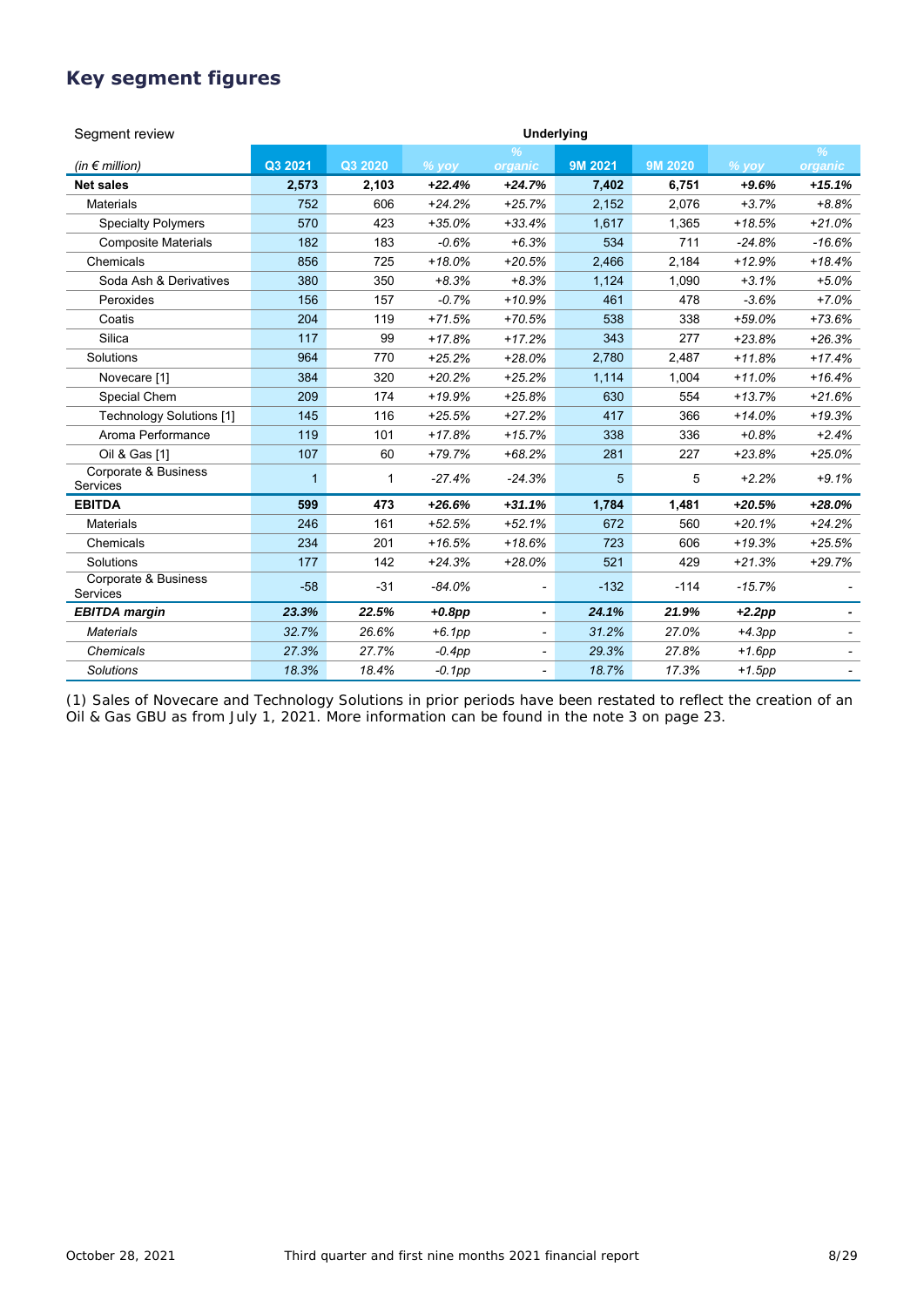### **Key IFRS figures**

As announced on June 24, 2020, a non-cash impairment **charge of €1.46 billion was recorded in Q2 2020. As a** result, the underlying profit/(loss) attributable to Solvay shareholders was €522 million in 9M 2020, whereas it totaled €-1,038 million on an IFRS basis. Further details are available in the financial reports of 2020.

| Q3 key figures                                            |         | <b>IFRS</b> |          |             | Underlying |          |
|-----------------------------------------------------------|---------|-------------|----------|-------------|------------|----------|
| (in $\epsilon$ million)                                   | Q3 2021 | Q3 2020     | % yoy    | Q3 2021     | Q3 2020    | % yoy    |
| <b>Net sales</b>                                          | 2,573   | 2,103       | $+22.4%$ | 2,573       | 2,103      | $+22.4%$ |
| <b>EBITDA</b>                                             | 513     | 451         | $+13.6%$ | 599         | 473        | +26.6%   |
| EBITDA margin                                             |         |             |          | 23.3%       | 22.5%      | $+0.8pp$ |
| <b>EBIT</b>                                               | 300     | 262         | $+14.4%$ | 421         | 277        | +51.9%   |
| Net financial charges                                     | $-27$   | -39         | $+30.5%$ | $-64$       | $-71$      | $+10.2%$ |
| Income tax expenses                                       | $-11$   | $-4$        | n.m.     | $-74$       | $-20$      | n.m.     |
| Profit from discontinued operations                       | 5       | 42          | $-89.2%$ | $\mathbf 1$ | $-1$       | n.m.     |
| (Profit) / loss attributable to non-controlling interests | $-10$   | -8          | $+27.9%$ | $-10$       | -8         | $+30.0%$ |
| Profit / (loss) attributable to Solvay shareholders       | 255     | 252         | +1.4%    | 273         | 176        | +54.9%   |
| Basic earnings per share (in $\epsilon$ )                 | 2.47    | 2.44        | +0.8%    | 2.64        | 1.71       | $+54.1%$ |
| of which from continuing operations                       | 2.42    | 2.04        | $+18.7%$ | 2.64        | 1.71       | $+54.4%$ |
| Capex in continuing operations                            |         |             |          | 171         | 116        | +47.7%   |
| FCF to Solvay shareholders from continuing<br>operations  |         |             |          | 276         | 366        | $-24.7%$ |
| FCF to Solvay shareholders                                |         |             |          | 276         | 365        | $-24.5%$ |
| Net financial debt                                        |         |             |          | 4,052       |            |          |
| Underlying leverage ratio                                 |         |             |          | 1.8         |            |          |

| 9M key figures                                            |         | <b>IFRS</b> |          |                | Underlying |           |
|-----------------------------------------------------------|---------|-------------|----------|----------------|------------|-----------|
| (in $\epsilon$ million)                                   | 9M 2021 | 9M 2020     | $%$ vov  | 9M 2021        | 9M 2020    | $%$ yoy   |
| <b>Net sales</b>                                          | 7,402   | 6,751       | $+9.6%$  | 7,402          | 6,751      | $+9.6%$   |
| <b>EBITDA</b>                                             | 1,476   | 1,335       | $+10.6%$ | 1,784          | 1,481      | $+20.5%$  |
| EBITDA margin                                             |         |             |          | 24.1%          | 21.9%      | $+2.2pp$  |
| <b>EBIT</b>                                               | 802     | $-852$      | n.m.     | 1,227          | 850        | $+44.2%$  |
| Net financial charges                                     | $-85$   | $-112$      | $+23.6%$ | $-181$         | $-204$     | $+11.5%$  |
| Income tax expenses                                       | $-109$  | $-207$      | $+47.4%$ | $-228$         | $-119$     | n.m.      |
| Tax rate                                                  |         |             |          | 24.0%          | 20%        | $+4.4pp$  |
| Profit from discontinued operations                       | 5       | 158         | n.m.     | $\overline{2}$ | 20         | n.m.      |
| (Profit) / loss attributable to non-controlling interests | $-30$   | $-26$       | $+17.6%$ | $-30$          | $-26$      | $+15.6%$  |
| Profit / (loss) attributable to Solvay shareholders       | 582     | $-1,038$    | n.m.     | 790            | 522        | $+51.4%$  |
| Basic earnings per share (in $\epsilon$ )                 | 5.62    | $-10.07$    | n.m.     | 7.63           | 5.06       | $+50.9%$  |
| of which from continuing operations                       | 5.58    | $-11.60$    | n.m.     | 7.63           | 4.86       | $+57.1%$  |
| Capex in continuing operations                            |         |             |          | 412            | 411        | $+0.4%$   |
| FCF to Solvay shareholders from continuing<br>operations  |         |             |          | 692            | 801        | $-13.6%$  |
| FCF to Solvay shareholders                                |         |             |          | 681            | 796        | $-14.4%$  |
| FCF conversion ratio (LTM)                                |         |             |          | 39.5%          | 54.9%      | $-15.4pp$ |
| Net financial debt                                        |         |             |          | 4,052          |            |           |
| Underlying leverage ratio                                 |         |             |          | 1.8            |            |           |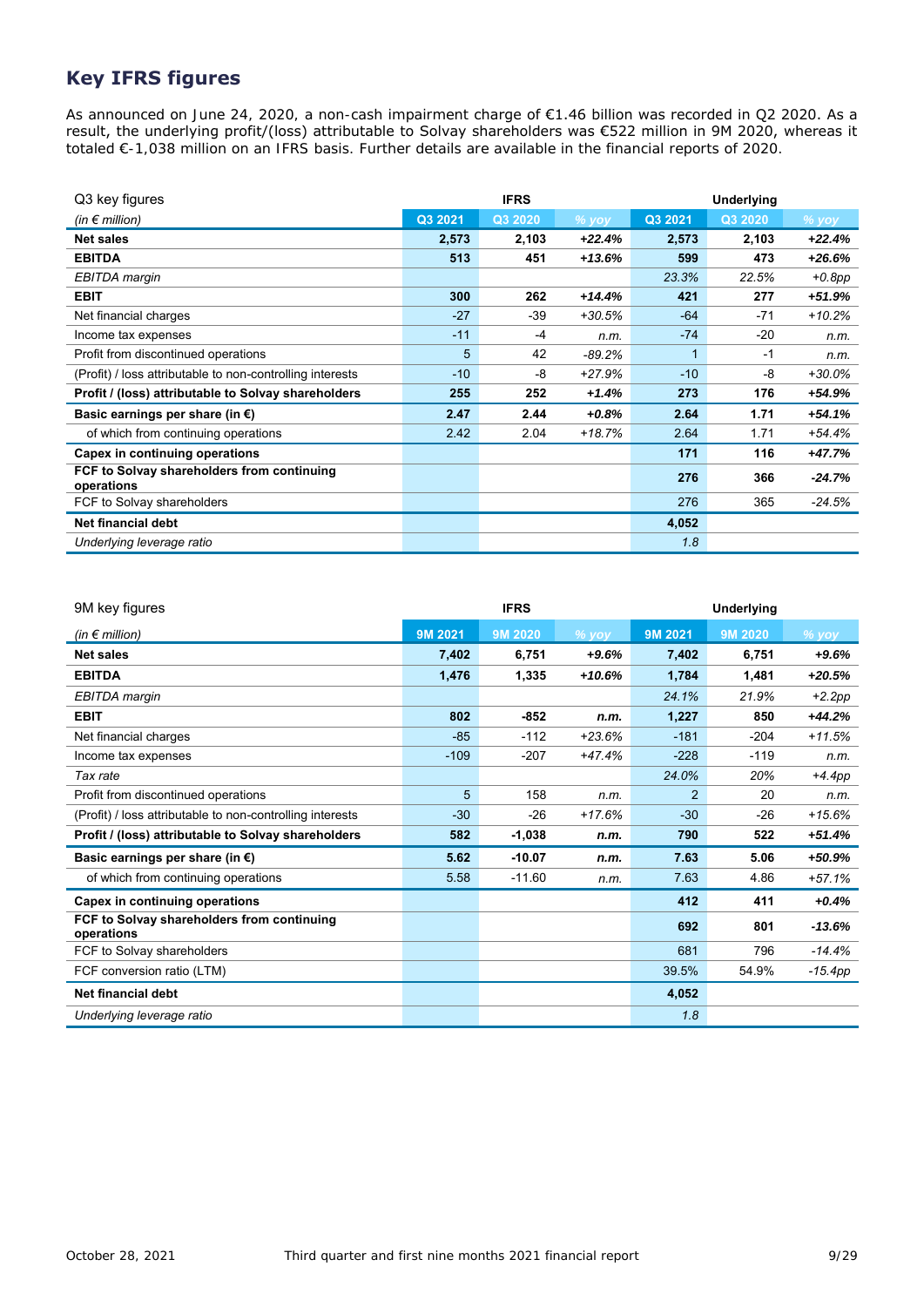# **Supplementary information**

### **Reconciliation of alternative performance metrics**

Solvay measures its financial performance using alternative performance metrics, which can be found below. Solvay believes that these measurements are useful for analyzing and explaining changes and trends in its historical results of operations, as they allow performance to be compared on a consistent basis. Definitions of the different metrics presented here are included in the glossary at the end of this financial report.

| Tax rate                                                                             |                  |         | Underlying |
|--------------------------------------------------------------------------------------|------------------|---------|------------|
| (in $\epsilon$ million)                                                              |                  | 9M 2021 | 9M 2020    |
| Profit / (loss) for the period before taxes                                          | а                | 1.046   | 646        |
| Earnings from associates & joint ventures                                            | b                | 109     | 55         |
| Interests and realized foreign exchange gains (losses) on the RusVinyl joint venture |                  | $-15$   | $-18$      |
| Income taxes                                                                         |                  | $-228$  | $-119$     |
| Tax rate                                                                             | $e = -d/(a-b-c)$ | 24%     | 20%        |

#### Free cash flow (FCF)

| (in $\notin$ million)                                                           |                                     | Q3 2021 | Q3 2020 | 9M 2021 | 9M 2020 |
|---------------------------------------------------------------------------------|-------------------------------------|---------|---------|---------|---------|
| Cash flow from operating activities                                             | а                                   | 454     | 495     | 1,086   | 888     |
| of which voluntary pension contributions                                        | b                                   |         |         | $-102$  | $-460$  |
| of which cash flow related to portfolio management                              | с                                   | $-3$    | -       | $-3$    |         |
| Cash flow from investing activities                                             | d                                   | $-144$  | $-115$  | $-257$  | 880     |
| of which capital expenditures required by share sale<br>agreement               | e                                   |         |         |         | $-14$   |
| Acquisition (-) of subsidiaries                                                 | f                                   |         | $-2$    | $-22$   | $-11$   |
| Acquisition (-) of investments - Other                                          | g                                   | $-6$    | $-13$   | $-8$    | $-39$   |
| Loans to associates and non-consolidated companies                              | h                                   |         | $-5$    | 3       | $-1$    |
| Sale (+) of subsidiaries and investments                                        |                                     | 11      | $-2$    | 114     | 1.302   |
| Recognition of factored receivables                                             |                                     |         | $-22$   |         | $-22$   |
| Increase/decrease of borrowings related to environmental<br>remediation         | k                                   |         | 2       |         | 8       |
| Payment of lease liabilities                                                    |                                     | $-24$   | $-27$   | $-72$   | -80     |
| <b>FCF</b>                                                                      | $m = a-b-c+d-e-$<br>$f-g-h-i-j+k+l$ | 284     | 401     | 777     | 942     |
| FCF from discontinued operations                                                | n                                   |         | $-1$    | $-11$   | $-5$    |
| FCF from continuing operations                                                  | $o = m-n$                           | 284     | 402     | 788     | 947     |
| Net interests paid                                                              | p                                   | $-7$    | $-11$   | $-42$   | -50     |
| Coupons paid on perpetual hybrid bonds                                          | q                                   |         | $-24$   | $-48$   | $-92$   |
| Dividends paid to non-controlling interests                                     | r                                   | $-1$    | $-1$    | $-6$    | $-5$    |
| FCF to Solvay shareholders                                                      | $s = m+p+q+r$                       | 276     | 365     | 681     | 796     |
| FCF to Solvay shareholders from discontinued operations                         | t                                   |         | $-1$    | $-11$   | -5      |
| FCF to Solvay shareholders from continuing operations                           | $u = s-t$                           | 276     | 366     | 692     | 801     |
| FCF to Solvay shareholders from continuing operations (LTM)                     | v                                   | 854     | 1,063   | 854     | 1,063   |
| Dividends paid to non-controlling interests from continuing<br>operations (LTM) | W                                   | $-33$   | $-39$   | $-33$   | $-39$   |
| Underlying EBITDA (LTM)                                                         | x                                   | 2,248   | 2,007   | 2,248   | 2,007   |
| FCF conversion ratio (LTM)                                                      | $y = (v-w)/x$                       | 39.5%   | 54.9%   | 39.5%   | 54.9%   |

| Net working capital              |                         | 2021                   | 2020                  |
|----------------------------------|-------------------------|------------------------|-----------------------|
| (in $\epsilon$ million)          |                         | <b>September</b><br>30 | <b>December</b><br>31 |
| Inventories                      | a                       | 1,604                  | 1,241                 |
| Trade receivables                | b                       | 1.641                  | 1,264                 |
| Other current receivables        | с                       | 2,085                  | 519                   |
| Trade payables                   | d                       | $-1,713$               | $-1,197$              |
| Other current liabilities        | e                       | $-1,952$               | $-720$                |
| Net working capital              | $f = a+b+c+d+e$         | 1,665                  | 1,107                 |
| Sales                            | g                       | 2.864                  | 2,418                 |
| Annualized quarterly total sales | $h = 4*g$               | 11,454                 | 9,673                 |
| Net working capital / sales      | $=f/h$                  | 14.5%                  | 11.4%                 |
| Year-to-date average             | $= \mu(Q1, Q2, Q3, Q4)$ | 13.5%                  | 14.7%                 |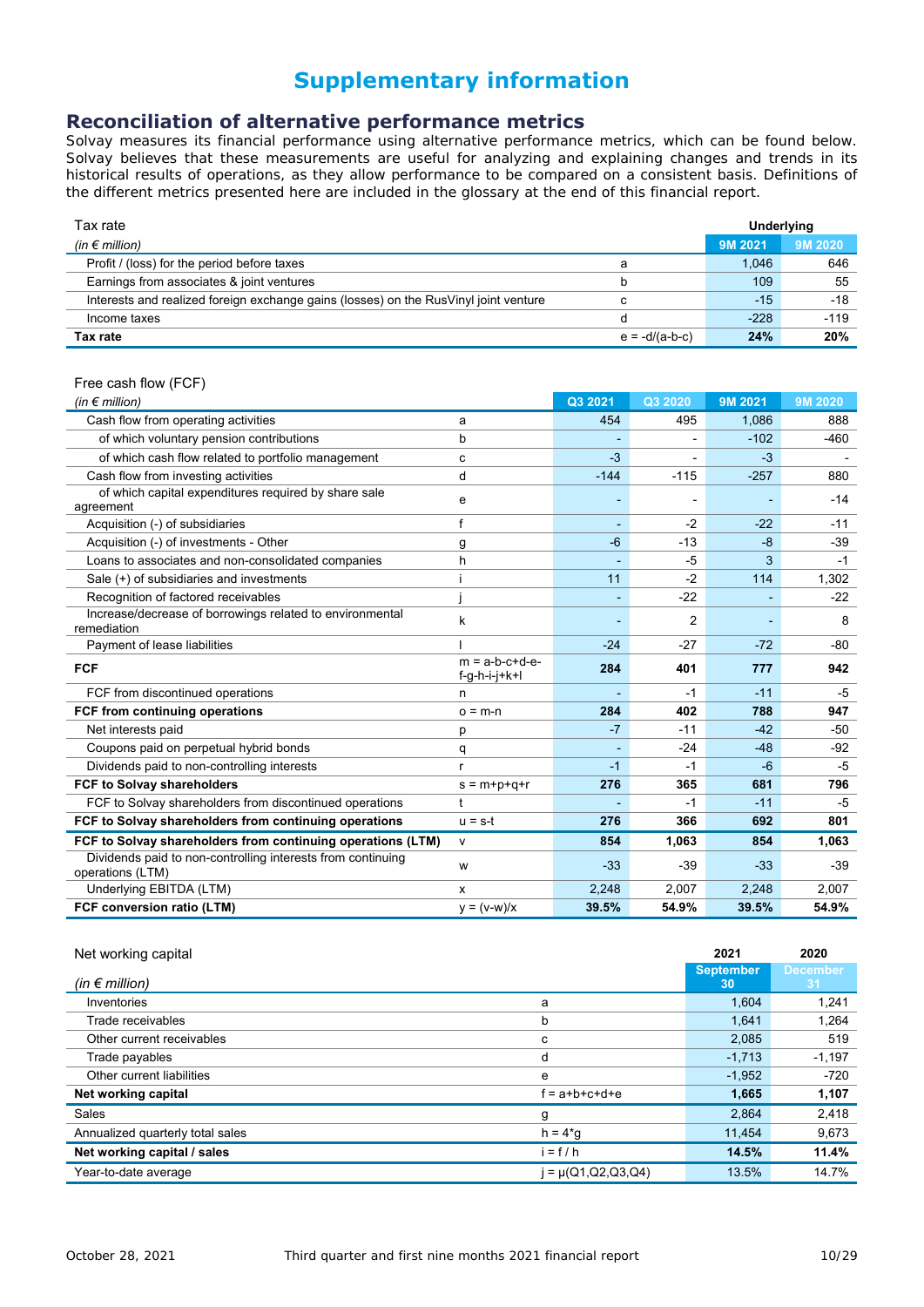### Capital expenditure (capex)

| (in $\epsilon$ million)              |                 | Q3 2021                  | Q3 2020 | 9M 2021                  | 9M 2020 |
|--------------------------------------|-----------------|--------------------------|---------|--------------------------|---------|
| Acquisition (-) of tangible assets   | a               | $-128$                   | -69     | $-288$                   | $-302$  |
| Acquisition (-) of intangible assets | b               | $-19$                    | $-20$   | $-53$                    | $-61$   |
| Payment of lease liabilities         | c               | $-24$                    | $-27$   | $-72$                    | $-80$   |
| Capex                                | $d = a + b + c$ | $-171$                   | $-116$  | $-412$                   | $-443$  |
| Capex in discontinued operations     | e               | $\overline{\phantom{a}}$ |         | $\overline{\phantom{a}}$ | $-33$   |
| Capex in continuing operations       | f = d-e         | $-171$                   | $-116$  | $-412$                   | $-411$  |
| <b>Underlying EBITDA</b>             | g               | 599                      | 473     | 1.784                    | 1,481   |
| <b>Cash conversion</b>               | $h = (f+g)/g$   | 71.5%                    | 75.6%   | 76.9%                    | 72.3%   |

| Net financial debt                                  |             | 2021                     | 2020                  |
|-----------------------------------------------------|-------------|--------------------------|-----------------------|
| (in $\epsilon$ million)                             |             | <b>September</b><br>30   | <b>December</b><br>31 |
| Non-current financial debt                          | a           | $-3,316$                 | $-3,233$              |
| Current financial debt                              | b           | $-560$                   | $-287$                |
| IFRS gross debt                                     | $c = a + b$ | $-3,876$                 | $-3,519$              |
| Underlying gross debt                               | $d = c+h$   | $-5,676$                 | $-5,319$              |
| Other financial instruments (current + non-current) | е           | 219                      | 119                   |
| Cash & cash equivalents                             |             | 1,404                    | 1,002                 |
| Total cash and cash equivalents                     | $q = e + f$ | 1,624                    | 1,121                 |
| <b>IFRS net debt</b>                                | i = c+q     | $-2,252$                 | $-2,398$              |
| Perpetual hybrid bonds                              | h           | $-1,800$                 | $-1,800$              |
| <b>Underlying net debt</b>                          | $= i+h$     | $-4,052$                 | $-4,198$              |
| Underlying EBITDA (LTM)                             | ĸ           | 2,248                    | 1,945                 |
| Adjustment for discontinued operations              |             | $\overline{\phantom{0}}$ |                       |
| Adjusted underlying EBITDA for leverage calculation | $m = k+1$   | 2,248                    | 1,945                 |
| Underlying leverage ratio                           | $n = -j/m$  | 1.8                      | 2.2                   |

The definition of the net financial debt has been adapted to take into account the long term financial instruments that were not present until Q2 2021.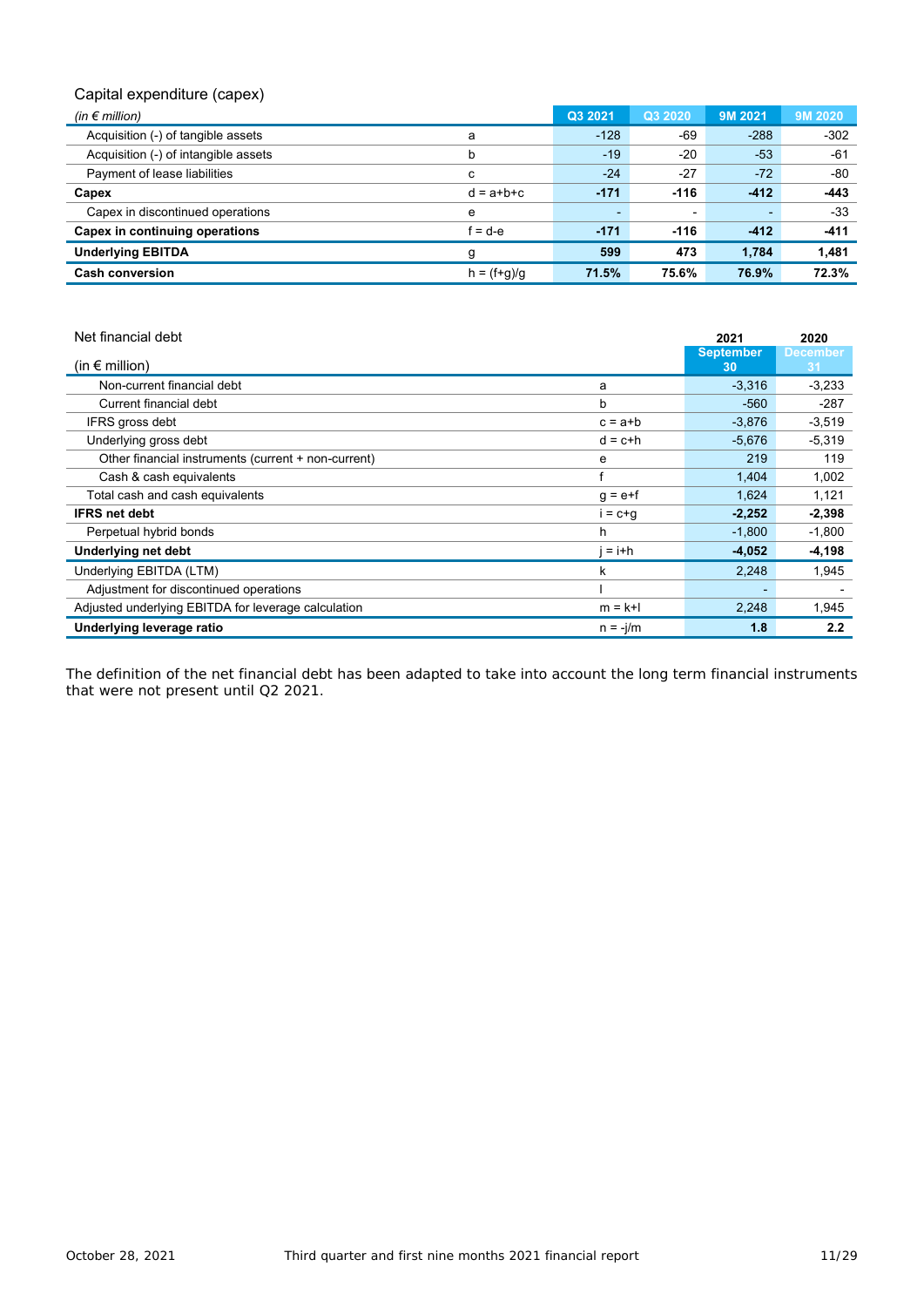### **Reconciliation of underlying income statement indicators**

Besides IFRS accounts, Solvay also presents underlying Income Statement performance indicators to provide a more consistent and comparable indication of Solvay's economic performance. These figures adjust IFRS figures for the non-cash Purchase Price Allocation (PPA) accounting impacts related to acquisitions, for the coupons of perpetual hybrid bonds classified as equity under IFRS but treated as debt in the underlying statements, and for other elements to generate a measure that avoids distortion and facilitates the appreciation of performance and comparability of results over time.

| Consolidated income statement Q3                                                            |                          | Q3 2021        |                | Q3 2020                  |                     |               |  |  |
|---------------------------------------------------------------------------------------------|--------------------------|----------------|----------------|--------------------------|---------------------|---------------|--|--|
|                                                                                             |                          | <b>Adjust-</b> | <b>Under-</b>  |                          | <b>Adjust-</b>      | <b>Under-</b> |  |  |
| (in $\notin$ million)                                                                       | <b>IFRS</b>              | ments          | lying          | <b>IFRS</b>              | ments               | lying         |  |  |
| <b>Sales</b>                                                                                | 2,864                    |                | 2,864          | 2,270                    | ä,                  | 2,270         |  |  |
| of which revenues from non-core activities                                                  | 291                      |                | 291            | 167                      | $\bar{\phantom{a}}$ | 167           |  |  |
| of which net sales                                                                          | 2,573                    | ÷              | 2,573          | 2,103                    | ä,                  | 2,103         |  |  |
| Cost of goods sold                                                                          | $-2,116$                 | 3              | $-2,113$       | $-1,670$                 | ÷                   | $-1,670$      |  |  |
| Gross margin                                                                                | 748                      | 3              | 751            | 600                      | ä,                  | 600           |  |  |
| <b>Commercial costs</b>                                                                     | $-70$                    | ٠              | $-70$          | $-71$                    | ÷                   | $-71$         |  |  |
| Administrative costs                                                                        | $-236$                   | ÷              | $-236$         | $-215$                   | ÷                   | -215          |  |  |
| Research & development costs                                                                | $-72$                    | $\mathbf{1}$   | $-72$          | $-71$                    | $\mathbf{1}$        | -70           |  |  |
| Other operating gains & losses                                                              | $-35$                    | 37             | $\mathbf{1}$   | $-25$                    | 40                  | 15            |  |  |
| Earnings from associates & joint ventures                                                   | 47                       | ÷,             | 46             | $\overline{7}$           | 11                  | 19            |  |  |
| Result from portfolio management & major restructuring                                      | $-40$                    | 40             | L,             | 25                       | $-25$               |               |  |  |
| Result from legacy remediation & major litigations                                          | $-41$                    | 41             |                | 12                       | $-12$               |               |  |  |
| <b>EBITDA</b>                                                                               | 513                      | 86             | 599            | 451                      | 21                  | 473           |  |  |
| Depreciation, amortization & impairments                                                    | $-213$                   | 35             | $-177$         | $-189$                   | $-6$                | -196          |  |  |
| <b>EBIT</b>                                                                                 | 300                      | 122            | 421            | 262                      | 15                  | 277           |  |  |
| Net cost of borrowings                                                                      | $-25$                    |                | $-25$          | $-28$                    | ÷                   | $-28$         |  |  |
| Coupons on perpetual hybrid bonds                                                           | $\overline{\phantom{a}}$ | $-21$          | $-21$          | $\overline{\phantom{a}}$ | $-23$               | $-23$         |  |  |
| Interests and realized foreign exchange gains (losses)<br>on the RusVinyl joint venture     |                          | $-7$           | $-7$           |                          | $-8$                | -8            |  |  |
| Cost of discounting provisions                                                              | -5                       | $-10$          | $-14$          | $-14$                    | $-1$                | $-15$         |  |  |
| Result from equity instruments measured at fair value<br>through other comprehensive income | $\overline{2}$           |                | $\overline{2}$ | $\overline{2}$           |                     | 2             |  |  |
| Profit / (loss) for the period before taxes                                                 | 272                      | 85             | 357            | 223                      | $-17$               | 206           |  |  |
| Income taxes                                                                                | $-11$                    | $-63$          | $-74$          | $-4$                     | $-16$               | $-20$         |  |  |
| Profit / (loss) for the period from continuing<br>operations                                | 261                      | 22             | 283            | 218                      | $-33$               | 185           |  |  |
| Profit / (loss) for the period from discontinued<br>operations                              | 5                        | $-4$           | $\mathbf{1}$   | 42                       | $-43$               | -1            |  |  |
| Profit / (loss) for the period                                                              | 266                      | 18             | 284            | 260                      | $-76$               | 184           |  |  |
| attributable to Solvay shareholders                                                         | 255                      | 18             | 273            | 252                      | $-76$               | 176           |  |  |
| attributable to non-controlling interests                                                   | 10                       |                | 10             | 8                        | ÷                   | 8             |  |  |
| Basic earnings per share (in $\epsilon$ )                                                   | 2.47                     | 0.17           | 2.64           | 2.44                     | $-0.73$             | 1.71          |  |  |
| of which from continuing operations                                                         | 2.42                     | 0.22           | 2.64           | 2.04                     | $-0.33$             | 1.71          |  |  |
| Diluted earnings per share (in $\epsilon$ )                                                 | 2.46                     | 0.17           | 2.64           | 2.44                     | $-0.73$             | 1.71          |  |  |
| of which from continuing operations                                                         | 2.42                     | 0.22           | 2.64           | 2.04                     | $-0.33$             | 1.71          |  |  |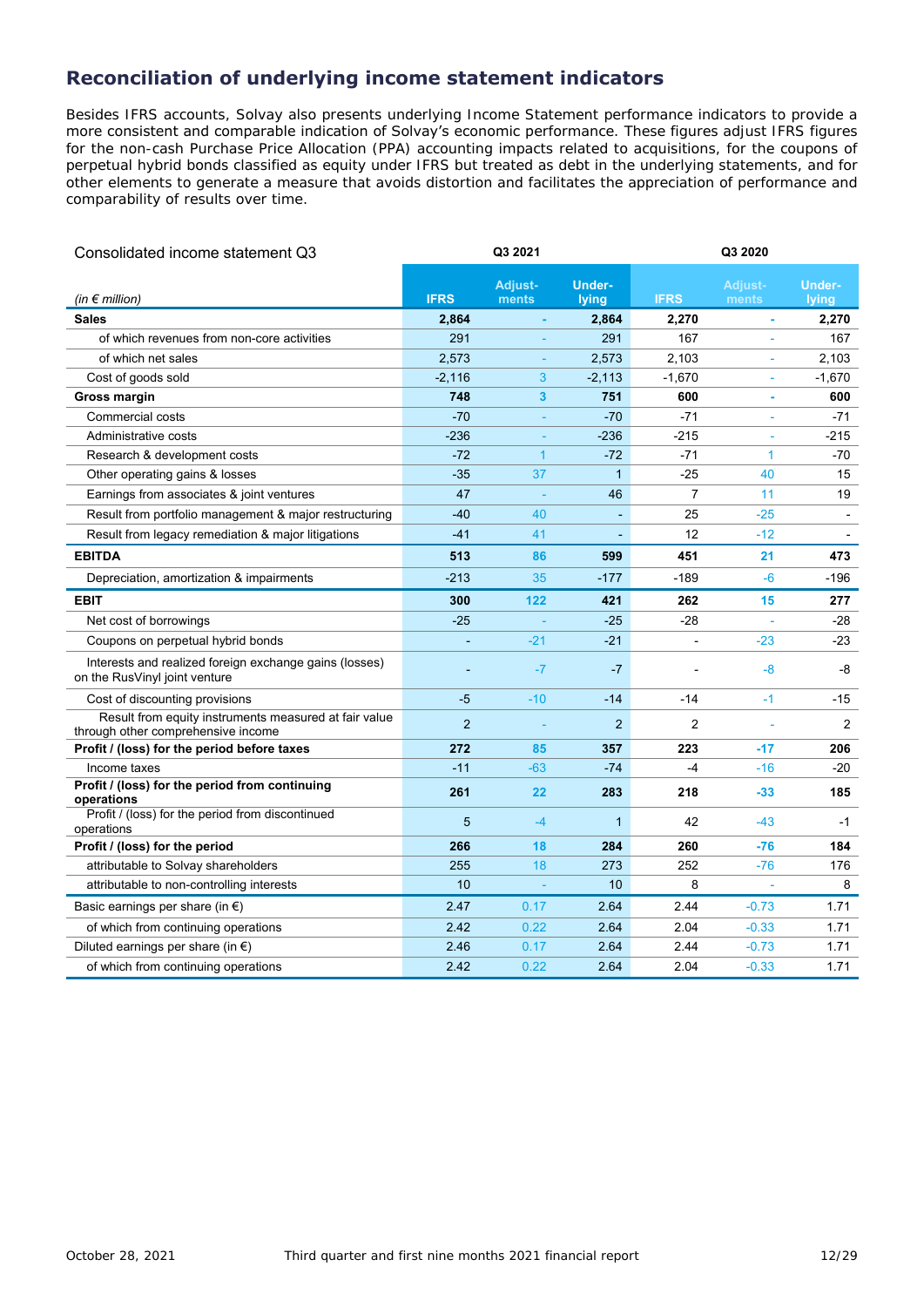**EBITDA** on an IFRS basis totaled €513 million, versus €599 million on an underlying basis. The difference of €86 million is explained by the following adjustments to IFRS results, which are done to improve the comparability of underlying results:

- €3 million to adjust for the "Cost of goods sold" resulting from the step up of the inventories of Novecare seeds coatings acquisition
- €42 million to adjust for the "*Result from portfolio management and major restructuring*", excluding depreciation, amortization and impairment elements, mainly related to post-closing adjustments resulting from M&A warranties.
- €41 million to adjust for the "*Result from legacy remediation and major litigations*", primarily indemnities for environmental remediation.

**EBIT** on an IFRS basis totaled €300 million, versus €421 million on an underlying basis. The difference of €122 million is explained by the above-mentioned €86 million adjustments at the EBITDA level and €35 million of "*Depreciation, amortization & impairments*". The latter consist of:

- €37 million to adjust for the non-cash impact of purchase price allocation (PPA), consisting of amortization charges on intangible assets, which are adjusted in "*Research & development costs*" for €1 million, and in "*Other operating gains & losses*" for €36 million.
- €-2 million to adjust for the impact of impairments reported in "*Result from portfolio management and major restructuring*" resulting primarily from the revision of useful life of assets to be shutdown

**Net financial charges** on an IFRS basis were €-28 million versus €-65 million on an underlying basis. The €-38 million adjustment made to IFRS net financial charges consists of:

- €-21 million reclassification of coupons on perpetual hybrid bonds, which are treated as dividends under IFRS, and as financial charges in underlying results.
- €-7 million reclassification of financial charges and realized foreign exchange result on the €-denominated debt of RusVinyl as net financial charges.
- €-10 million for the net impact of decreasing discount rates on the valuation of environmental liabilities in the period.

**Income taxes** on an IFRS basis were €-11 million, versus €-74 million on an underlying basis. The €-63 million adjustment mainly relates to the adjustments of the earnings before taxes described above.

**Discontinued operations** generated a profit of €5 million on an IFRS basis and of €1 million on an underlying basis. This mainly relates to reversal of provisions related to past M&A deals.

**Profit / (loss) attributable to Solvay shareholders** was €255 million on an IFRS basis and €273 million on an underlying basis. The delta of €18 million reflects the above-mentioned adjustments to EBIT, net financial charges, income taxes and minor adjustments for discontinued operations. There was no impact from noncontrolling interests.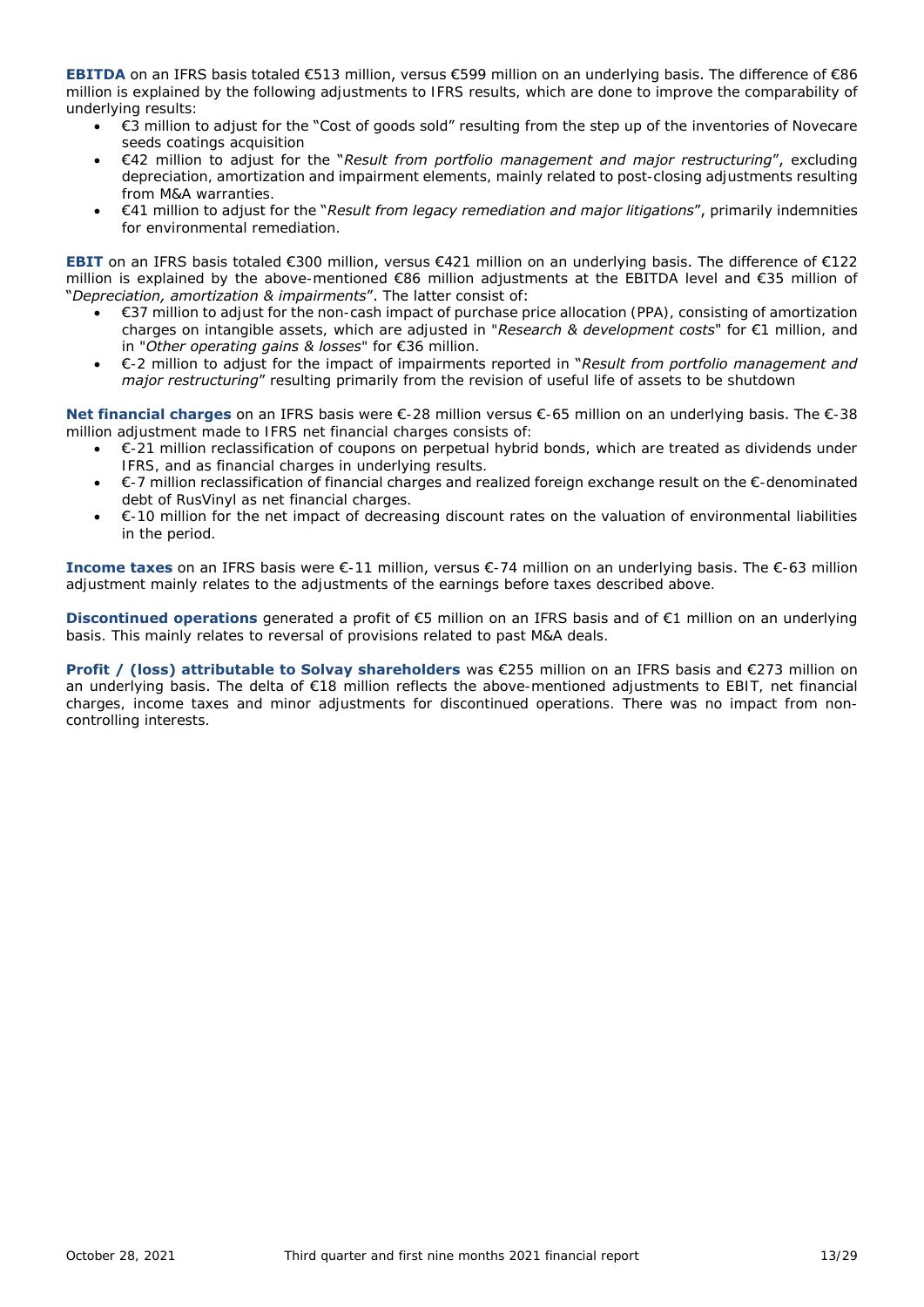| 9M consolidated income statement                                                            | 9M 2021        |                |                | 9M 2020        |                |               |  |
|---------------------------------------------------------------------------------------------|----------------|----------------|----------------|----------------|----------------|---------------|--|
|                                                                                             |                | Adjust-        | <b>Under-</b>  |                | <b>Adjust-</b> | <b>Under-</b> |  |
| (in $\notin$ million)                                                                       | <b>IFRS</b>    | ments          | lying          | <b>IFRS</b>    | ments          | lying         |  |
| <b>Sales</b>                                                                                | 8,157          |                | 8,157          | 7,296          |                | 7,296         |  |
| of which revenues from non-core activities                                                  | 755            |                | 755            | 545            |                | 545           |  |
| of which net sales                                                                          | 7,402          |                | 7,402          | 6,751          |                | 6,751         |  |
| Cost of goods sold                                                                          | $-5,926$       | 3              | $-5,923$       | $-5,418$       | 1              | $-5,417$      |  |
| Gross margin                                                                                | 2,231          | $\mathbf{3}$   | 2,234          | 1,878          | 1              | 1,879         |  |
| <b>Commercial costs</b>                                                                     | $-210$         |                | $-210$         | $-234$         |                | $-234$        |  |
| Administrative costs                                                                        | $-679$         |                | $-678$         | $-659$         | 12             | $-647$        |  |
| Research & development costs                                                                | $-238$         | $\overline{2}$ | $-236$         | $-222$         | $\overline{2}$ | $-220$        |  |
| Other operating gains & losses                                                              | $-102$         | 110            | 8              | $-108$         | 127            | 18            |  |
| Earnings from associates & joint ventures                                                   | 109            |                | 109            | 31             | 25             | 55            |  |
| Result from portfolio management & major restructuring                                      | $-235$         | 235            | ٠              | $-1,528$       | 1,528          |               |  |
| Result from legacy remediation & major litigations                                          | $-74$          | 74             | L,             | -9             | 9              |               |  |
| <b>EBITDA</b>                                                                               | 1,476          | 308            | 1,784          | 1,335          | 146            | 1,481         |  |
| Depreciation, amortization & impairments                                                    | $-675$         | 117            | $-558$         | $-2,187$       | 1,556          | -631          |  |
| <b>EBIT</b>                                                                                 | 802            | 425            | 1,227          | -852           | 1,702          | 850           |  |
| Net cost of borrowings                                                                      | $-73$          |                | $-73$          | $-84$          |                | -84           |  |
| Coupons on perpetual hybrid bonds                                                           |                | $-61$          | $-61$          | $\overline{a}$ | $-70$          | $-70$         |  |
| Interests and realized foreign exchange gains (losses)<br>on the RusVinyl joint venture     |                | $-15$          | $-15$          |                | $-18$          | -18           |  |
| Cost of discounting provisions                                                              | $-16$          | $-19$          | $-35$          | $-31$          | $-4$           | $-35$         |  |
| Result from equity instruments measured at fair value<br>through other comprehensive income | $\overline{4}$ |                | 4              | 3              |                | 3             |  |
| Profit / (loss) for the period before taxes                                                 | 716            | 329            | 1,046          | -964           | 1,610          | 646           |  |
| Income taxes                                                                                | $-109$         | $-119$         | $-228$         | -207           | 88             | -119          |  |
| Profit / (loss) for the period from continuing<br>operations                                | 608            | 210            | 818            | $-1,171$       | 1,698          | 527           |  |
| Profit / (loss) for the period from discontinued<br>operations                              | 5              | $-3$           | $\overline{2}$ | 158            | $-138$         | 20            |  |
| Profit / (loss) for the period                                                              | 612            | 207            | 819            | $-1,013$       | 1,560          | 547           |  |
| attributable to Solvay shareholders                                                         | 582            | 208            | 790            | $-1,038$       | 1,560          | 522           |  |
| attributable to non-controlling interests                                                   | 30             | $-1$           | 30             | 26             |                | 26            |  |
| Basic earnings per share (in $\epsilon$ )                                                   | 5.62           | 2.01           | 7.63           | $-10.07$       | 15.12          | 5.06          |  |
| of which from continuing operations                                                         | 5.58           | 2.05           | 7.63           | $-11.60$       | 16.46          | 4.86          |  |
| Diluted earnings per share (in $\epsilon$ )                                                 | 5.61           | 2.00           | 7.61           | $-10.07$       | 15.12          | 5.06          |  |
| of which from continuing operations                                                         | 5.56           | 2.05           | 7.61           | $-11.60$       | 16.46          | 4.86          |  |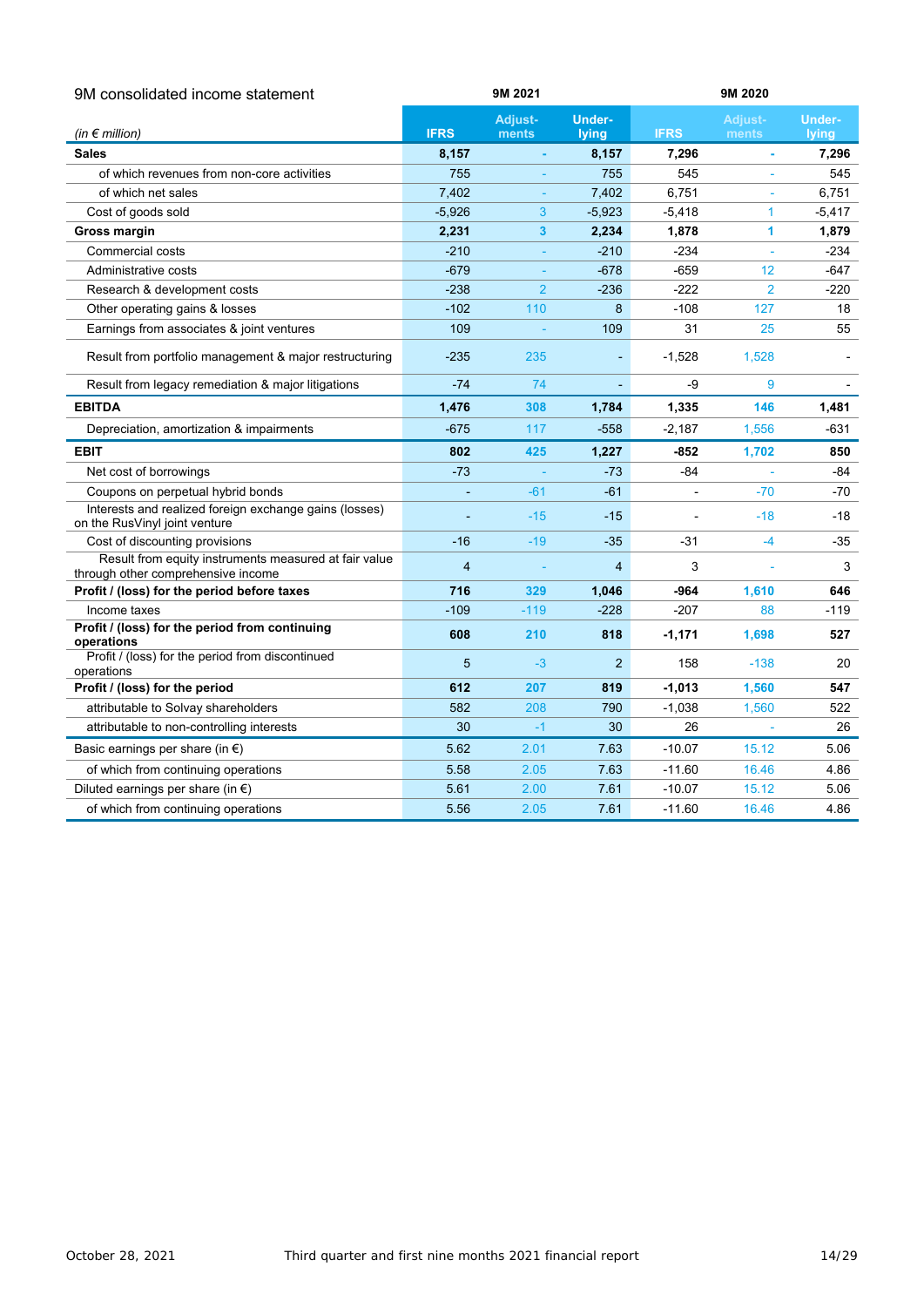**EBITDA** on an IFRS basis totaled €1,476 million, versus €1,784 million on an underlying basis. The difference of €308 million is explained by the following adjustments to IFRS results, which are done to improve the comparability of underlying results:

- €3 million to adjust for the "Cost of goods sold" resulting from the step up of the inventories of Novecare seeds coatings acquisition
- €230 million to adjust for the "*Result from portfolio management and major restructuring*", excluding depreciation, amortization and impairment elements, mainly related to the new restructuring plan launched in Q1 2021 (€152 million) and to post-closing adjustments resulting from M&A warranties.
- €74 million to adjust for the "*Result from legacy remediation and major litigations*", primarily indemnities for environmental remediation.

**EBIT** on an IFRS basis totaled €802 million, versus €1,227 million on an underlying basis. The difference of €415 million is explained by the above-mentioned €308 million adjustments at the EBITDA level and €117 million of "*Depreciation, amortization & impairments*". The latter consist of:

- €113 million to adjust for the non-cash impact of purchase price allocation (PPA), consisting of amortization charges on intangible assets, which are adjusted in "*Research & development costs*" for €2 million, and in "*Other operating gains & losses*" for €110 million.
- €4 million to adjust for the impact of impairments reported in "*Result from portfolio management and major restructuring*" resulting primarily from the impairment of non-performing assets

**Net financial charges** on an IFRS basis were €-85 million versus €-180 million on an underlying basis. The €-95 million adjustment made to IFRS net financial charges consists of:

- €-61 million reclassification of coupons on perpetual hybrid bonds, which are treated as dividends under IFRS, and as financial charges in underlying results.
- €-15 million reclassification of financial charges and realized foreign exchange result on the  $\epsilon$ denominated debt of RusVinyl as net financial charges.
- €-19 million for the net impact of decreasing discount rates on the valuation of environmental liabilities in the period.

**Income taxes** on an IFRS basis were €-109 million, versus €-228 million on an underlying basis. The €-119 million adjustment mainly relates to the adjustments of the earnings before taxes described above.

**Discontinued operations** generated a profit of €5 million on an IFRS basis and of €2 million on an underlying basis. This mainly relates to the reversal of provisions related to past M&A deals.

**Profit / (loss) attributable to Solvay shareholders** was €582 million on an IFRS basis and €790 million on an underlying basis. The delta of €208 million reflects the above-mentioned adjustments to EBIT, net financial charges, income taxes and minor adjustments for discontinued operations. There was  $a \epsilon$ -1 million impact from non-controlling interests.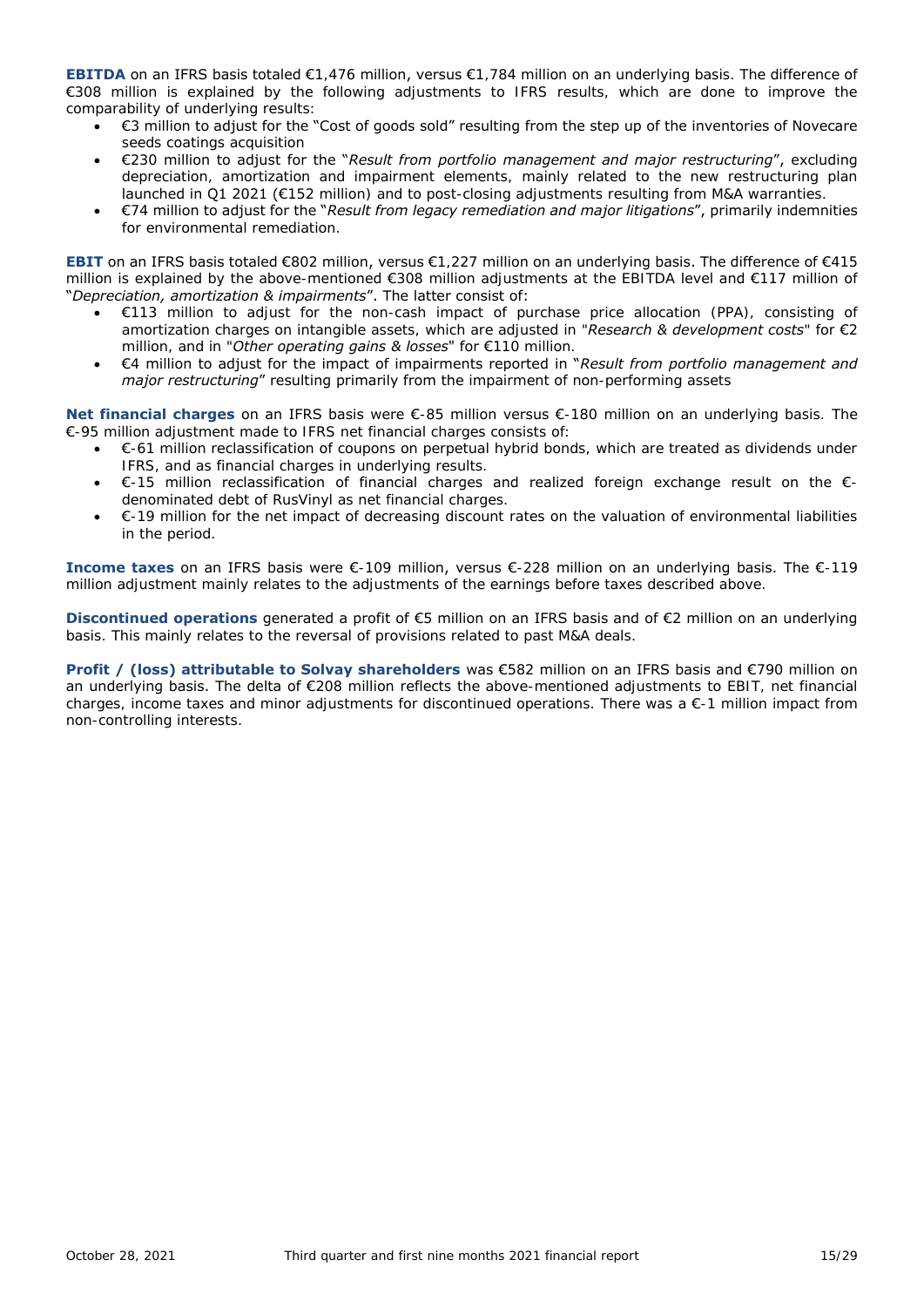# **Condensed consolidated financial statements[1]**

| Q3 2021<br>Q3 2020<br>9M 2021<br>9M 2020<br>(in $\notin$ million)<br><b>Sales</b><br>2,864<br>2,270<br>8,157<br>7,296<br>of which revenues from non-core activities<br>291<br>167<br>755<br>545<br>of which net sales<br>2,573<br>2,103<br>7,402<br>6,751<br>$-2,116$<br>$-1,670$<br>$-5,926$<br>Cost of goods sold<br>$-5,418$<br><b>Gross margin</b><br>748<br>600<br>2,231<br>1,878<br>Commercial costs<br>$-70$<br>$-71$<br>$-210$<br>$-234$<br>Administrative costs<br>$-236$<br>$-215$<br>$-679$<br>$-659$<br>Research & development costs<br>$-72$<br>$-71$<br>$-238$<br>$-222$<br>$-25$<br>Other operating gains & losses<br>$-35$<br>$-102$<br>$-108$<br>Earnings from associates & joint ventures<br>47<br>7<br>109<br>31<br>Result from portfolio management & major restructuring [2]<br>$-40$<br>25<br>$-235$<br>$-1,528$<br>Result from legacy remediation & major litigations<br>$-41$<br>12<br>$-74$<br>-9<br><b>EBIT</b><br>300<br>262<br>802<br>-852<br>Cost of borrowings<br>$-26$<br>$-29$<br>$-80$<br>$-87$<br>3<br>2<br>Interest on loans & short term deposits<br>$\overline{7}$<br>6<br>$-2$<br>Other gains & losses on net indebtedness<br>$-1$<br>$-1$<br>$-4$<br>Cost of discounting provisions<br>$-5$<br>$-14$<br>$-31$<br>$-16$<br>Result from equity instruments measured at fair value through other<br>$\overline{2}$<br>$\overline{2}$<br>$\overline{4}$<br>3<br>comprehensive income<br>Profit / (loss) for the period before taxes<br>272<br>223<br>716<br>$-964$<br>$-11$<br>-4<br>$-109$<br>$-207$<br>Income taxes<br>Profit / (loss) for the period from continuing operations<br>218<br>608<br>$-1,171$<br>261<br>attributable to Solvay shareholders<br>251<br>210<br>577<br>$-1,197$<br>attributable to non-controlling interests<br>10<br>8<br>30<br>26<br>Profit / (loss) for the period from discontinued operations<br>42<br>5<br>5<br>158<br>Profit / (loss) for the period<br>266<br>260<br>612<br>$-1,013$<br>252<br>attributable to Solvay shareholders<br>255<br>582<br>$-1,038$<br>10<br>8<br>30<br>attributable to non-controlling interests<br>26<br>Weighted average of number of outstanding shares, basic<br>103,623,463<br>103,073,974<br>103,491,768<br>103,153,932<br>Weighted average of number of outstanding shares, diluted<br>103,655,964<br>103,073,974<br>103,766,670<br>103,164,084<br>Basic earnings per share (in $\epsilon$ )<br>2.47<br>2.44<br>5.62<br>$-10.07$<br>of which from continuing operations<br>2.42<br>2.04<br>5.58<br>$-11.60$<br>Diluted earnings per share (in $\epsilon$ )<br>2.46<br>2.44<br>$-10.07$<br>5.61<br>of which from continuing operations<br>2.42<br>2.04<br>$-11.60$<br>5.56 | Consolidated income statement | <b>IFRS</b> |  |  |  |  |  |  |
|-----------------------------------------------------------------------------------------------------------------------------------------------------------------------------------------------------------------------------------------------------------------------------------------------------------------------------------------------------------------------------------------------------------------------------------------------------------------------------------------------------------------------------------------------------------------------------------------------------------------------------------------------------------------------------------------------------------------------------------------------------------------------------------------------------------------------------------------------------------------------------------------------------------------------------------------------------------------------------------------------------------------------------------------------------------------------------------------------------------------------------------------------------------------------------------------------------------------------------------------------------------------------------------------------------------------------------------------------------------------------------------------------------------------------------------------------------------------------------------------------------------------------------------------------------------------------------------------------------------------------------------------------------------------------------------------------------------------------------------------------------------------------------------------------------------------------------------------------------------------------------------------------------------------------------------------------------------------------------------------------------------------------------------------------------------------------------------------------------------------------------------------------------------------------------------------------------------------------------------------------------------------------------------------------------------------------------------------------------------------------------------------------------------------------------------------------------------------------------------------------------------------------------------------------------------------------------------------------------------------------------------------------------------------------------------|-------------------------------|-------------|--|--|--|--|--|--|
|                                                                                                                                                                                                                                                                                                                                                                                                                                                                                                                                                                                                                                                                                                                                                                                                                                                                                                                                                                                                                                                                                                                                                                                                                                                                                                                                                                                                                                                                                                                                                                                                                                                                                                                                                                                                                                                                                                                                                                                                                                                                                                                                                                                                                                                                                                                                                                                                                                                                                                                                                                                                                                                                                   |                               |             |  |  |  |  |  |  |
|                                                                                                                                                                                                                                                                                                                                                                                                                                                                                                                                                                                                                                                                                                                                                                                                                                                                                                                                                                                                                                                                                                                                                                                                                                                                                                                                                                                                                                                                                                                                                                                                                                                                                                                                                                                                                                                                                                                                                                                                                                                                                                                                                                                                                                                                                                                                                                                                                                                                                                                                                                                                                                                                                   |                               |             |  |  |  |  |  |  |
|                                                                                                                                                                                                                                                                                                                                                                                                                                                                                                                                                                                                                                                                                                                                                                                                                                                                                                                                                                                                                                                                                                                                                                                                                                                                                                                                                                                                                                                                                                                                                                                                                                                                                                                                                                                                                                                                                                                                                                                                                                                                                                                                                                                                                                                                                                                                                                                                                                                                                                                                                                                                                                                                                   |                               |             |  |  |  |  |  |  |
|                                                                                                                                                                                                                                                                                                                                                                                                                                                                                                                                                                                                                                                                                                                                                                                                                                                                                                                                                                                                                                                                                                                                                                                                                                                                                                                                                                                                                                                                                                                                                                                                                                                                                                                                                                                                                                                                                                                                                                                                                                                                                                                                                                                                                                                                                                                                                                                                                                                                                                                                                                                                                                                                                   |                               |             |  |  |  |  |  |  |
|                                                                                                                                                                                                                                                                                                                                                                                                                                                                                                                                                                                                                                                                                                                                                                                                                                                                                                                                                                                                                                                                                                                                                                                                                                                                                                                                                                                                                                                                                                                                                                                                                                                                                                                                                                                                                                                                                                                                                                                                                                                                                                                                                                                                                                                                                                                                                                                                                                                                                                                                                                                                                                                                                   |                               |             |  |  |  |  |  |  |
|                                                                                                                                                                                                                                                                                                                                                                                                                                                                                                                                                                                                                                                                                                                                                                                                                                                                                                                                                                                                                                                                                                                                                                                                                                                                                                                                                                                                                                                                                                                                                                                                                                                                                                                                                                                                                                                                                                                                                                                                                                                                                                                                                                                                                                                                                                                                                                                                                                                                                                                                                                                                                                                                                   |                               |             |  |  |  |  |  |  |
|                                                                                                                                                                                                                                                                                                                                                                                                                                                                                                                                                                                                                                                                                                                                                                                                                                                                                                                                                                                                                                                                                                                                                                                                                                                                                                                                                                                                                                                                                                                                                                                                                                                                                                                                                                                                                                                                                                                                                                                                                                                                                                                                                                                                                                                                                                                                                                                                                                                                                                                                                                                                                                                                                   |                               |             |  |  |  |  |  |  |
|                                                                                                                                                                                                                                                                                                                                                                                                                                                                                                                                                                                                                                                                                                                                                                                                                                                                                                                                                                                                                                                                                                                                                                                                                                                                                                                                                                                                                                                                                                                                                                                                                                                                                                                                                                                                                                                                                                                                                                                                                                                                                                                                                                                                                                                                                                                                                                                                                                                                                                                                                                                                                                                                                   |                               |             |  |  |  |  |  |  |
|                                                                                                                                                                                                                                                                                                                                                                                                                                                                                                                                                                                                                                                                                                                                                                                                                                                                                                                                                                                                                                                                                                                                                                                                                                                                                                                                                                                                                                                                                                                                                                                                                                                                                                                                                                                                                                                                                                                                                                                                                                                                                                                                                                                                                                                                                                                                                                                                                                                                                                                                                                                                                                                                                   |                               |             |  |  |  |  |  |  |
|                                                                                                                                                                                                                                                                                                                                                                                                                                                                                                                                                                                                                                                                                                                                                                                                                                                                                                                                                                                                                                                                                                                                                                                                                                                                                                                                                                                                                                                                                                                                                                                                                                                                                                                                                                                                                                                                                                                                                                                                                                                                                                                                                                                                                                                                                                                                                                                                                                                                                                                                                                                                                                                                                   |                               |             |  |  |  |  |  |  |
|                                                                                                                                                                                                                                                                                                                                                                                                                                                                                                                                                                                                                                                                                                                                                                                                                                                                                                                                                                                                                                                                                                                                                                                                                                                                                                                                                                                                                                                                                                                                                                                                                                                                                                                                                                                                                                                                                                                                                                                                                                                                                                                                                                                                                                                                                                                                                                                                                                                                                                                                                                                                                                                                                   |                               |             |  |  |  |  |  |  |
|                                                                                                                                                                                                                                                                                                                                                                                                                                                                                                                                                                                                                                                                                                                                                                                                                                                                                                                                                                                                                                                                                                                                                                                                                                                                                                                                                                                                                                                                                                                                                                                                                                                                                                                                                                                                                                                                                                                                                                                                                                                                                                                                                                                                                                                                                                                                                                                                                                                                                                                                                                                                                                                                                   |                               |             |  |  |  |  |  |  |
|                                                                                                                                                                                                                                                                                                                                                                                                                                                                                                                                                                                                                                                                                                                                                                                                                                                                                                                                                                                                                                                                                                                                                                                                                                                                                                                                                                                                                                                                                                                                                                                                                                                                                                                                                                                                                                                                                                                                                                                                                                                                                                                                                                                                                                                                                                                                                                                                                                                                                                                                                                                                                                                                                   |                               |             |  |  |  |  |  |  |
|                                                                                                                                                                                                                                                                                                                                                                                                                                                                                                                                                                                                                                                                                                                                                                                                                                                                                                                                                                                                                                                                                                                                                                                                                                                                                                                                                                                                                                                                                                                                                                                                                                                                                                                                                                                                                                                                                                                                                                                                                                                                                                                                                                                                                                                                                                                                                                                                                                                                                                                                                                                                                                                                                   |                               |             |  |  |  |  |  |  |
|                                                                                                                                                                                                                                                                                                                                                                                                                                                                                                                                                                                                                                                                                                                                                                                                                                                                                                                                                                                                                                                                                                                                                                                                                                                                                                                                                                                                                                                                                                                                                                                                                                                                                                                                                                                                                                                                                                                                                                                                                                                                                                                                                                                                                                                                                                                                                                                                                                                                                                                                                                                                                                                                                   |                               |             |  |  |  |  |  |  |
|                                                                                                                                                                                                                                                                                                                                                                                                                                                                                                                                                                                                                                                                                                                                                                                                                                                                                                                                                                                                                                                                                                                                                                                                                                                                                                                                                                                                                                                                                                                                                                                                                                                                                                                                                                                                                                                                                                                                                                                                                                                                                                                                                                                                                                                                                                                                                                                                                                                                                                                                                                                                                                                                                   |                               |             |  |  |  |  |  |  |
|                                                                                                                                                                                                                                                                                                                                                                                                                                                                                                                                                                                                                                                                                                                                                                                                                                                                                                                                                                                                                                                                                                                                                                                                                                                                                                                                                                                                                                                                                                                                                                                                                                                                                                                                                                                                                                                                                                                                                                                                                                                                                                                                                                                                                                                                                                                                                                                                                                                                                                                                                                                                                                                                                   |                               |             |  |  |  |  |  |  |
|                                                                                                                                                                                                                                                                                                                                                                                                                                                                                                                                                                                                                                                                                                                                                                                                                                                                                                                                                                                                                                                                                                                                                                                                                                                                                                                                                                                                                                                                                                                                                                                                                                                                                                                                                                                                                                                                                                                                                                                                                                                                                                                                                                                                                                                                                                                                                                                                                                                                                                                                                                                                                                                                                   |                               |             |  |  |  |  |  |  |
|                                                                                                                                                                                                                                                                                                                                                                                                                                                                                                                                                                                                                                                                                                                                                                                                                                                                                                                                                                                                                                                                                                                                                                                                                                                                                                                                                                                                                                                                                                                                                                                                                                                                                                                                                                                                                                                                                                                                                                                                                                                                                                                                                                                                                                                                                                                                                                                                                                                                                                                                                                                                                                                                                   |                               |             |  |  |  |  |  |  |
|                                                                                                                                                                                                                                                                                                                                                                                                                                                                                                                                                                                                                                                                                                                                                                                                                                                                                                                                                                                                                                                                                                                                                                                                                                                                                                                                                                                                                                                                                                                                                                                                                                                                                                                                                                                                                                                                                                                                                                                                                                                                                                                                                                                                                                                                                                                                                                                                                                                                                                                                                                                                                                                                                   |                               |             |  |  |  |  |  |  |
|                                                                                                                                                                                                                                                                                                                                                                                                                                                                                                                                                                                                                                                                                                                                                                                                                                                                                                                                                                                                                                                                                                                                                                                                                                                                                                                                                                                                                                                                                                                                                                                                                                                                                                                                                                                                                                                                                                                                                                                                                                                                                                                                                                                                                                                                                                                                                                                                                                                                                                                                                                                                                                                                                   |                               |             |  |  |  |  |  |  |
|                                                                                                                                                                                                                                                                                                                                                                                                                                                                                                                                                                                                                                                                                                                                                                                                                                                                                                                                                                                                                                                                                                                                                                                                                                                                                                                                                                                                                                                                                                                                                                                                                                                                                                                                                                                                                                                                                                                                                                                                                                                                                                                                                                                                                                                                                                                                                                                                                                                                                                                                                                                                                                                                                   |                               |             |  |  |  |  |  |  |
|                                                                                                                                                                                                                                                                                                                                                                                                                                                                                                                                                                                                                                                                                                                                                                                                                                                                                                                                                                                                                                                                                                                                                                                                                                                                                                                                                                                                                                                                                                                                                                                                                                                                                                                                                                                                                                                                                                                                                                                                                                                                                                                                                                                                                                                                                                                                                                                                                                                                                                                                                                                                                                                                                   |                               |             |  |  |  |  |  |  |
|                                                                                                                                                                                                                                                                                                                                                                                                                                                                                                                                                                                                                                                                                                                                                                                                                                                                                                                                                                                                                                                                                                                                                                                                                                                                                                                                                                                                                                                                                                                                                                                                                                                                                                                                                                                                                                                                                                                                                                                                                                                                                                                                                                                                                                                                                                                                                                                                                                                                                                                                                                                                                                                                                   |                               |             |  |  |  |  |  |  |
|                                                                                                                                                                                                                                                                                                                                                                                                                                                                                                                                                                                                                                                                                                                                                                                                                                                                                                                                                                                                                                                                                                                                                                                                                                                                                                                                                                                                                                                                                                                                                                                                                                                                                                                                                                                                                                                                                                                                                                                                                                                                                                                                                                                                                                                                                                                                                                                                                                                                                                                                                                                                                                                                                   |                               |             |  |  |  |  |  |  |
|                                                                                                                                                                                                                                                                                                                                                                                                                                                                                                                                                                                                                                                                                                                                                                                                                                                                                                                                                                                                                                                                                                                                                                                                                                                                                                                                                                                                                                                                                                                                                                                                                                                                                                                                                                                                                                                                                                                                                                                                                                                                                                                                                                                                                                                                                                                                                                                                                                                                                                                                                                                                                                                                                   |                               |             |  |  |  |  |  |  |
|                                                                                                                                                                                                                                                                                                                                                                                                                                                                                                                                                                                                                                                                                                                                                                                                                                                                                                                                                                                                                                                                                                                                                                                                                                                                                                                                                                                                                                                                                                                                                                                                                                                                                                                                                                                                                                                                                                                                                                                                                                                                                                                                                                                                                                                                                                                                                                                                                                                                                                                                                                                                                                                                                   |                               |             |  |  |  |  |  |  |
|                                                                                                                                                                                                                                                                                                                                                                                                                                                                                                                                                                                                                                                                                                                                                                                                                                                                                                                                                                                                                                                                                                                                                                                                                                                                                                                                                                                                                                                                                                                                                                                                                                                                                                                                                                                                                                                                                                                                                                                                                                                                                                                                                                                                                                                                                                                                                                                                                                                                                                                                                                                                                                                                                   |                               |             |  |  |  |  |  |  |
|                                                                                                                                                                                                                                                                                                                                                                                                                                                                                                                                                                                                                                                                                                                                                                                                                                                                                                                                                                                                                                                                                                                                                                                                                                                                                                                                                                                                                                                                                                                                                                                                                                                                                                                                                                                                                                                                                                                                                                                                                                                                                                                                                                                                                                                                                                                                                                                                                                                                                                                                                                                                                                                                                   |                               |             |  |  |  |  |  |  |
|                                                                                                                                                                                                                                                                                                                                                                                                                                                                                                                                                                                                                                                                                                                                                                                                                                                                                                                                                                                                                                                                                                                                                                                                                                                                                                                                                                                                                                                                                                                                                                                                                                                                                                                                                                                                                                                                                                                                                                                                                                                                                                                                                                                                                                                                                                                                                                                                                                                                                                                                                                                                                                                                                   |                               |             |  |  |  |  |  |  |
|                                                                                                                                                                                                                                                                                                                                                                                                                                                                                                                                                                                                                                                                                                                                                                                                                                                                                                                                                                                                                                                                                                                                                                                                                                                                                                                                                                                                                                                                                                                                                                                                                                                                                                                                                                                                                                                                                                                                                                                                                                                                                                                                                                                                                                                                                                                                                                                                                                                                                                                                                                                                                                                                                   |                               |             |  |  |  |  |  |  |
|                                                                                                                                                                                                                                                                                                                                                                                                                                                                                                                                                                                                                                                                                                                                                                                                                                                                                                                                                                                                                                                                                                                                                                                                                                                                                                                                                                                                                                                                                                                                                                                                                                                                                                                                                                                                                                                                                                                                                                                                                                                                                                                                                                                                                                                                                                                                                                                                                                                                                                                                                                                                                                                                                   |                               |             |  |  |  |  |  |  |
|                                                                                                                                                                                                                                                                                                                                                                                                                                                                                                                                                                                                                                                                                                                                                                                                                                                                                                                                                                                                                                                                                                                                                                                                                                                                                                                                                                                                                                                                                                                                                                                                                                                                                                                                                                                                                                                                                                                                                                                                                                                                                                                                                                                                                                                                                                                                                                                                                                                                                                                                                                                                                                                                                   |                               |             |  |  |  |  |  |  |
|                                                                                                                                                                                                                                                                                                                                                                                                                                                                                                                                                                                                                                                                                                                                                                                                                                                                                                                                                                                                                                                                                                                                                                                                                                                                                                                                                                                                                                                                                                                                                                                                                                                                                                                                                                                                                                                                                                                                                                                                                                                                                                                                                                                                                                                                                                                                                                                                                                                                                                                                                                                                                                                                                   |                               |             |  |  |  |  |  |  |

#### Consolidated statement of comprehensive income **IFRS**

| (in $\epsilon$ million)                                                                                                                                   | Q3 2021 | Q3 2020 | 9M 2021 | 9M 2020  |
|-----------------------------------------------------------------------------------------------------------------------------------------------------------|---------|---------|---------|----------|
| Profit / (loss) for the period                                                                                                                            | 266     | 260     | 612     | $-1,013$ |
| Gains and losses on hedging instruments in a cash flow hedge                                                                                              | 58      | 47      | 73      | 8        |
| Currency translation differences from subsidiaries & joint operations                                                                                     | 122     | $-279$  | 340     | $-396$   |
| Share of other comprehensive income of associates and joint ventures<br>accounted for using equity method that will be reclassified to profit or loss     | 2       | $-36$   | 26      | -98      |
| Recyclable components                                                                                                                                     | 182     | $-268$  | 439     | -486     |
| Gains and losses on equity instruments measured at fair value through other<br>comprehensive income                                                       | 8       |         | 26      | -1       |
| Remeasurement of the net defined benefit liability [3]                                                                                                    | 29      | $-37$   | 452     | $-203$   |
| Share of other comprehensive income of associates and joint ventures<br>accounted for using equity method that will not be reclassified to profit or loss |         | -1      |         | -1       |
| Non-recyclable components                                                                                                                                 | 36      | $-37$   | 479     | $-205$   |
| Income tax relating to components of other comprehensive income                                                                                           | $-33$   | -6      | $-99$   | 10       |
| Other comprehensive income, net of related tax effects                                                                                                    | 185     | $-311$  | 818     | -681     |
| Total comprehensive income                                                                                                                                | 451     | $-51$   | 1,430   | $-1,694$ |
| attributed to Solvay share                                                                                                                                | 438     | -55     | 1.394   | $-1,715$ |
| attributed to non-controlling interests                                                                                                                   | 13      | 4       | 36      | 22       |

[1] Reviewed by auditors for 9M only.

[2] 9M 2021 Result from portfolio management & major restructuring mainly relates to the €152 million provision in relation with the new strategic transformation announced in February, resulting in a net reduction of approximately 500 roles. In 9M 2020, it mainly related to the €1.5 billion impairment largely attributable to goodwill at Composite Materials (€0.8 billion) and Technology Solutions (€0.3 billion). An additional impairment was recorded on Oil & Gas and some specific assets within Special Chem. It also included a restructuring charge of €85 million.

[3] The remeasurement of the net defined benefit liability of €452 million in 9M 2021 was mainly due to increase of discount rates applicable to post-employment provisions in the Euro-zone, the UK and US, reinforced by the return of plan assets.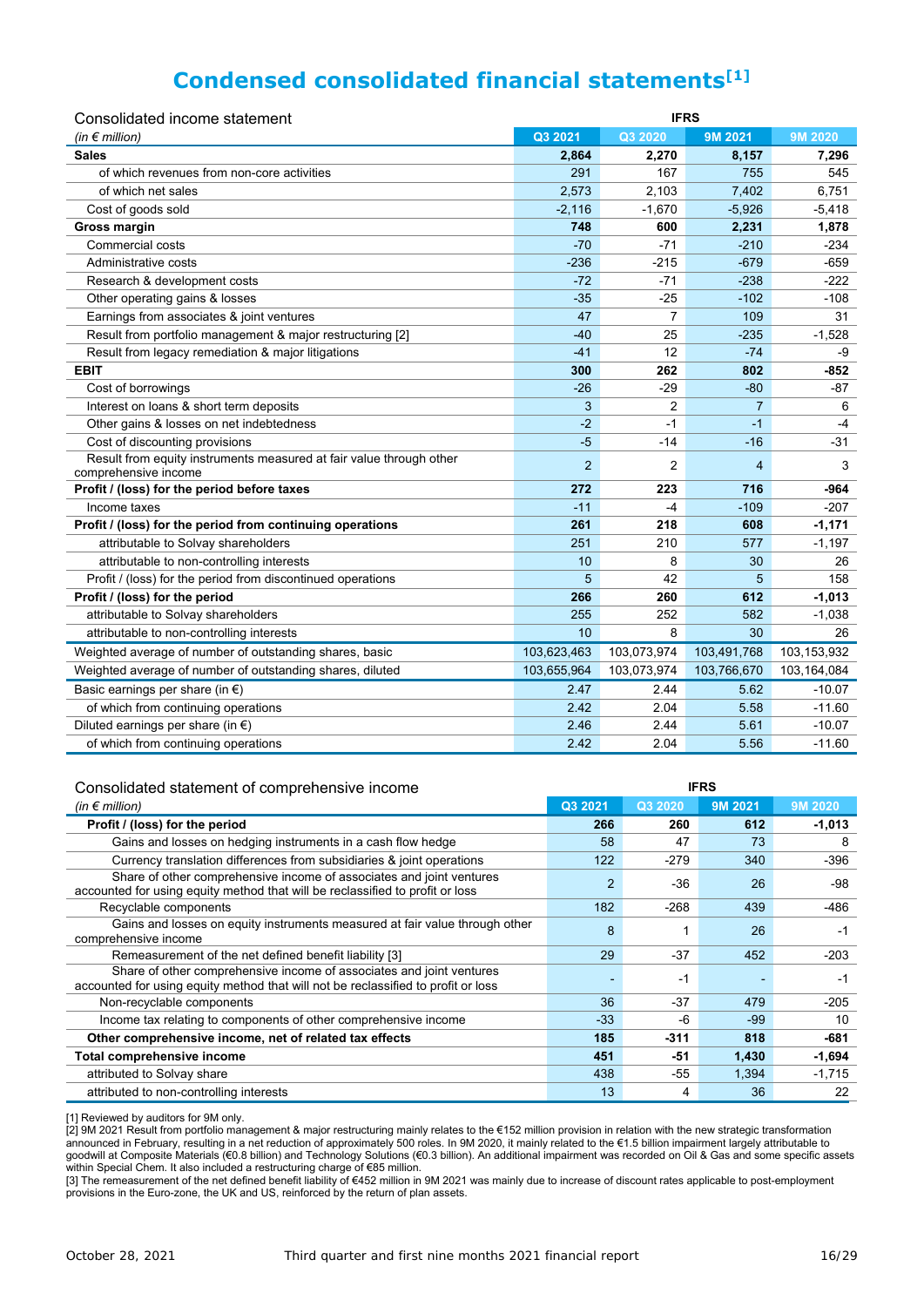| Consolidated statement of cash flows                                          | <b>IFRS</b> |                          |         |          |  |  |
|-------------------------------------------------------------------------------|-------------|--------------------------|---------|----------|--|--|
| (in $\epsilon$ million)                                                       | Q3 2021     | Q3 2020                  | 9M 2021 | 9M 2020  |  |  |
| Profit / (loss) for the period                                                | 266         | 260                      | 612     | $-1,013$ |  |  |
| Adjustments to profit / (loss) for the period                                 | 290         | 207                      | 1,073   | 2,497    |  |  |
| Depreciation, amortization & impairments                                      | 213         | 189                      | 675     | 2,187    |  |  |
| Earnings from associates & joint ventures                                     | $-47$       | -7                       | $-109$  | -31      |  |  |
| Additions & reversals on provisions                                           | 130         | 7                        | 364     | 156      |  |  |
| Other non-operating and non-cash items [1]                                    | $-44$       | -27                      | $-49$   | -331     |  |  |
| Net financial charges                                                         | 27          | 41                       | 84      | 113      |  |  |
| Income tax expenses                                                           | 11          | 4                        | 109     | 404      |  |  |
| Changes in working capital                                                    | $-1$        | 159                      | $-198$  | 127      |  |  |
| Uses of provisions                                                            | $-78$       | $-95$                    | $-216$  | -237     |  |  |
| Voluntary pension contributions                                               |             |                          | $-102$  | -460     |  |  |
| Dividends received from associates & joint ventures                           | 29          | 7                        | 76      | 23       |  |  |
| Income taxes paid (excluding income taxes paid on sale of investments)        | $-52$       | -42                      | $-158$  | -49      |  |  |
| Cash flow from operating activities                                           | 454         | 495                      | 1,086   | 888      |  |  |
| of which cash flow related to portfolio management                            | -3          |                          | -3      |          |  |  |
| Acquisition (-) of subsidiaries                                               |             | $-2$                     | $-22$   | $-11$    |  |  |
| Acquisition (-) of investments - Other                                        | -6          | -13                      | $-8$    | $-39$    |  |  |
| Loans to associates and non-consolidated companies                            |             | $-5$                     | 3       | $-1$     |  |  |
| Sale (+) of subsidiaries and investments                                      | 11          | $-2$                     | 114     | 1,302    |  |  |
| Acquisition (-) of tangible and intangible assets (capex)                     | $-147$      | -89                      | $-340$  | $-363$   |  |  |
| of which tangible assets                                                      | $-128$      | $-69$                    | $-288$  | $-302$   |  |  |
| of which capital expenditures required by share sale agreement                |             | $\overline{\phantom{a}}$ |         | -14      |  |  |
| of which intangible assets                                                    | $-19$       | $-20$                    | $-53$   | -61      |  |  |
| Sale (+) of tangible & intangible assets                                      | 3           | 1                        | 16      | 7        |  |  |
| Dividends from financial assets measured at fair value through other          |             |                          |         |          |  |  |
| comprehensive income                                                          | 2           | $\overline{2}$           | 4       | 4        |  |  |
| Changes in non-current financial assets                                       | -7          | -7                       | $-23$   | $-18$    |  |  |
| Cash flow from investing activities                                           | $-144$      | $-115$                   | $-257$  | 880      |  |  |
| Issuance of perpetual hybrid bond                                             | ٠           | 493                      | ÷       | 493      |  |  |
| Repayment of perpetual hybrid bond                                            |             | $-500$                   |         | -500     |  |  |
| Sale (acquisition) of treasury shares                                         |             |                          | 41      | $-26$    |  |  |
| Increase in borrowings                                                        | 33          | 3                        | 206     | 532      |  |  |
| Repayment of borrowings [2]                                                   | $-165$      | $-151$                   | $-192$  | $-1,292$ |  |  |
| Changes in other current financial assets [3]                                 | $-52$       | $-11$                    | $-91$   | -43      |  |  |
| Payment of lease liabilities                                                  | $-24$       | $-27$                    | $-72$   | -80      |  |  |
| Net interests paid                                                            | -7          | $-11$                    | $-42$   | -50      |  |  |
| Coupons paid on perpetual hybrid bonds                                        |             | -24                      | $-48$   | -92      |  |  |
| Dividends paid                                                                | -1          | $-4$                     | $-394$  | $-392$   |  |  |
| of which to Solvay shareholders                                               |             | $-3$                     | $-388$  | $-387$   |  |  |
| of which to non-controlling interests                                         | -1          | $-1$                     | -6      | -5       |  |  |
| Other [4]                                                                     | 99          | 6                        | 155     | 31       |  |  |
| Cash flow from financing activities                                           | $-116$      | $-225$                   | $-437$  | -1,418   |  |  |
| of which increase/decrease of borrowings related to environmental remediation |             | 2                        |         | 8        |  |  |
| Net change in cash and cash equivalents                                       | 193         | 155                      | 393     | 350      |  |  |
| Currency translation differences                                              | $-4$        | $-14$                    | 3       | $-55$    |  |  |
| Opening cash balance [5]                                                      | 1,216       | 963                      | 1,009   | 809      |  |  |
| <b>Closing cash balance</b>                                                   | 1,405       | 1,104                    | 1,405   | 1,104    |  |  |

[1] Other non-operating and non-cash items of €-331 million in 9M 2020 mainly relates to Polyamide capital gain before taxes and provisions

[2] Repayment of borrowings of €-1,292 million in 9M 2020 mainly relates to the reimbursement of commercial paper after the cash proceeds on Polyamide disposal. [3] Includes €-30 million relating to a non-current deposit considered to be part of cash management and not as cash flow from investing activities. Refer to the noncurrent other financial instruments on the statement of financial position.

[4] Other cash flow from financing activities of €155 million in 9M 2021 mainly includes the payment for the purchase of the EBRD shares in the Solvay holding of the Rusvinyl Joint Venture, following the exercise of the Solvay call option (€-52 million) and cash inflows related to margin calls (€211 million). [5] of which €7 million cash in assets held for sale at the end of 2020.

| Statement of cash flow from discontinued operations<br><b>IFRS</b> |         |                          |                          |         |
|--------------------------------------------------------------------|---------|--------------------------|--------------------------|---------|
| (in $\epsilon$ million)                                            | Q3 2021 | Q3 2020                  | 9M 2021                  | 9M 2020 |
| Cash flow from operating activities                                |         |                          | $-11$                    | 15      |
| Cash flow from investing activities                                |         |                          | $\overline{\phantom{a}}$ | $-34$   |
| Cash flow from financing activities                                |         | $\overline{\phantom{0}}$ | -                        |         |
| Net change in cash and cash equivalents                            |         |                          | -11                      | $-13$   |

The cash flow from investing activities of discontinued operations in 9M 2021 excludes the proceeds received on the divestment of Polyamide. The sale of Polyamide was completed on January 31, 2020.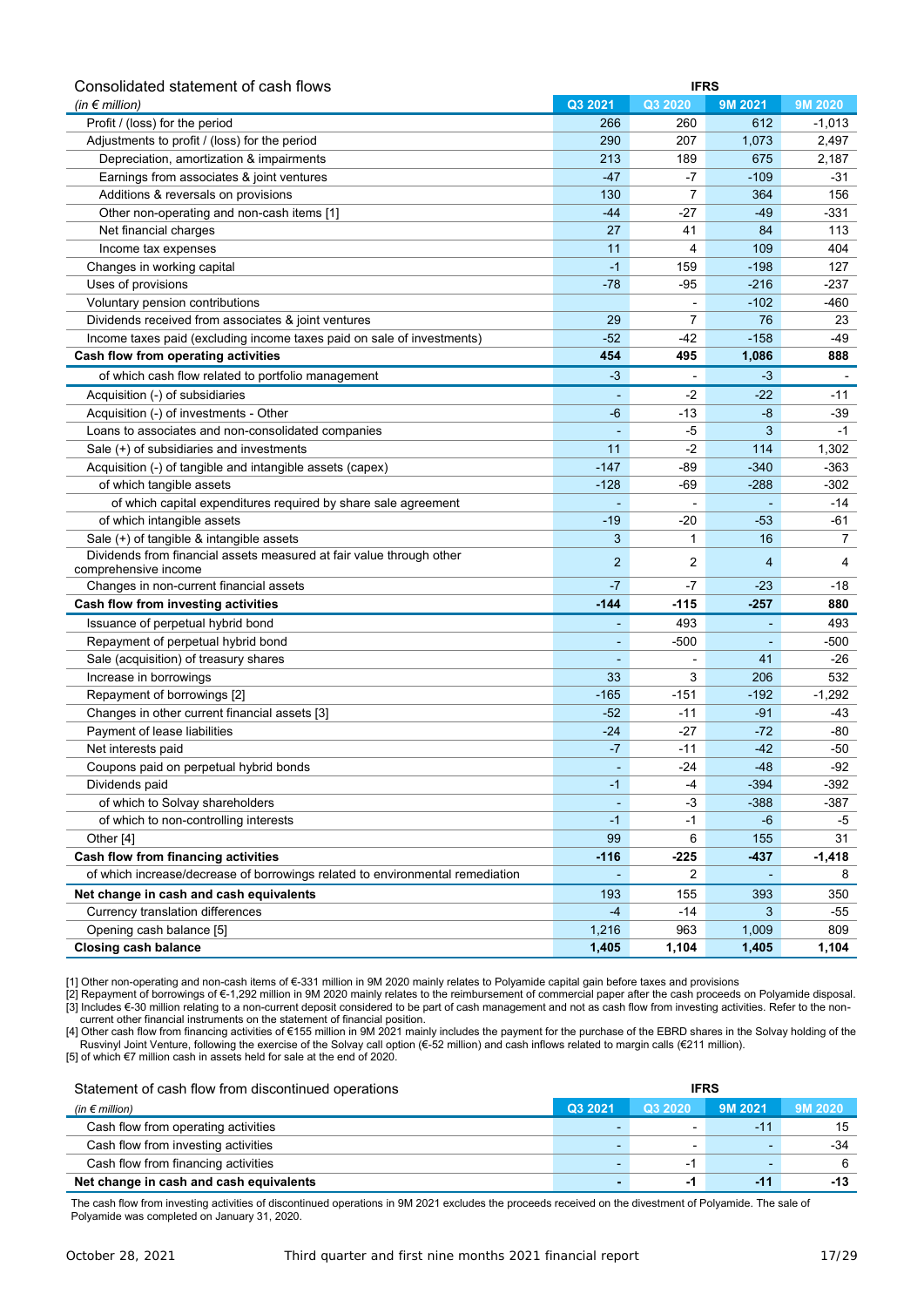| Consolidated statement of financial position                                 | 2021                   | 2020                  |
|------------------------------------------------------------------------------|------------------------|-----------------------|
| (in $\epsilon$ million)                                                      | <b>September</b><br>30 | <b>December</b><br>31 |
| Intangible assets                                                            | 2,108                  | 2,141                 |
| Goodwill                                                                     | 3,346                  | 3,265                 |
| Property, plant and equipment                                                | 4,790                  | 4,717                 |
| Right-of-use assets                                                          | 475                    | 405                   |
| Equity instruments measured at fair value through other comprehensive income | 100                    | 66                    |
| Investments in associates & joint ventures                                   | 565                    | 495                   |
| Other investments                                                            | 41                     | 42                    |
| Deferred tax assets                                                          | 735                    | 788                   |
| Loans & other assets [1]                                                     | 644                    | 390                   |
| Other financial instruments                                                  | 30                     |                       |
| <b>Non-current assets</b>                                                    | 12,834                 | 12,308                |
| Inventories                                                                  | 1,604                  | 1,241                 |
| Trade receivables                                                            | 1,641                  | 1,264                 |
| Income tax receivables                                                       | 142                    | 109                   |
| Other financial instruments                                                  | 189                    | 119                   |
| Other receivables [1]                                                        | 2,085                  | 519                   |
| Cash & cash equivalents                                                      | 1,404                  | 1,002                 |
| Assets held for sale                                                         | 22                     | 229                   |
| <b>Current assets</b>                                                        | 7,088                  | 4,484                 |
| <b>Total assets</b>                                                          | 19,923                 | 16,792                |
| Share capital                                                                | 1,588                  | 1,588                 |
| Issue premiums                                                               | 1,170                  | 1,170                 |
| Other reserves                                                               | 5,600                  | 4,439                 |
| Non-controlling interests                                                    | 137                    | 106                   |
| <b>Total equity</b>                                                          | 8,495                  | 7,304                 |
| Provisions for employee benefits                                             | 1,726                  | 2,209                 |
| Other provisions                                                             | 819                    | 689                   |
| Deferred tax liabilities                                                     | 505                    | 487                   |
| <b>Financial debt</b>                                                        | 3,316                  | 3,233                 |
| Other liabilities [1]                                                        | 388                    | 95                    |
| <b>Non-current liabilities</b>                                               | 6,754                  | 6,713                 |
| Other provisions                                                             | 281                    | 190                   |
| Financial debt [2]                                                           | 560                    | 287                   |
| Trade payables                                                               | 1,713                  | 1,197                 |
| Income tax payables                                                          | 152                    | 113                   |
| Dividends payables                                                           | 5 <sup>5</sup>         | 159                   |
| Other liabilities [1]                                                        | 1,952                  | 720                   |
| Liabilities associated with assets held for sale                             | 11                     | 110                   |
| <b>Current liabilities</b>                                                   | 4,674                  | 2,775                 |
| <b>Total equity &amp; liabilities</b>                                        | 19,923                 | 16,792                |

[1] The increase is largely driven by the fair value adjustments of energy-related financial assets and liabilities due to price increases in gas and electricity. As the fair value adjustments are on sales and purchase contracts of energy, they impact both assets and liabilities.

[2] The current financial debt (€560 million at the end of September 2021) is composed of short term financing (which include €98 million of short term portion of leases). The increase compared to the end of 2020 is due for €211 million to margin calls (see note 4 in the cash flow statement)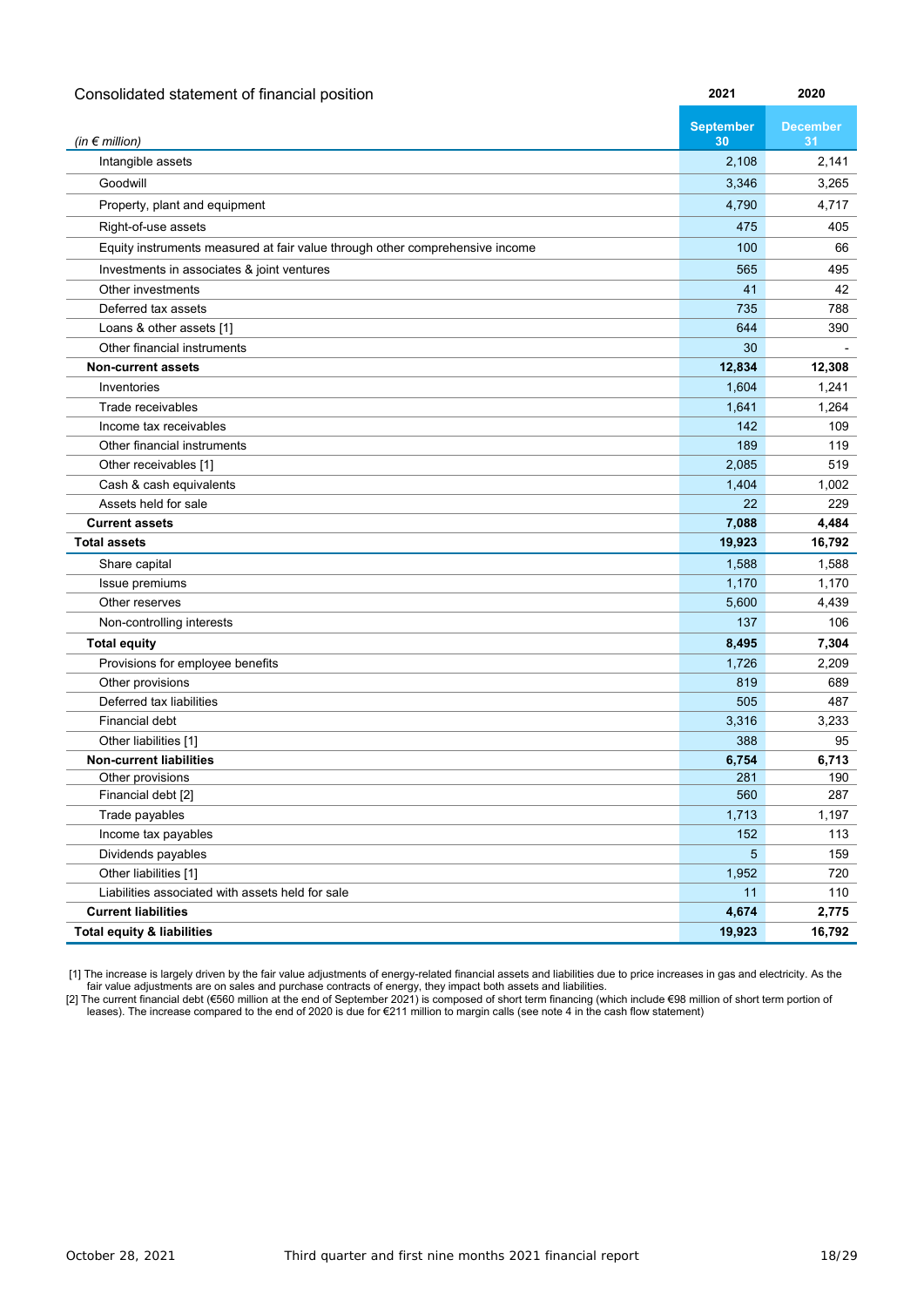| Consolidated statement of changes in equity | <b>Revaluation reserve</b><br>(fair value) |                          |                           |                                     |                             |                                               |                                                                                                              |                          |                                               |                                   |                                         |                        |
|---------------------------------------------|--------------------------------------------|--------------------------|---------------------------|-------------------------------------|-----------------------------|-----------------------------------------------|--------------------------------------------------------------------------------------------------------------|--------------------------|-----------------------------------------------|-----------------------------------|-----------------------------------------|------------------------|
| (in $\epsilon$ million)                     | <b>Share</b><br>capital                    | <b>Share</b><br>premiums | <b>Treasury</b><br>shares | <b>Perpetual</b><br>hybrid<br>bonds | <b>Retained</b><br>earnings | <b>Currency</b><br>translation<br>differences | <b>Equity</b><br><b>instruments</b><br>measured at<br>fair value<br>through other<br>comprehensive<br>income | Cash<br>flow<br>hedges   | <b>Defined</b><br>benefit<br>pension<br>plans | <b>Total</b><br>other<br>reserves | Non-<br>controlling<br><b>interests</b> | <b>Total</b><br>equity |
| Balance on December 31, 2019                | 1,588                                      | 1,170                    | $-274$                    | 1,789                               | 6,462                       | $-454$                                        | 10                                                                                                           | $-20$                    | $-756$                                        | 6,757                             | 110                                     | 9,625                  |
| Profit / (loss) for the period              | $\overline{\phantom{a}}$                   |                          | $\overline{\phantom{a}}$  |                                     | $-1,038$                    | $\overline{\phantom{a}}$                      | $\overline{\phantom{a}}$                                                                                     | $\overline{\phantom{a}}$ | $\overline{\phantom{a}}$                      | $-1,038$                          | 26                                      | $-1,013$               |
| Items of other comprehensive<br>income      |                                            |                          |                           |                                     |                             | $-490$                                        | $\overline{\phantom{0}}$                                                                                     | 8                        | $-195$                                        | $-677$                            | $-4$                                    | $-681$                 |
| <b>Comprehensive income</b>                 | ٠                                          |                          |                           |                                     | $-1,038$                    | $-490$                                        | $\blacksquare$                                                                                               | 8                        | $-195$                                        | $-1,715$                          | 22                                      | $-1,694$               |
| Perpetual hybrid bond issuance              | $\overline{\phantom{a}}$                   | $\overline{\phantom{a}}$ | $\blacksquare$            | 493                                 | $\overline{\phantom{a}}$    | $\overline{\phantom{a}}$                      | $\sim$                                                                                                       | $\overline{\phantom{a}}$ | $\overline{\phantom{a}}$                      | 493                               | $\blacksquare$                          | 493                    |
| Perpetual hybrid bond repayment             | $\overline{\phantom{a}}$                   |                          | $\overline{\phantom{a}}$  | $-497$                              | -4                          | $\overline{\phantom{a}}$                      | $\blacksquare$                                                                                               | $\blacksquare$           | $\overline{\phantom{a}}$                      | $-501$                            | $\blacksquare$                          | $-501$                 |
| Cost of stock options                       | $\overline{\phantom{a}}$                   | $\overline{\phantom{a}}$ | $\overline{\phantom{a}}$  | $\overline{\phantom{a}}$            | 5                           | $\overline{\phantom{a}}$                      | $\overline{\phantom{a}}$                                                                                     | $\overline{\phantom{a}}$ | $\overline{\phantom{a}}$                      | 5                                 | $\blacksquare$                          | 5                      |
| <b>Dividends</b>                            | $\sim$                                     |                          |                           |                                     | $-232$                      | $\blacksquare$                                | $\overline{\phantom{a}}$                                                                                     | $\blacksquare$           | $\overline{\phantom{a}}$                      | $-232$                            | $-3$                                    | $-235$                 |
| Coupons of perpetual hybrid bonds           | $\overline{\phantom{a}}$                   | $\overline{\phantom{a}}$ |                           | $\overline{\phantom{a}}$            | $-92$                       | $\overline{\phantom{a}}$                      | $\overline{\phantom{a}}$                                                                                     | $\overline{\phantom{a}}$ | $\overline{\phantom{a}}$                      | $-92$                             | $\sim$                                  | $-92$                  |
| Sale (acquisition) of treasury shares       | $\sim$                                     |                          | $-26$                     |                                     | $\overline{\phantom{a}}$    | $\overline{\phantom{a}}$                      | $\overline{\phantom{a}}$                                                                                     | $\blacksquare$           | $\overline{\phantom{a}}$                      | $-26$                             | $\blacksquare$                          | $-26$                  |
| Other                                       |                                            |                          |                           |                                     | $-7$                        |                                               | $\mathbf{1}$                                                                                                 |                          | 6                                             | $-1$                              |                                         | $-1$                   |
| Balance on September 30, 2020               | 1,588                                      | 1,170                    | $-300$                    | 1,785                               | 5,095                       | $-944$                                        | 11                                                                                                           | $-13$                    | $-945$                                        | 4,688                             | 129                                     | 7,575                  |
| Balance on December 31, 2020                | 1,588                                      | 1,170                    | $-286$                    | 1,786                               | 4,985                       | $-1,153$                                      | 12                                                                                                           | 14                       | $-919$                                        | 4,439                             | 106                                     | 7,304                  |
| Profit / (loss) for the period              |                                            |                          |                           |                                     | 582                         |                                               | $\sim$                                                                                                       | $\overline{\phantom{a}}$ | $\overline{\phantom{a}}$                      | 582                               | 30                                      | 612                    |
| Items of other comprehensive<br>income      |                                            |                          |                           |                                     |                             | 360                                           | 21                                                                                                           | 53                       | 379                                           | 812                               | $6\overline{6}$                         | 818                    |
| <b>Comprehensive income</b>                 | $\sim$                                     |                          |                           | $\blacksquare$                      | 582                         | 360                                           | 21                                                                                                           | 53                       | 379                                           | 1,394                             | 36                                      | 1,430                  |
| Cost of stock options                       |                                            |                          |                           |                                     | 6                           |                                               |                                                                                                              |                          | $\overline{a}$                                | $6\phantom{1}$                    | $\blacksquare$                          | 6                      |
| <b>Dividends</b>                            | $\overline{a}$                             |                          |                           |                                     | $-233$                      | $\overline{\phantom{a}}$                      | $\overline{\phantom{a}}$                                                                                     |                          | $\overline{\phantom{a}}$                      | $-233$                            | $-6$                                    | $-239$                 |
| Coupons of perpetual hybrid bonds           |                                            |                          |                           |                                     | $-48$                       | $\overline{\phantom{a}}$                      |                                                                                                              | $\overline{a}$           | $\overline{a}$                                | $-48$                             | $\blacksquare$                          | $-48$                  |
| Sale (acquisition) of treasury shares       | $\blacksquare$                             |                          | 41                        |                                     | $\blacksquare$              | $\blacksquare$                                |                                                                                                              | $\blacksquare$           | $\overline{\phantom{a}}$                      | 41                                | $\blacksquare$                          | 41                     |
| Other                                       |                                            |                          |                           |                                     | $-16$                       | 5                                             |                                                                                                              |                          | 12                                            |                                   |                                         |                        |
| Balance on September 30, 2021               | 1,588                                      | 1,170                    | $-245$                    | 1,786                               | 5,276                       | $-789$                                        | 33                                                                                                           | 67                       | $-528$                                        | 5,600                             | 137                                     | 8,495                  |

9M 2021 Equity increased by €360 million after currency translation differences mainly due to the USD revaluation against EUR in the first 9 months.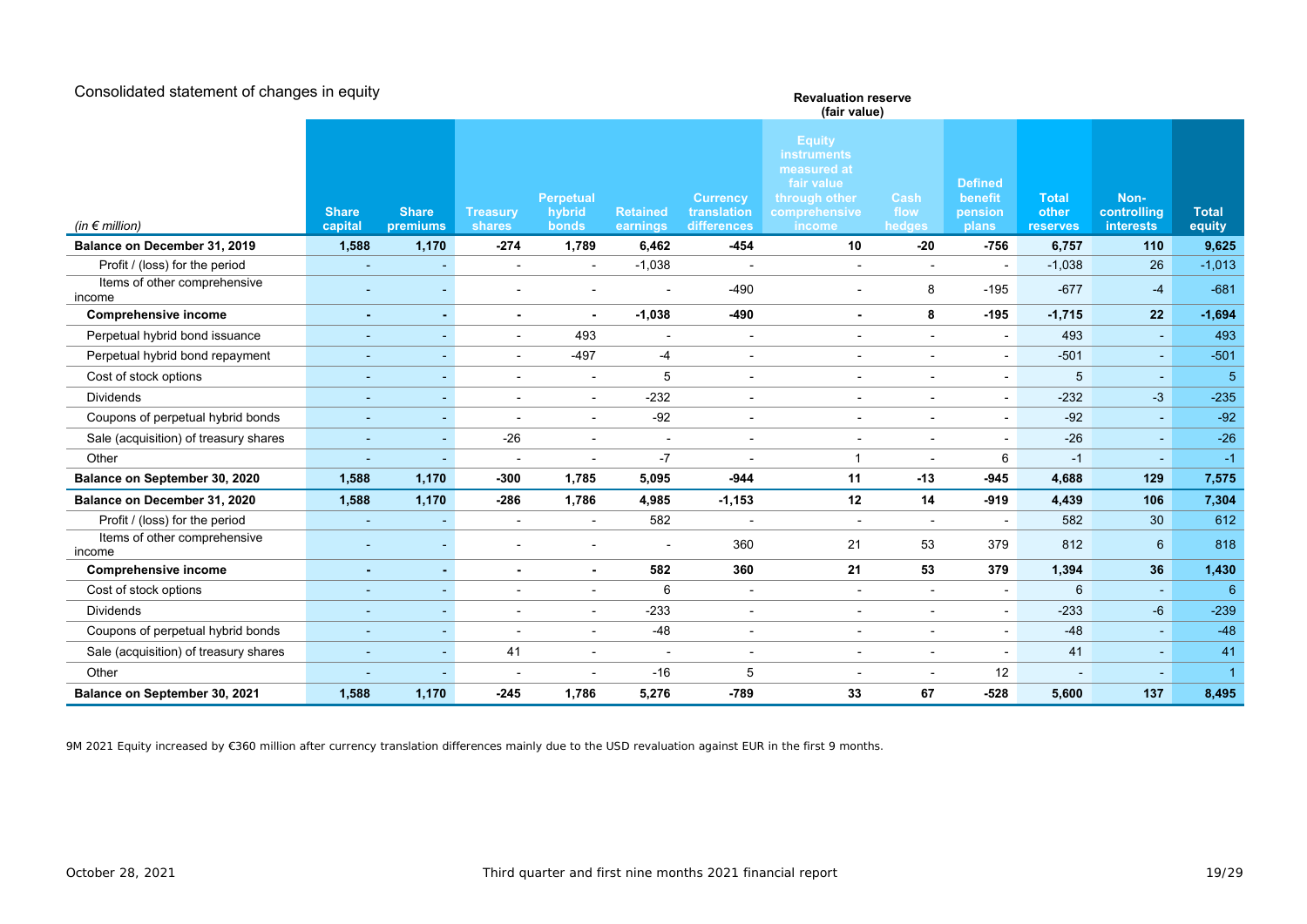# **Notes to the condensed consolidated financial statements**

### **1. General information and significant events**

Solvay is a public limited liability company governed by Belgian law and quoted on Euronext Brussels and Euronext Paris. These condensed consolidated financial statements were authorized for issue by the Board of Directors on October 27, 2021.

On January 18, 2021 Solvay sent a Call option Notice to the European Bank for Reconstruction and Development (EBRD) to purchase the EBRD shares in the Solvay holding of the Rusvinyl Joint Venture. The option price of €52 million was booked as an Other current liability at the end of 2020 and has been paid in Q1 2021.

An additional voluntary contribution of €102 million was made in January 2021 to the Belgian pension plans.

In January, Solvay launched a new chapter of its strategic transformation aimed to further align its structure to its G.R.O.W. strategy. This builds on previous plans announced in 2020, and represents a profound simplification of all support functions to serve the business more effectively. The plan will lead to an additional net reduction of approximately 500 roles by the end of 2022 and incremental annual cost savings of €75 million. As a consequence of the new restructuring plan, a non-cash restructuring provision of around  $\epsilon$ 150 million was recognized in Q1 2021.

In August 2021 Solvay and Shinkong Synthetic Fibers Corporation announced that they have agreed upon the creation of a new joint venture, Shinsol Advanced Chemicals, for the development, production and marketing of electronic grade hydrogen peroxide. The joint venture is scheduled to begin operations in the first quarter of 2023 and will be located close to the Southern Taiwan Science Park near Tainan. The company aims to serve the booming Taiwan semiconductor industry with this indispensable chemical agent for the production of integrated electronic circuits and will have an initial production capacity of 30,000 tons per annum - which can easily be increased at a later stage, in line with market demand.

#### **Portfolio management**

During H1, 2021, the assets and liabilities related to the following businesses previously classified as "held for sale" were divested:

- the Peroxides sodium chlorate business line and related assets in Povoa (Portugal),
- the various fluorine chemicals assets in Onsan, South Korea, part of Special Chem,
- the Peroxides sodium percarbonate business line and related assets in Bad Hönningen (Germany),
- the Barium Strontium business and the joint venture with Chemical Products Corporation (CPC),
- the Process Materials business (part of Composites), and
- the amphoterics surfactants activities (part of Novecare).

These divestments lead to a decrease in sales of €140 million in 9M 2021 compared to 9M 2020. There was no material capital gain/loss on these divestments.

On July 1, Solvay announced the closing of the acquisition, from Bayer, of a seed coating business, with facilities in Méréville, France, and tolling operations in the U.S. and Brazil. This is a natural extension to Solvay's own AgRHO® family of sustainable seed boosting solutions (part of Novecare) and supports the drive toward more bio-based, sustainable technologies. A preliminary payment of €19 million has been made in June 2021, subject to customary post-closing adjustments.

At the end of September 2021, €10 million of net assets were classified as held for sale in relation to a majority owned subsidiary. The transaction was signed in October 2021 and is expected to close in Q4, 2021.

#### **Contingent Assets**

Following a legal proceeding started in 2012, the Arbitration Court of Geneva issued on June 22, 2021 a decision award in favor of Solvay, ordering Edison S.p.A. to pay approximately €91 million for the losses and damages incurred up to the end of 2016 in relation to the environmental issues of the Spinetta Marengo and Bussi sites, previously owned and operated by Edison (Ausimont) SpA. A further phase of the arbitration proceeding or an amicable settlement will define the compensation for the additional losses and damages from 2017 onwards, as well as the interests applicable to the amount awarded and the costs of litigation. No income was recognized for the 9M 2021 in relation to the award, pending the enforcement procedures of the arbitration, to which Edison appealed.

On August 12, 2021, a Supreme Court binding precedent was published in Brazil for a leading case, declaring that the Tax Authorities were overcharging PIS/COFINS, a 9.25% Federal indirect tax on revenues that works under a VAT type mechanism. The Brazilian Tax Authority (BTA) can no longer appeal this decision but can issue interpretative opinions on the matter. As a consequence:

 a similar right of recovery of the tax granted to Rhodia Brasil S.A., a wholly-owned subsidiary of the Group, in a Court case settled in 2020, was substantially enlarged, and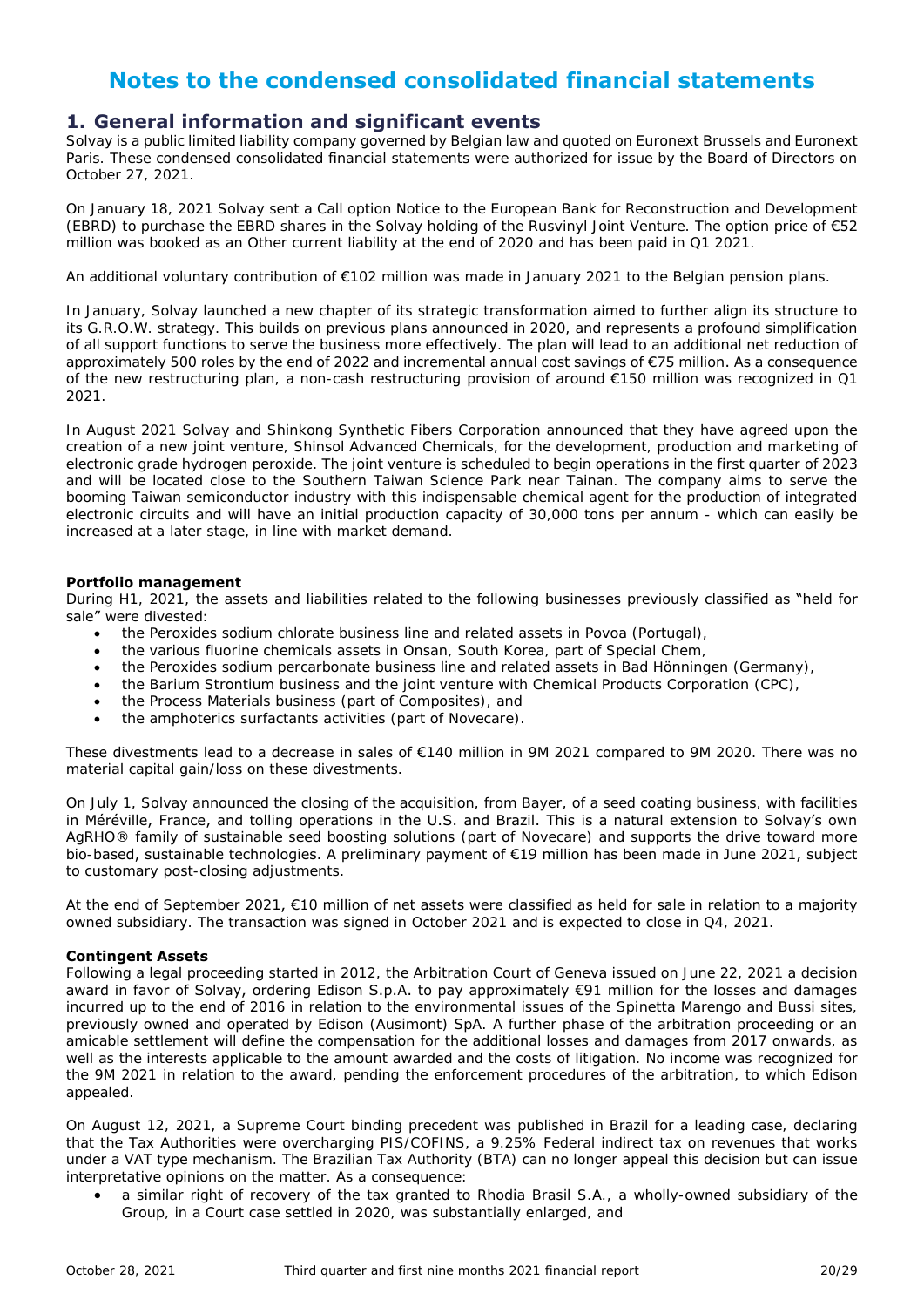a similar Court case was settled in favor of Rhodia Brasil S.A. in September 2021, granting additional right of recovery of the tax to Rhodia Brasil S.A.

The right of recovery of tax (in the form of tax credits and / or CIT to be offset) are applicable to annual periods from 2003 through September 2021.

No income was recognized in Q3, 2021, in relation to the case settled by the Court providing that the corresponding amount and whether and to which extent we could offset these tax credit against PIS/COFINS and/or Corporate Income Taxes (CIT) is not known yet.

#### **COVID-19 impact**

The total net impact of COVID-19 on 9M 2021 EBITDA was not considered to be material to the Group as the short-term mitigation actions related to labor costs (including furloughs) and indirect spend were substantially completed at December 31, 2020. The Group will continue to monitor any future evolution of the sanitary crisis.

COVID-19 began to impact the group in Q2 2020 with an estimated EBITDA impact of  $\epsilon$ -375 million in the first nine months of 2020 (after mitigation actions related to labor costs (including furloughs) and indirect spend). In addition, in Q2 2020, the impact of COVID-19 indicated that some assets could be impaired. The review confirmed that there was an impairment which impacted Composite Materials (€0.8 billion), Technology Solutions (€0.3 billion), and the Oil & Gas (€160 million) GBUs as well as other small assets (€189 million). No additional impairment was recorded in Q3, 2020.

During Q3 2020, approximately 3,690 employees were on furlough (equivalent to approximately 620 Full Time Equivalents). Solvay has guaranteed to all employees, regardless of their country of employment, 70% of their gross monthly base pay for up to 3 months. To mitigate the impacts of underactivity, Management has ensured that the unit costs in inventory have not been artificially increased by abnormally low levels of production. This analysis was included as part of the global assessment of the COVID-19 impact on EBITDA as mentioned above.

For additional information on the impact of COVID-19 in 2020 see the 2020 annual report.

### **2. Accounting policies**

Solvay prepares its condensed consolidated interim financial statements on a quarterly basis, in accordance with IAS 34 "*Interim Financial Reporting*" using the same accounting policies as those adopted for the preparation of the consolidated financial statements for the year ended December 31, 2020. They do not include all the information required for the preparation of the annual consolidated financial statements and should be read in conjunction with the consolidated financial statements for the year ended December 31, 2020. The critical accounting judgments and key sources of estimation uncertainty included in the 2020 annual report remain applicable. Relevant updates on specific topics are included in these notes and should be read together with the 2020 annual report.

During 9M 2021, Amendments to IFRS 9, IFRS 7 and IFRS 16 – Interest Rate Benchmark Reform – Phase 2 became effective for the Group and its adoption did not have an impact on the consolidated financial statements during the period. Going forward the Group's management will continue to monitor the market evolution resulting from the decisions taken by each of the relevant authorities of such benchmarks, however, based on the current understanding IBOR Reform Phase 2 is not expected to have more than an insignificant impact on the Group's consolidated financial statements.

#### **Attributing Benefit to Periods of Service (IAS 19 Employee Benefits) – IFRS IC Agenda Decision**

In April 2021, the International Financial Reporting Standards Interpretations Committee (IFRS IC) issued a final agenda decision on IAS 19 *Employee Benefits* which included updates regarding the periods of service to which an entity attributes benefit for a particular defined benefit plan. Application of this Agenda Decision resulted in a decrease to the defined benefit obligation of €8 million with the impact recorded in other comprehensive income in Q3, 2021.

#### **Configuration or Customization Costs in a Could Computing Arrangement (IAS 38) – IFRIC IC Agenda Decision**

In April 2021, the IFRS IC issued its second final agenda decision on IAS 38 *Intangible Assets* which clarifies how a customer should account for the costs of configuring or customizing the supplier's application software in a Software as a Service (SaaS) arrangement that is determined to be a service contract. Solvay is currently analyzing the potential impact this may have on the SaaS contracts of the Group. The impact of the analysis may result in costs previously capitalized being expensed.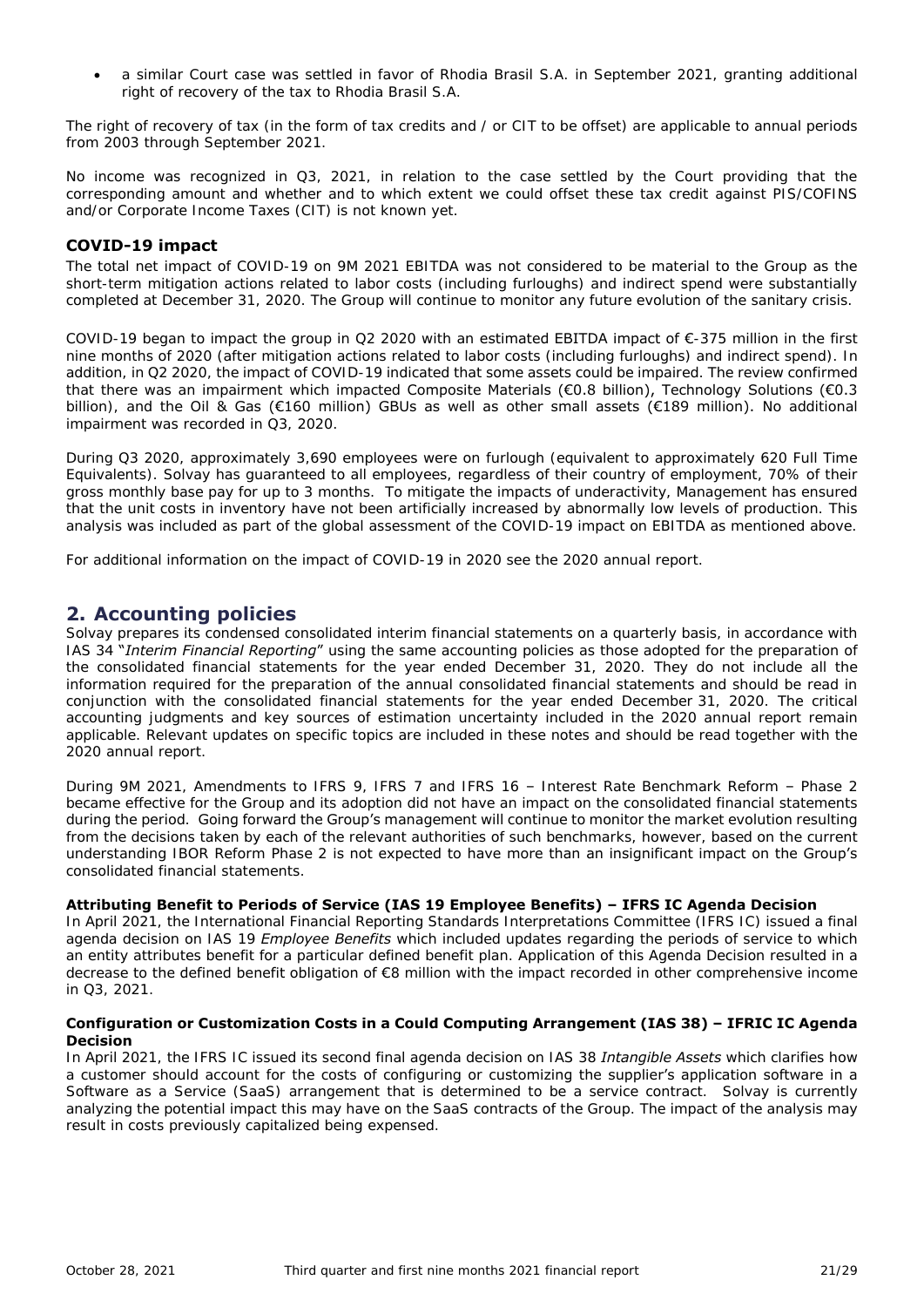### **3. Segment information**

Solvay is organized in the following operating segments:

- **Materials** offer a unique portfolio of high-performance polymers and composite technologies used primarily in sustainable mobility applications. Its solutions enable weight reduction and enhance performance while improving CO<sup>2</sup> and energy efficiency. Major markets served include next-generation mobility in automotive and aerospace, healthcare and electronics.
- **Chemicals** host chemical intermediate businesses focused on mature and resilient markets. Solvay is a world leader in soda ash and peroxides and major markets served include building and construction, consumer goods and food. Its Silica, Coatis and RusVinyl businesses are also high quality assets with strong positions in their markets. This segment provides resilient cash flows and the company selectively invests in these businesses to become the #1 cash conversion chemical player.
- **Solutions** offer a unique formulation & application expertise through customized specialty formulations for surface chemistry & liquid behavior, maximizing yield and efficiency of the processes they are used in while minimizing the eco-impact. Novecare, Technology Solutions, Aroma, Special Chem and Oil & Gas focus on specific areas such as resources (improving the extraction yield of metals, minerals and oil), industrial applications (such as coatings) or consumer goods and healthcare (including vanillin and guar for home and personal care).
- **Corporate & Business Services** includes corporate and other business services, such as Group research & innovation or energy services, whose mission is to optimize energy consumption and reduce CO<sub>2</sub> emissions.

| (in $\notin$ million)                                                                                               | Q3 2021      | Q3 2020 | 9M 2021 | 9M 2020  |
|---------------------------------------------------------------------------------------------------------------------|--------------|---------|---------|----------|
| <b>Net sales</b>                                                                                                    | 2,573        | 2,103   | 7,402   | 6,751    |
| <b>Materials</b>                                                                                                    | 752          | 606     | 2,152   | 2,076    |
| Chemicals                                                                                                           | 856          | 725     | 2,466   | 2,184    |
| Solutions                                                                                                           | 964          | 770     | 2,780   | 2,487    |
| Corporate & Business Services                                                                                       | $\mathbf{1}$ | 1       | 5       | 5        |
| <b>Underlying EBITDA</b>                                                                                            | 599          | 473     | 1,784   | 1,481    |
| <b>Materials</b>                                                                                                    | 246          | 161     | 672     | 560      |
| Chemicals                                                                                                           | 234          | 201     | 723     | 606      |
| Solutions                                                                                                           | 177          | 142     | 521     | 429      |
| Corporate & Business Services                                                                                       | $-58$        | $-31$   | $-132$  | $-114$   |
| Underlying depreciation, amortization & impairments                                                                 | $-177$       | $-196$  | $-558$  | $-631$   |
| <b>Underlying EBIT</b>                                                                                              | 421          | 277     | 1,227   | 850      |
| Non-cash accounting impact from amortization & depreciation of purchase price<br>allocation (PPA) from acquisitions | $-40$        | $-41$   | $-116$  | $-141$   |
| Net financial charges and remeasurements of equity book value of the RusVinyl<br>joint venture                      |              | $-11$   |         | $-25$    |
| Result from portfolio management & major restructuring                                                              | $-40$        | 25      | $-235$  | $-1,528$ |
| Result from legacy remediation & major litigations                                                                  | $-41$        | 12      | $-74$   | -9       |
| <b>EBIT</b>                                                                                                         | 300          | 262     | 802     | $-852$   |
| Net financial charges                                                                                               | $-27$        | $-39$   | $-85$   | $-112$   |
| Profit / (loss) for the period before taxes                                                                         | 272          | 223     | 716     | $-964$   |
| Income taxes                                                                                                        | $-11$        | $-4$    | $-109$  | $-207$   |
| Profit / (loss) for the period from continuing operations                                                           | 261          | 218     | 608     | $-1,171$ |
| Profit / (loss) for the period from discontinued operations                                                         | 5            | 42      | 5       | 158      |
| Profit / (loss) for the period                                                                                      | 266          | 260     | 612     | $-1,013$ |
| attributable to non-controlling interests                                                                           | 10           | 8       | 30      | 26       |
| attributable to Solvay shareholders                                                                                 | 255          | 252     | 582     | $-1,038$ |

#### Reconciliation of segment, underlying and IFRS data

The non-cash PPA impacts can be found in the reconciliation table on pages 12 and 14.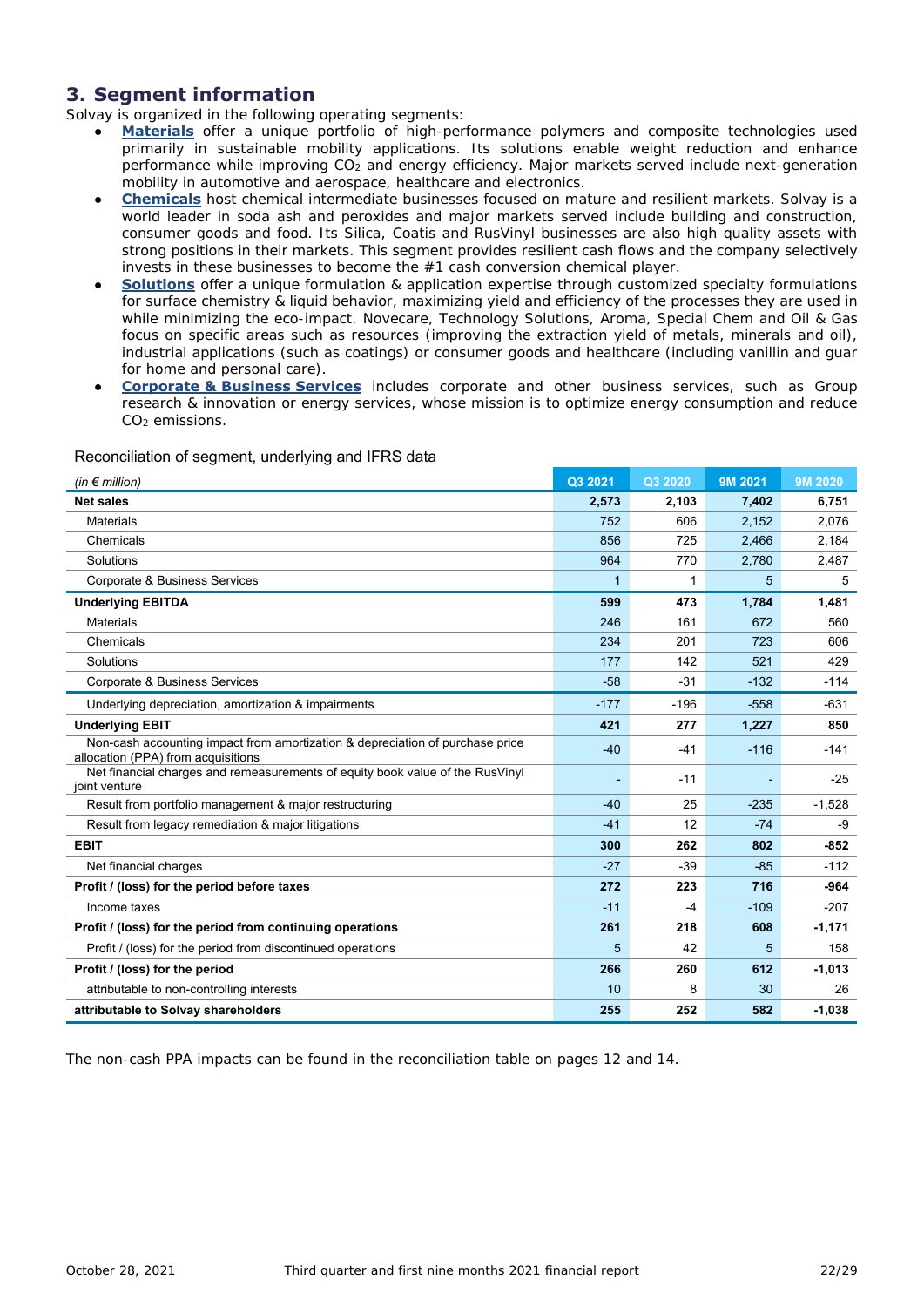The Oil & Gas GBU has been created on July 1, 2021, regrouping activities that were previously included in Novecare and Technology Solutions. The following table presents restated figures for these GBUs since the beginning of 2020.

| Net sales (in $\epsilon$ million),     | Q1 2020 | <b>೧</b> ୨ ୨Ი୨Ი | Q3 2020 | Q4 2020 | Q1 2021 | Q <sub>2</sub> 2021 | Q3 2021 |
|----------------------------------------|---------|-----------------|---------|---------|---------|---------------------|---------|
| Novecare (excl. Oil & Gas)             | 331     | 353             | 320     | 326     | 354     | 375                 | 384     |
| <b>Special Chemicals</b>               | 206     | 174             | 174     | 207     | 211     | 210                 | 209     |
| Technology Solutions (excl. Oil & Gas) | 124     | 127             | 116     | 124     | 133     | 139                 | 145     |
| Aroma Performance                      | 116     | 119             | 101     | 99      | 110     | 110                 | 119     |
| Oil & Gas                              | 106     | 61              | 60      | 73      | 83      | 91                  | 107     |
| <b>Solutions</b>                       | 883     | 834             | 770     | 829     | 891     | 925                 | 964     |

### **4. Financial Instruments**

#### **Valuation techniques**

Compared to December 31, 2020, there are no changes in valuation techniques.

#### **Fair value of financial instruments measured at amortized cost**

For all financial instruments not measured at fair value in Solvay's consolidated statement of financial position, the fair value of those financial instruments as of September 30, 2021, is not significantly different from the ones published in Note F35 of the consolidated financial statements for the year ended December 31, 2020.

#### **Financial instruments measured at fair value**

For financial instruments measured at fair value in Solvay's consolidated statement of financial position, the fair value hierarchy and valuation method of those instruments as of September 30, 2021, remained the same as published in the Note F35 of the consolidated financial statements for the year ended December 31, 2020.

The evolution in fair values have increased Other receivables by  $E1.3$  billion and Other liabilities by  $E1.2$  billion and has increased both Other non-current assets and Other non-current liabilities by €300 million each when they are compared to December 31, 2020. The main driver of the increases is due to the rise in electricity and gas prices during the period.

### **5. Events after the reporting period**

At the end of September 2021, €10 million of net assets were classified as held for sale in relation to a majority owned subsidiary. The transaction was signed in October 2021 and is expected to close in Q4, 2021.

### **6. Declaration by responsible persons**

Ilham Kadri, Chief Executive Officer, and Karim Hajjar, Chief Financial Officer, of the Solvay Group, declare that to the best of their knowledge:

- The condensed consolidated financial information, prepared in accordance with IAS 34 "*Interim Financial Reporting*" as adopted by the European Union, reflects a faithful image of the assets and liabilities, financial situation and results of the Solvay Group;
- The management report contains a faithful presentation of significant events occurring during the first nine months of 2021, and their impact on the condensed consolidated financial information;
- The main risks and uncertainties are in accordance with the assessment disclosed in the Risk Management section of the Solvay 2020 Annual Integrated Report, taking into account the current economic and financial environment.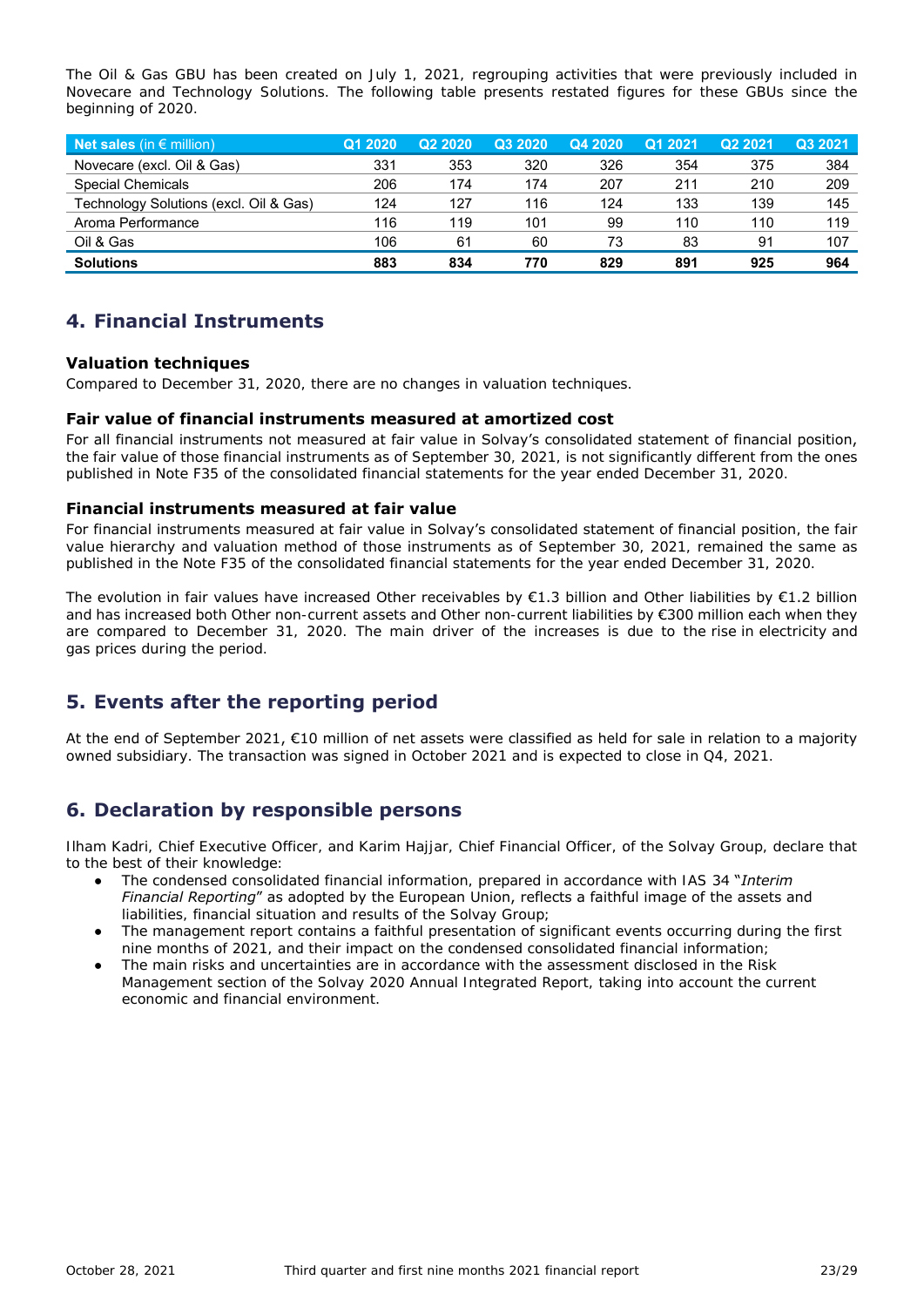### **7. Auditor's report**

Report on the review of the condensed consolidated interim financial information of Solvay SA/NV for the nine-month period ended 30 September 2021

In the context of our appointment as the company's statutory auditor, we report to you on the condensed consolidated interim financial information. This condensed consolidated interim financial information comprises the condensed consolidated statement of financial position as at 30 September 2021, the condensed consolidated income statement, the condensed consolidated statement of comprehensive income, the condensed consolidated statement of changes in equity and the condensed consolidated statement of cash flows for the period of nine months then ended, as well as selective notes 1 to 6.

#### **Report on the consolidated interim financial information**

We have reviewed the condensed consolidated interim financial information of Solvay SA/NV ("the company") and its subsidiaries (jointly "the group"), prepared in accordance with International Accounting Standard (IAS) 34, "Interim Financial Reporting" as adopted by the European Union.

The condensed consolidated condensed statement of financial position shows total assets of 19 923 million EUR and the consolidated condensed income statement shows a consolidated profit (group share) for the period then ended of 582 million EUR.

The board of directors of the company is responsible for the preparation and fair presentation of the condensed consolidated interim financial information in accordance with IAS 34, "Interim Financial Reporting" as adopted by the European Union. Our responsibility is to express a conclusion on this condensed consolidated interim financial information based on our review.

#### **Scope of review**

We conducted our review of the condensed consolidated interim financial information in accordance with International Standard on Review Engagements (ISRE) 2410, "Review of interim financial information performed by the independent auditor of the entity". A review of interim financial information consists of making inquiries, primarily of persons responsible for financial and accounting matters, and applying analytical and other review procedures. A review is substantially less in scope than an audit performed in accordance with the International Standards on Auditing (ISA) and consequently does not enable us to obtain assurance that we would become aware of all significant matters that might be identified in an audit. Accordingly, we do not express an audit opinion on the condensed consolidated interim financial information.

#### **Conclusion**

Based on our review, nothing has come to our attention that causes us to believe that the condensed consolidated interim financial information of Solvay SA/NV has not been prepared, in all material respects, in accordance with IAS 34, "Interim Financial Reporting" as adopted by the European Union.

 $\frac{1}{2}$  , the contract of the contract of the contract of the contract of the contract of the contract of the contract of the contract of the contract of the contract of the contract of the contract of the contract of t

Zaventem, 27 October 2021

#### **The statutory auditor**

**Deloitte Bedrijfsrevisoren/Réviseurs d'Entreprises BV/SRL** Represented by

Michel Denayer **Corine Magnitude Corine Magnitude Corine Magnitude Corine Magnitude Corine Magnitude Corine Magnitude Corine Magnitude Corine Magnitude Corine Magnitude Corine Magnitude Corine Magnitude Corine Magnitude Co**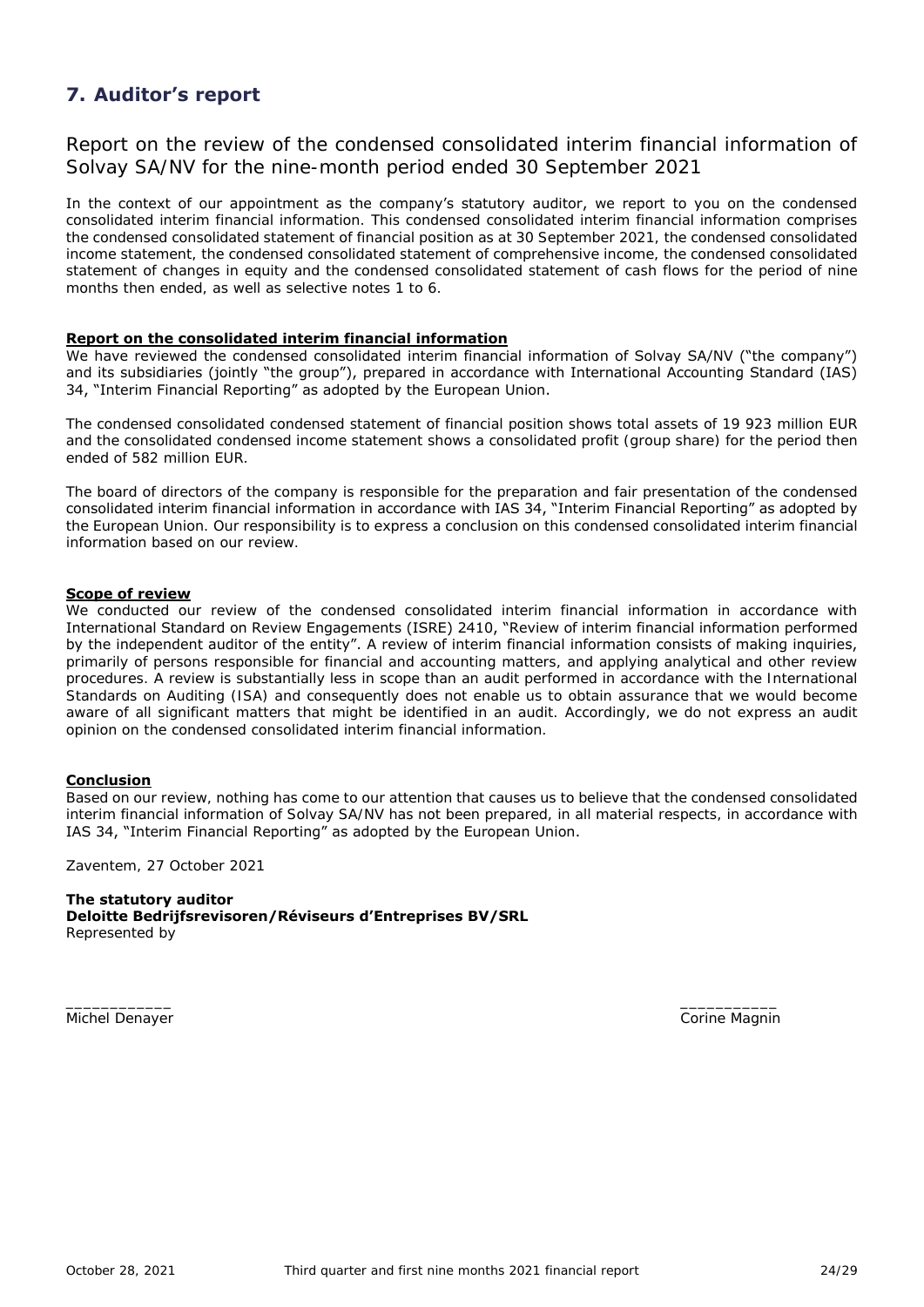### **Glossary**

**Adjustments**: Each of these adjustments made to the IFRS results is considered to be significant in nature and/or value. Excluding these items from the profit metrics provides readers with relevant additional information on the Group's underlying performance over time because it is consistent with how the business' performance is reported to the Board of Directors and the Executive Committee. These adjustments consist of:

- Results from portfolio management and major restructurings,
- Results from legacy remediation and major litigations,
- Amortization of intangible assets resulting from Purchase Price Allocation (PPA) and inventory step-up in gross margin,
- Net financial results related to changes in discount rates, coupons of hybrid bonds deducted from equity under IFRS and debt management impacts (mainly including gains/(losses) related to the early repayment of debt,
- Adjustments of equity earnings for impairment gains or losses and unrealized foreign exchange gains or losses on debt,
- Results from equity instruments measured at fair value through other comprehensive income,
- Tax effects related to the items listed above and tax expense or income of prior years
- All adjustments listed above apply to both continuing and discontinuing operations, and include the impacts on non-controlling interests

**Basic earnings per share**: Net income (Solvay's share) divided by the weighted average number of shares, after deducting own shares purchased to cover stock option programs.

**Capital expenditure (capex)**: Cash paid for the acquisition of tangible and intangible assets presented in cash flows from investing activities, and cash paid on the lease liabilities (excluding interests paid), presented in cash flows from financing activities. This indicator is used to manage capital employed in the Group.

**Cash conversion**: Is a ratio used to measure the conversion of EBITDA into cash. It is defined as (Underlying EBITDA + Capex from continuing operations) / Underlying EBITDA.

**CFROI**: Cash Flow Return On Investment measures the cash returns of Solvay's business activities. Movements in CFROI levels are relevant indicators for showing whether economic value is being added, though it is accepted that this measure cannot be benchmarked or compared with industry peers. The definition uses a reasonable estimate (management estimate) of the replacement cost of assets and avoids accounting distortions, e.g. for impairments. It is calculated as the ratio between recurring cash flow and invested capital, where:

- Recurring cash flow = Underlying EBITDA + (Dividends from associates and joint ventures Underlying Earnings from associates and joint ventures) + Recurring capex + Recurring income taxes;
- Invested capital = Replacement value of goodwill & fixed assets + Net working capital + Carrying amount of associates and joint ventures;
- Recurring capex is normalized at 2,3% of the Replacement value of fixed assets net of Goodwill;
- Recurring income taxes are normalized at 28% of (Underlying EBIT Underlying Earnings from associates and joint ventures);

#### **CTA:** Currency Translation Adjustment

**Diluted earnings per share**: Net income (Solvay's share) divided by the weighted average number of shares adjusted for the effects of dilution.

**Discontinued operations**: Component of the Group which the Group has disposed of or which is classified as held for sale, and:

- Represents a separate major line of business or geographical area of operations;
- Is part of a single coordinated plan to dispose of a separate major line of business or geographical area of operations; or
- Is a subsidiary acquired exclusively with a view to resale

#### **EBIT**: Earnings before interest and taxes. Performance indicator that is a measure of the Group's operating profitability irrespective of the funding's structure.

**EBITDA**: Earnings before interest and taxes, depreciation and amortization. The Group has included EBITDA as an alternative performance indicator because management believes that the measure provides useful information to assess the Group's operating profitability as well as the Group's ability to generate operating cash flows.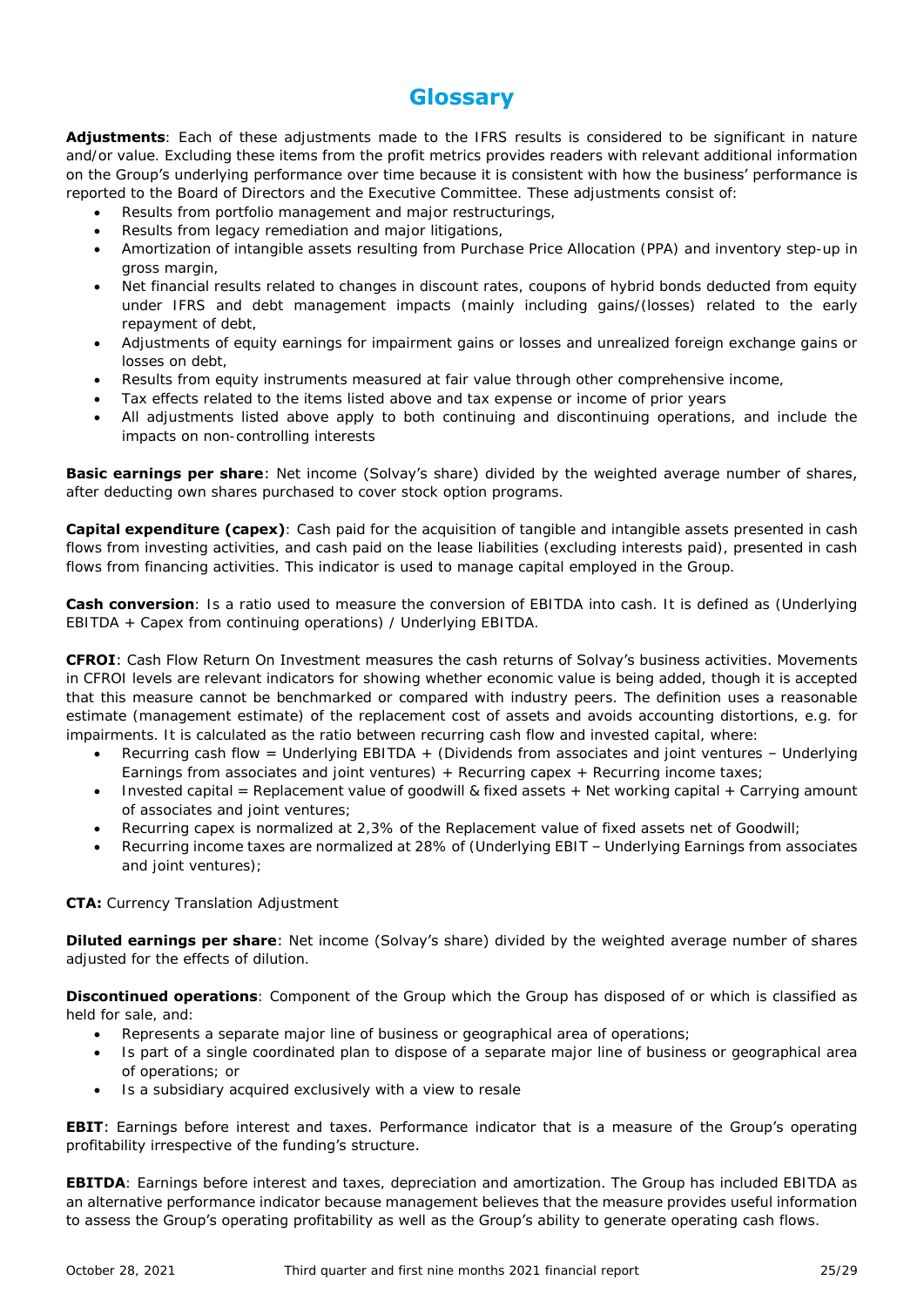**Extra-financial indicators**: Indicators used that measure the sustainability performance of the company in complement to financial indicators. Solvay has selected 10 indicators that are included in the ONE Planet initiative. For more information, we refer to the last available annual report available on [www.solvay.com](http://www.solvay.com/)

**Free cash flow**: Cash flows from operating activities (excluding cash flows linked to acquisitions or disposals of subsidiaries and cash outflows of Voluntary Pension Contributions, as they are deleveraging in nature as a reimbursement of debt), cash flows from investing activities (excluding cash flows from or related to acquisitions and disposals of subsidiaries, cash flows related to internal management of portfolio (one-off external costs of internal carve-out, related taxes...) and other investments, and excluding loans to associates and nonconsolidated investments, and recognition of factored receivables), payment of lease liabilities, and increase/decrease of borrowings related to environmental remediation. Prior to the adoption of IFRS 16, operating lease payments were included within free cash flow. Following the application of IFRS 16, because leases are generally considered to be operating in nature, free cash flow incorporates the payment of the lease liability (excluding the interest expense). Excluding this item in the free cash flow would result in a significant improvement of free cash flow compared to prior periods, whereas the operations themselves have not been affected by the implementation of IFRS 16. It is a measure of cash generation, working capital efficiency and capital discipline of the Group.

**Free cash flow to Solvay shareholders**: Free cash flow after payment of net interests, coupons of perpetual hybrid bonds and dividends to non-controlling interests. This represents the cash flow available to Solvay shareholders, to pay their dividend and/or to reduce the net financial debt.

**Free cash flow conversion**: Calculated as the ratio between the free cash flow to Solvay shareholders of the last rolling 12 months (before netting of dividends paid to non-controlling interest) and underlying EBITDA of the last rolling 12 months.

**GBU**: Global business unit.

**HPPO**: Hydrogen peroxide propylene oxide, new technology to produce propylene oxide using hydrogen peroxide.

**IFRS:** International Financial Reporting Standards.

**LTM**: Last twelve months

**Leverage ratio**: Net debt / underlying EBITDA of last 12 months. Underlying leverage ratio = underlying net debt / underlying EBITDA of last 12 months.

**Mandatory contributions to employee benefits plans:** For funded plans, contributions to plan assets corresponding to amounts required to be paid during the respective period, in accordance with agreements with trustees or regulation, as well as, for unfunded plans, benefits paid to beneficiaries.

**Net cost of borrowings**: cost of borrowings netted with interest on loans and short-term deposits, as well as other gains (losses) on net indebtedness.

**Net financial debt**: Non-current financial debt + current financial debt – cash & cash equivalents – other financial instruments (current and non-current). Underlying net debt reclassifies as debt 100% of the hybrid perpetual bonds, considered as equity under IFRS. It is a key measure of the strength of the Group's financial position and is widely used by credit rating agencies.

**Net financial charges**: Net cost of borrowings, and costs of discounting provisions (namely, related to postemployment benefits and Health Safety and Environmental liabilities).

**Net pricing**: The difference between the change in sales prices versus the change in variable costs.

**Net sales**: Sales of goods and value added services corresponding to Solvay's know-how and core business. Net sales exclude Revenue from non-core activities.

**Net working capital**: Includes inventories, trade receivables and other current receivables, netted with trade payables and other current liabilities.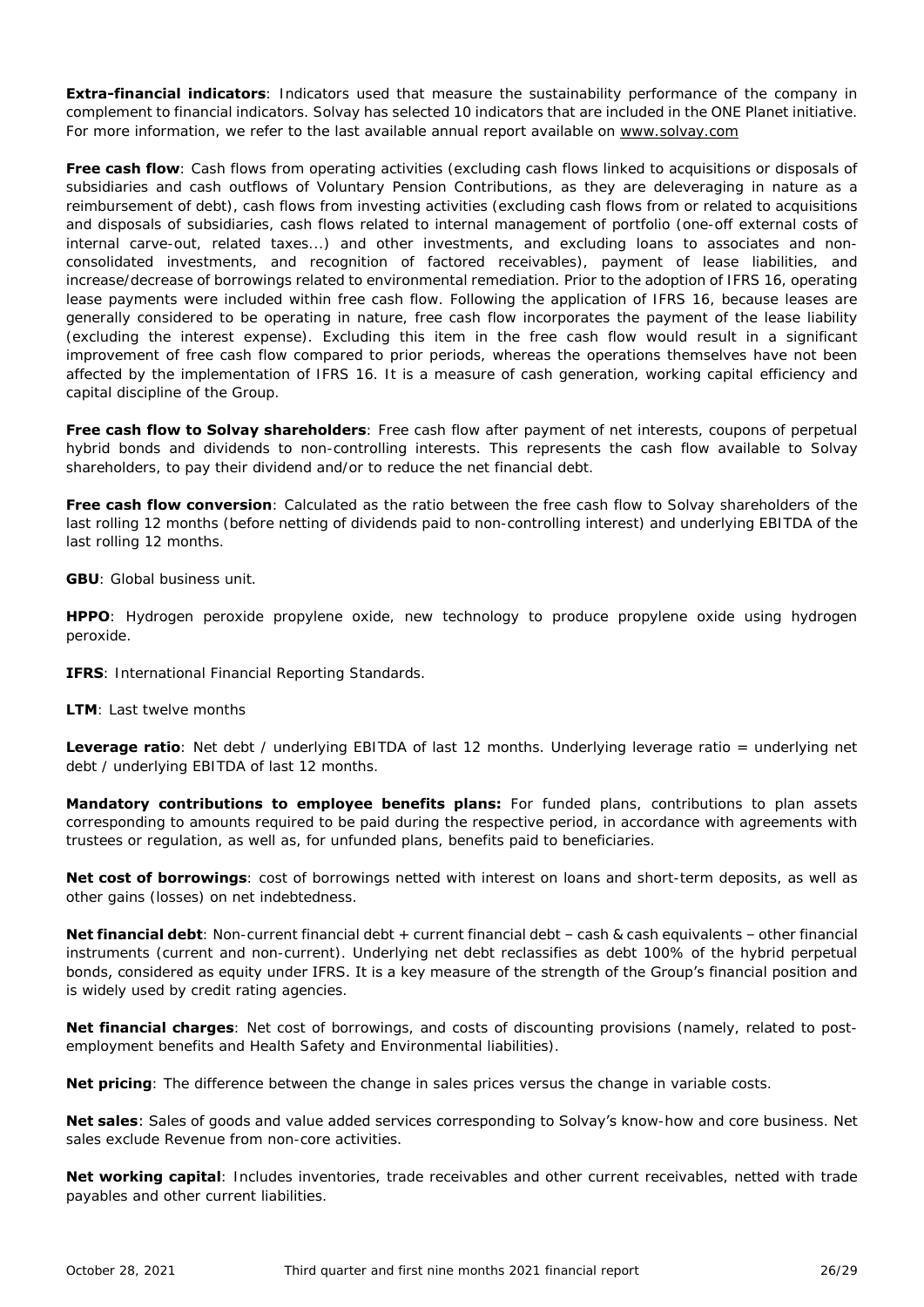**OCI:** Other Comprehensive Income.

**Operational deleveraging**: Reduction of liabilities (net debt or provisions) through operational performance only, i.e. excluding impacts from acquisitions and divestitures, as well as remeasurement impacts (changes of foreign exchange, inflation, mortality and discount rates).

**Organic growth**: Growth of Net sales or underlying EBITDA excluding scope changes and forex conversion effects. The calculation is made by rebasing the prior period at the business scope and forex conversion rate of the current period.

**PA**: Polyamide, polymer type.

**pp**: Unit of percentage points, used to express the evolution of ratios.

**PPA**: Purchase Price Allocation (PPA) accounting impacts related to acquisitions, primarily for Rhodia and Cytec.

**Pricing power**: The ability to create positive net pricing.

**PSU**: Performance Share Unit.

**PVC**: Polyvinyl chloride, polymer type.

**Research & innovation**: Research & development costs recognized in the income statement and as capital expenditure before deduction of related subsidies, royalties and depreciation and amortization expense. It measures the total cash effort in research & innovation, regardless of whether the costs were expensed or capitalized.

**Research & innovation intensity**: Ratio of Research & innovation / net sales

#### **Result from legacy remediation and major litigations**: It includes:

- The remediation costs not generated by on-going production facilities (shut-down of sites, discontinued productions, previous years' pollution), and
- The impact of significant litigations

#### **Results from portfolio management and major restructuring**: It includes:

- Gains and losses on the sale of subsidiaries, joint operations, joint ventures, and associates that do not qualify as discontinued operations;
- Acquisition costs of new businesses;
- One-off operating external costs related to internal management of portfolio (carve-out of major lines of businesses);
- Gains and losses on the sale of real estate not directly linked to an operating activity;
- Restructuring charges driven by portfolio management and by major reorganization of business activities, including impairment losses resulting from the shutdown of an activity or a plant;
- Impairment losses resulting from testing of Cash Generating Units (CGUs);
- It excludes non-cash accounting impact from amortization and depreciation resulting from the purchase price allocation (PPA) from acquisitions

**Revenue from non-core activities:** Revenues primarily comprising commodity and utility trading transactions and other revenue, considered to not correspond to Solvay's know-how and core business.

**ROCE**: Return on Capital Employed, calculated as the ratio between underlying EBIT (before adjustment for the amortization of PPA) and capital employed. Capital employed consists of net working capital, tangible and intangible assets, goodwill, rights-of-use assets, investments in associates & joint ventures and other investments, and is taken as the average of the situation at the end of the last 4 quarters.

#### **SBTi**: Science-based target initiative

**SOP**: Stock Option Plan.

**SPM**: The Sustainable Portfolio Management tool is integrated into the Solvay Way framework (linked to five practices). It serves as a strategic tool for developing information on our portfolio and analyzing the impacts of sustainability megatrends on our businesses.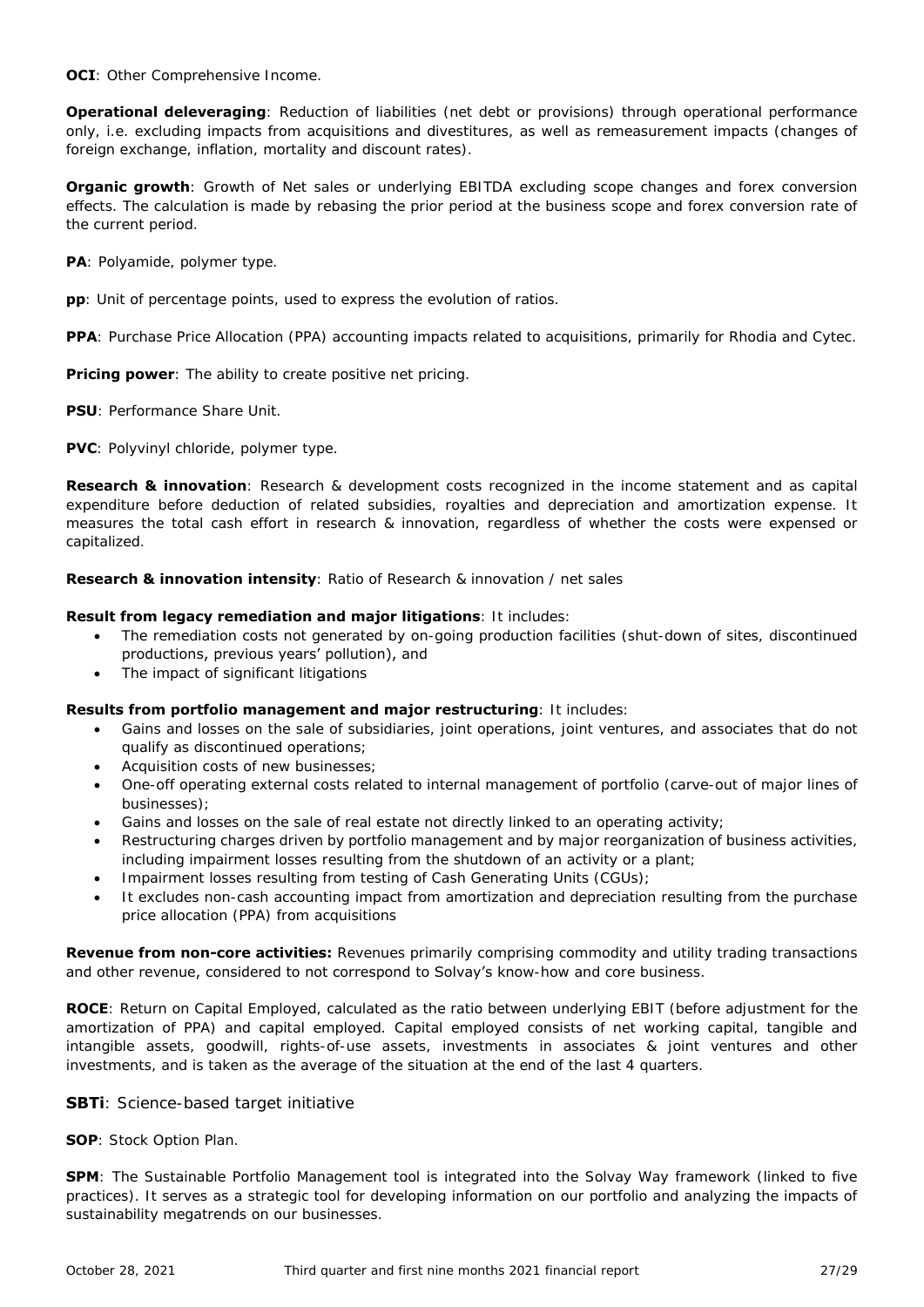**Underlying**: Underlying results are deemed to provide a more comparable indication of Solvay's fundamental performance over the reference periods. They are defined as the IFRS figures adjusted for the "Adjustments" as defined above. They provide readers with additional information on the Group's underlying performance over time as well as the financial position and they are consistent with how the business' performance and financial position are reported to the Board of Directors and the Executive Committee.

**Underlying Tax rate**: Income taxes / (Result before taxes – Earnings from associates & joint ventures – interests & realized foreign exchange results on RusVinyl joint venture) – all determined on an Underlying basis. The adjustment of the denominator regarding associates and joint ventures is made as these contributions are already net of income taxes. This provides an indication of the tax rate across the Group.

**Voluntary pension contributions**: Contributions to plan assets in excess of Mandatory Contributions to employee benefits plans. These payments are discretionary and are driven by the objective of value creation. These voluntary contributions are excluded from free cash flow as they are deleveraging in nature as a reimbursement of debt.

**WACC**: Weighted Average Cost of Capital

**yoy**: Year on year comparison.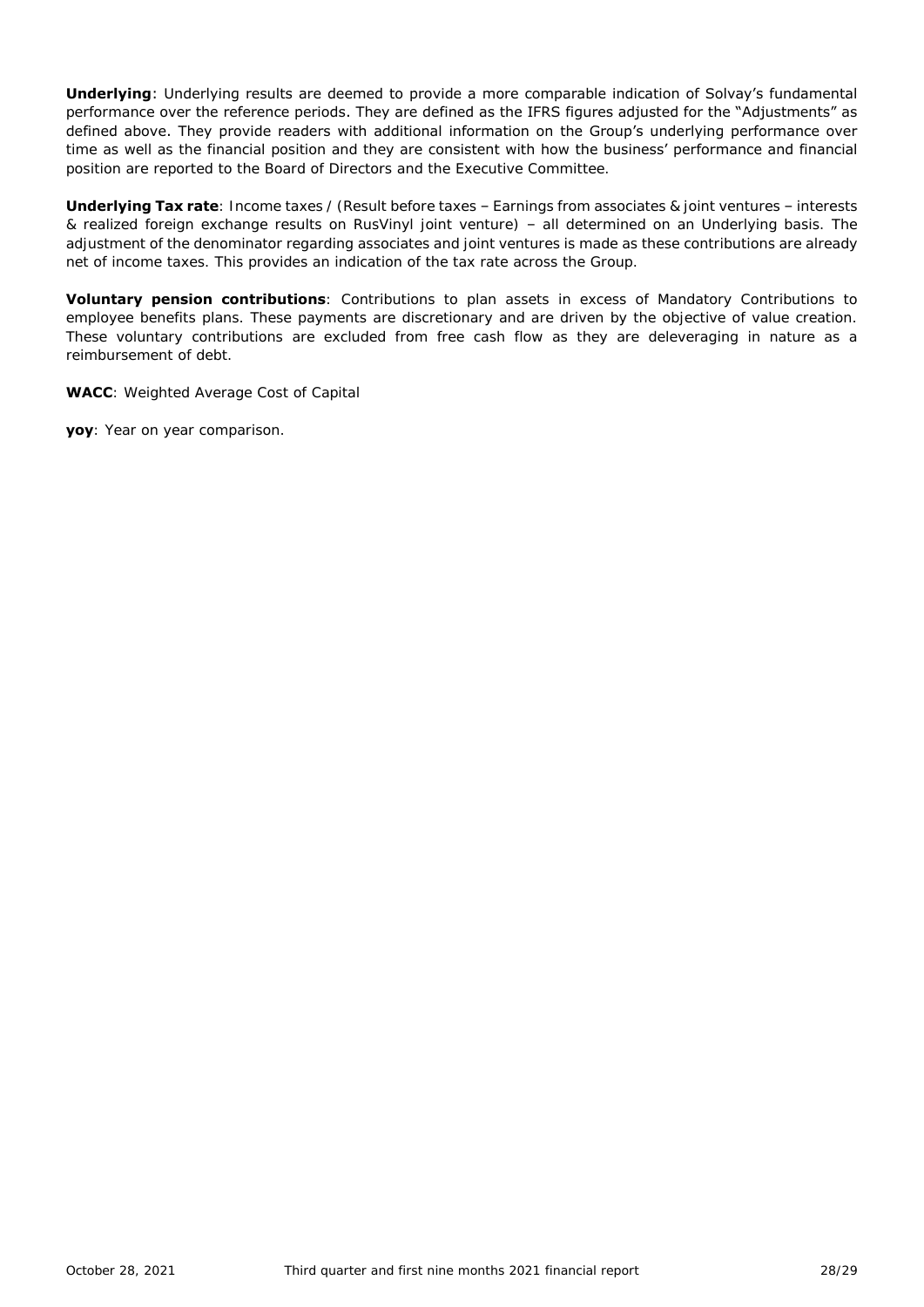### **Contacts**

### **Investor relations Media relations**

Geoffroy d'Oultremont +32 2 264 29 97 Brian Carroll

+32 2 264 36 87

[investor.relations@solvay.com](mailto:investor.relations@solvay.com) Peter Boelaert

Jodi Allen Nathalie Van Ypersele  $+32$  478 20 10 62 [nathalie.vanypersele@solvay.com](mailto:nathalie.vanypersele@solvay.com)

+32 2 264 15 30 Bisser Alexandrov [brian.carroll@solvay.com](mailto:brian.carroll@solvay.com)

> +32 479 30 91 59 [peter.boelaert@solvay.com](mailto:peter.boelaert@solvay.com)

#### **Safe harbor**

This press release may contain forward-looking information. Forward-looking statements describe expectations, plans, strategies, goals, future events or intentions. The achievement of forward-looking statements contained in this press release is subject to risks and uncertainties relating to a number of factors, including general economic factors, interest rate and foreign currency exchange rate fluctuations, changing market conditions, product competition, the nature of product development, impact of acquisitions and divestitures, restructurings, products withdrawals, regulatory approval processes, all-in scenario of R&I projects and other unusual items. Consequently, actual results or future events may differ materially from those expressed or implied by such forward-looking statements. Should known or unknown risks or uncertainties materialize, or should our assumptions prove inaccurate, actual results could vary materially from those anticipated. Solvay undertakes no obligation to publicly update or revise any forward-looking statements.

#### **About Solvay**

Solvay is a science company whose technologies bring benefits to many aspects of daily life. With more than 23,000 employees in 64 countries, Solvay bonds people, ideas and elements to reinvent progress. The Group seeks to create sustainable shared value for all, notably through its Solvay One Planet plan crafted around three pillars: protecting the climate, preserving resources and fostering better life. The Group's innovative solutions contribute to safer, cleaner, and more sustainable products found in homes, food and consumer goods, planes, cars, batteries, smart devices, health care applications, water and air purification systems. Founded in 1863, Solvay today ranks among the world's top three companies for the vast majority of its activities and delivered net sales of €9.0 billion in 2020. Solvay is listed on Euronext Brussels (SOLB) and Paris. Learn more at [www.solvay.com.](http://www.solvay.com/)

#### **About Solvay Investor Relations**

[Results' documentation](https://www.solvay.com/en/investors/financial-reporting/solvay-earnings) [G.R.O.W. Strategy](https://www.solvay.com/en/investors/financial-calendar-events-presentations/investor-days/2019-strategy-review) [Share information](https://www.solvay.com/en/investors/share-information) [Credit information](https://www.solvay.com/en/investors/bond-information) [ESG information](https://www.solvay.com/en/sustainability) [Annual report](https://www.solvay.com/en/investors/financial-reporting/annual-reports) [Webcasts, podcasts and presentations](https://www.solvay.com/en/investors/financial-calendar-events-presentations/webcasts-podcasts-presentations)